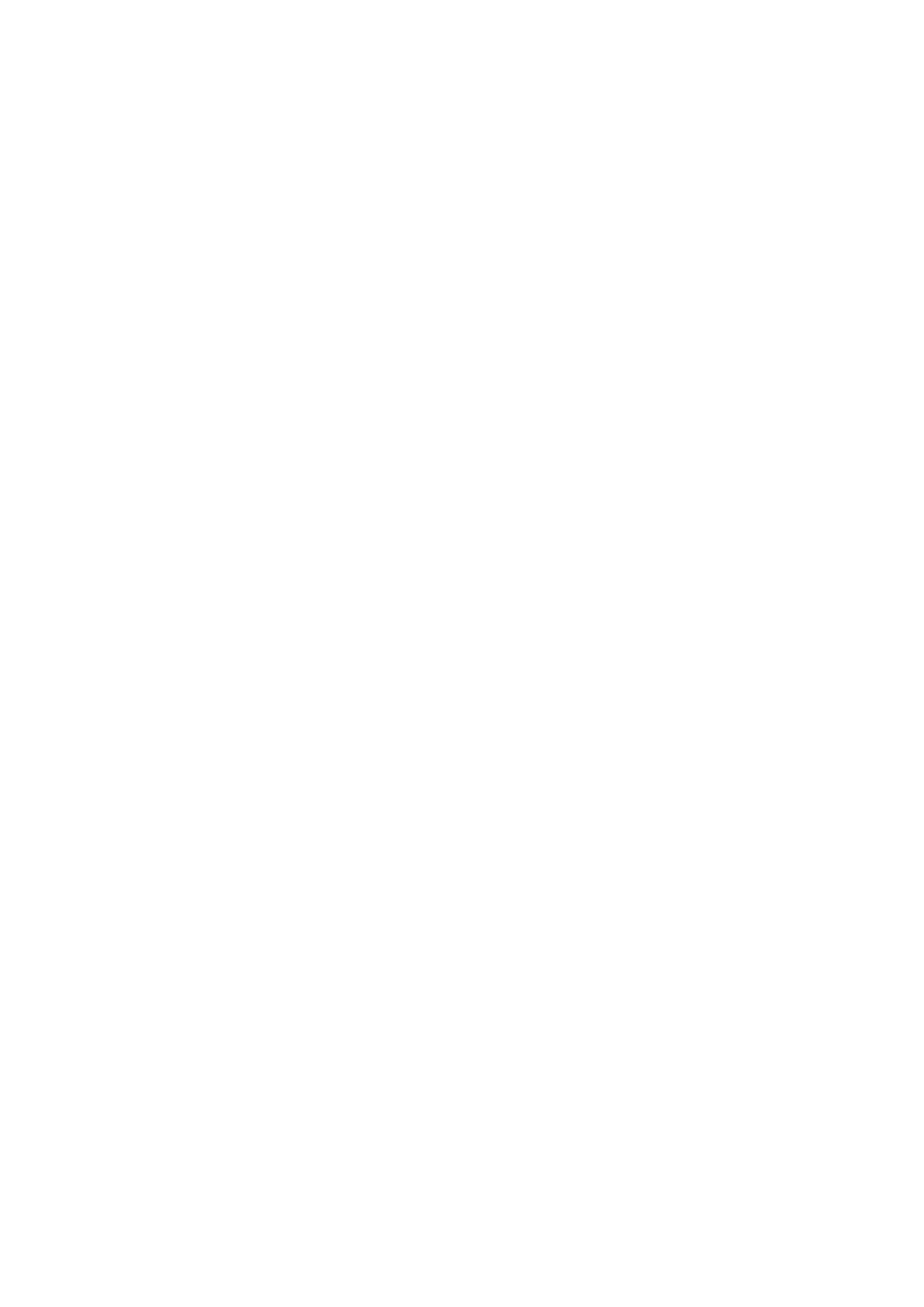

Ellan Vannin

# **DESIGNATED BUSINESSE S (REGISTRATION AND OVERSIGHT) ACT 2015**

# **Index**

| <b>Section</b> |                                                                    |    |
|----------------|--------------------------------------------------------------------|----|
|                | <b>PART 1-INTRODUCTORY</b>                                         | 5  |
| 1              |                                                                    |    |
| 2              |                                                                    |    |
| 3              |                                                                    |    |
| 4              |                                                                    |    |
| 5              |                                                                    |    |
| 6              |                                                                    |    |
|                | <b>PART 2 - REGISTRATION</b>                                       | 10 |
| 7              | Prohibition on carrying on designated business if not registered10 |    |
| 8              |                                                                    |    |
| 9              |                                                                    |    |
| 10             |                                                                    |    |
| 11             |                                                                    |    |
| 12             |                                                                    |    |
|                | <b>PART 3-OVERSIGHT</b>                                            | 14 |
|                | DIVISION 1 - RETURNS, INSPECTIONS AND INVESTIGATION                | 14 |
| 13             |                                                                    |    |
| 14             |                                                                    |    |
| 15             |                                                                    |    |
| 16             |                                                                    |    |
| 17             |                                                                    |    |
| 18             | Offences in connection with inspections and investigations17       |    |
|                | <b>DIVISION 2 - INFORMATION</b>                                    | 18 |
| 19             |                                                                    |    |
| 20             |                                                                    |    |
| 21             |                                                                    |    |
| 22             |                                                                    |    |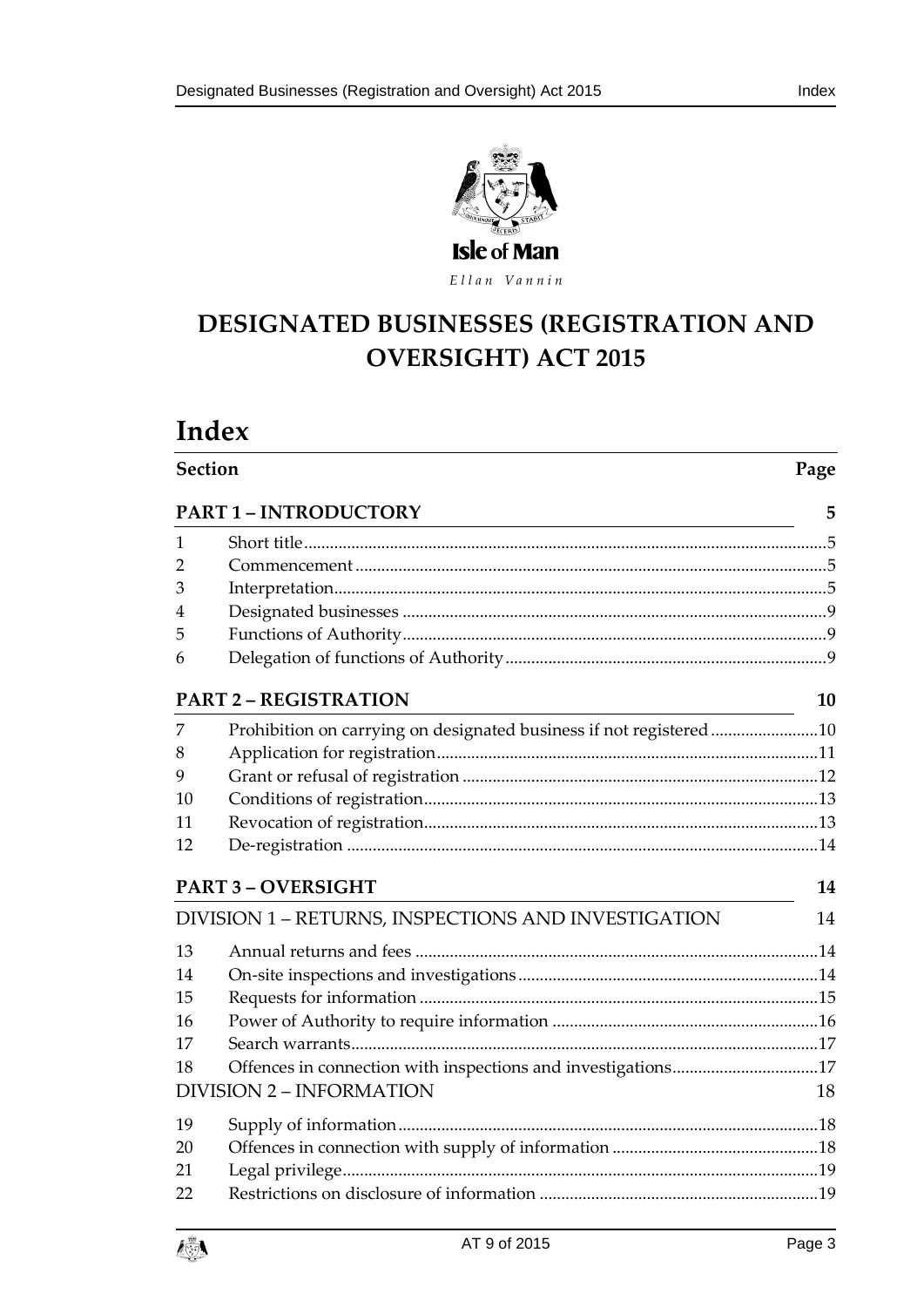| 23 |                                                                      |    |  |
|----|----------------------------------------------------------------------|----|--|
| 24 | Register and publication of information about registered persons  20 |    |  |
|    | <b>DIVISION 3 - ACTION AND ENFORCEMENT</b>                           | 20 |  |
| 25 |                                                                      |    |  |
| 26 |                                                                      |    |  |
| 27 |                                                                      |    |  |
| 28 |                                                                      |    |  |
| 29 |                                                                      |    |  |
| 30 |                                                                      |    |  |
|    | <b>PART 4 - SUPPLEMENTARY</b>                                        | 24 |  |
| 31 |                                                                      |    |  |
| 32 |                                                                      |    |  |
| 33 |                                                                      |    |  |
| 34 |                                                                      |    |  |
| 35 |                                                                      |    |  |
| 36 |                                                                      |    |  |
| 37 |                                                                      |    |  |
|    | <b>SCHEDULE 1</b>                                                    | 29 |  |
|    | DESIGNATED BUSINESSES AND EXEMPTIONS                                 | 29 |  |
|    | <b>SCHEDULE 2</b>                                                    | 35 |  |
|    | EXCEPTIONS TO PROHIBITION ON DISCLOSURE                              | 35 |  |
|    | <b>SCHEDULE 3</b>                                                    | 41 |  |
|    | MINOR AND CONSEQUENTIAL AMENDMENTS                                   | 41 |  |
|    | <b>ENDNOTES</b>                                                      | 42 |  |
|    | <b>TABLE OF ENDNOTE REFERENCES</b>                                   |    |  |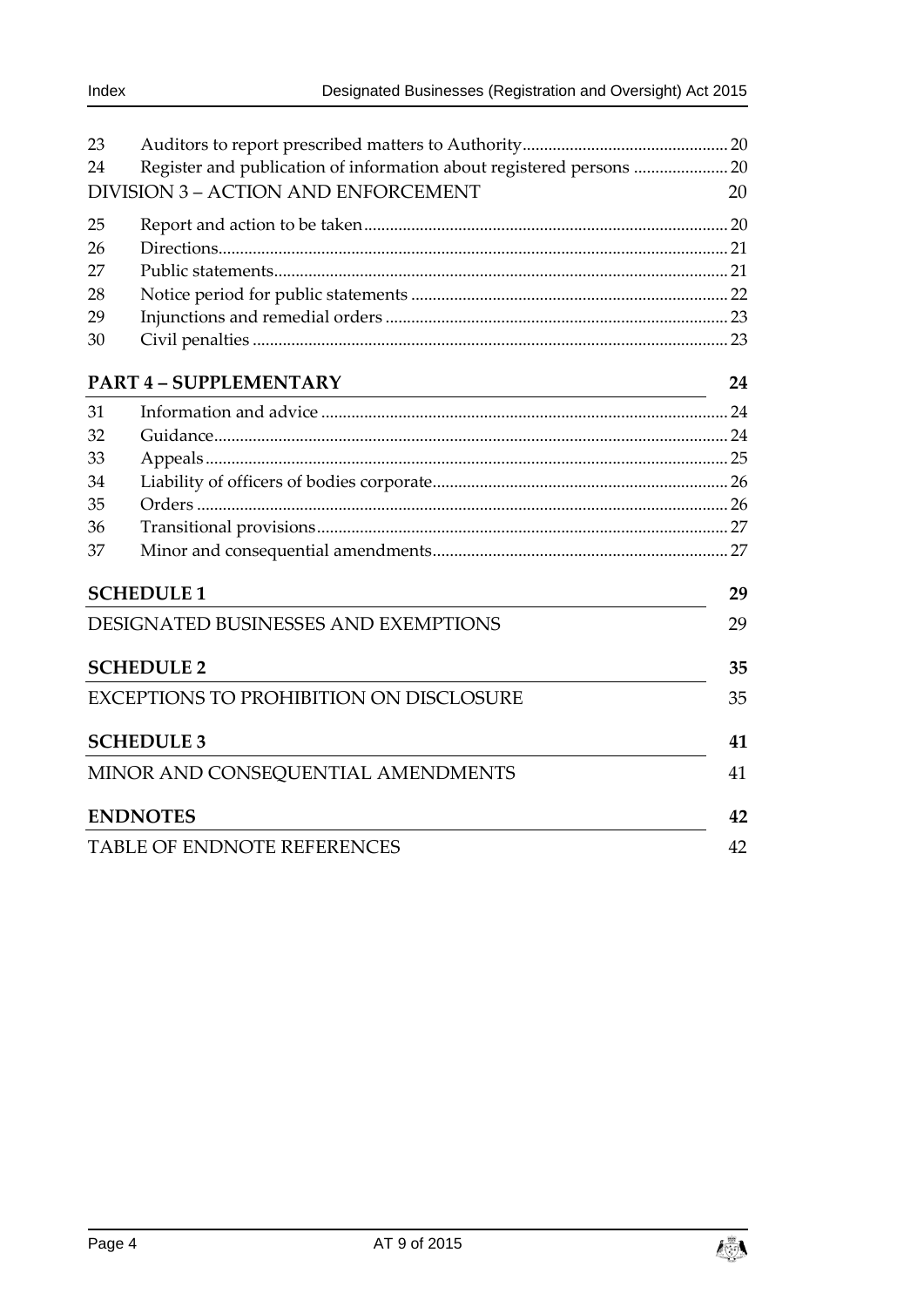

Ellan Vannin

# **DESIGNATED BUSINESSE S (REGISTRATION AND OVERSIGHT) ACT 2015**

*Signed in Tynwald: 16 June 2015 Received Royal Assent: 16 June 2015 Announced to Tynwald: 16 June 2015*

**AN ACT** to require the Isle of Man Financial Services Authority to monitor compliance on the part of certain non-financial businesses and professions with anti-money laundering and countering the financing of terrorism legislation; to make minor amendments to other enactments; and for connected purposes.**<sup>1</sup>**

<span id="page-4-0"></span>**BE IT ENACTED** by the Queen's Most Excellent Majesty, by and with the advice and consent of the Council and Keys in Tynwald assembled, and by the authority of the same, as follows: —

# **PART 1 – INTRODUCTORY**

# <span id="page-4-1"></span>**1 Short title**

The short title of this Act is the Designated Businesses (Registration and Oversight) Act 2015.

# <span id="page-4-2"></span>**2 Commencement**

- (1) This Act (apart from this section and section [1\)](#page-4-1) comes into operation on such day or days as the Authority, by order, appoints.**<sup>2</sup> <sup>3</sup>**
- (2) The orders may make such transitional provision as the Authority thinks fit consequential upon or incidental to the coming into operation of any provision of this Act.**<sup>4</sup>**

# <span id="page-4-3"></span>**3 Interpretation**

 $(1)$  In this Act  $-$ 

"**applicant**" has the meaning given in section [8\(1\)](#page-10-1) (application for registration);

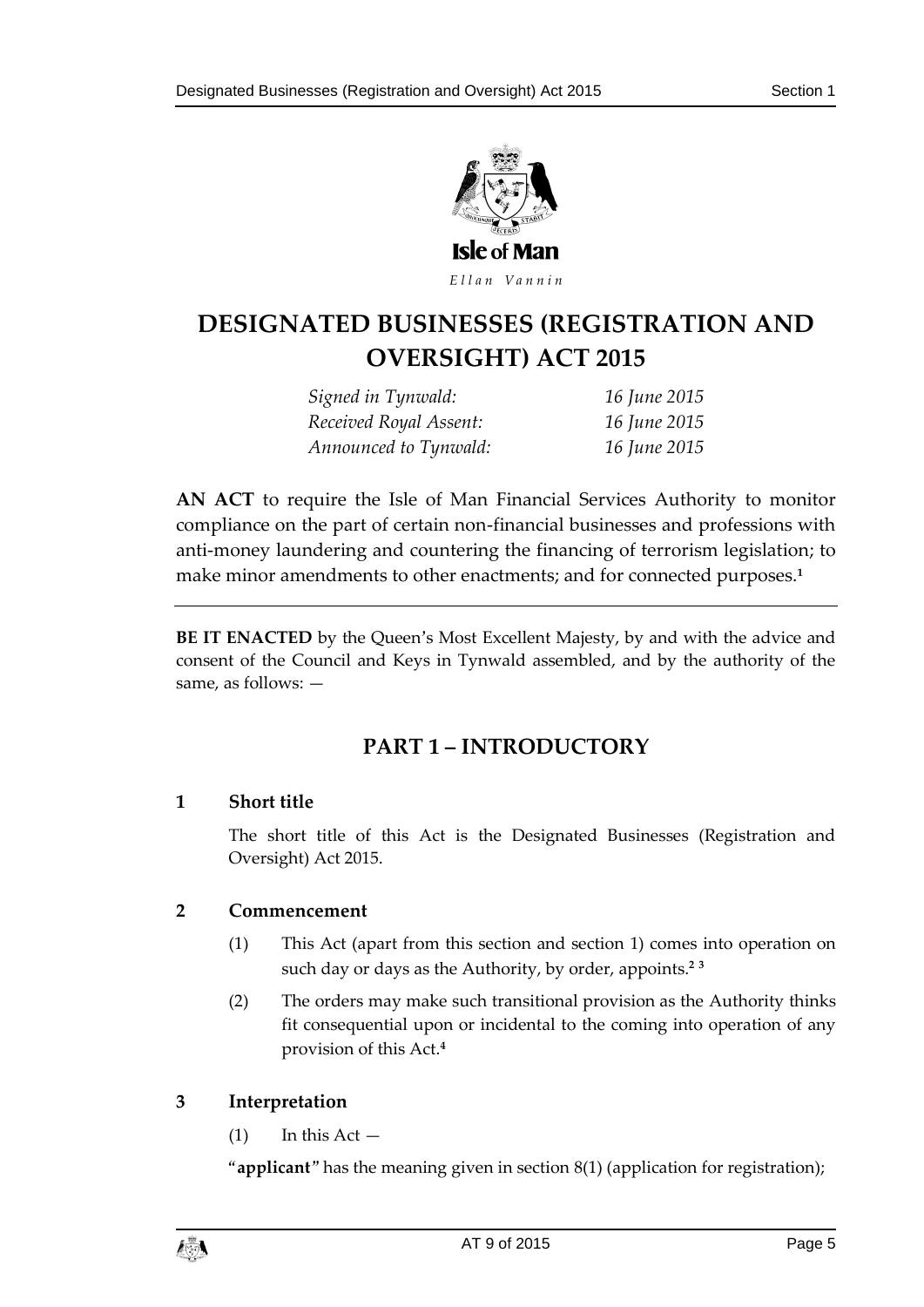"**associate**" means —

- (a) in relation to any individual
	- (i) the father, mother, spouse, civil partner, son, stepson, daughter, stepdaughter, brother or sister of the individual;
	- (ii) any body corporate of which that individual is a director; and
	- (iii) a partner or employee of that individual;
- (b) in relation to a body corporate
	- (i) any subsidiary of that body corporate; and
	- (ii) any employee of the body corporate and any such subsidiary;
- "**auditor**" means a person eligible for appointment as auditor of a company under section 14 (qualifications of individual for appointment as auditor) of the *Companies Act 1982*;
- "**Authority**" means the Isle of Man Financial Services Authority;**<sup>5</sup>**
- "**body corporate**" includes a limited liability company constituted under the *Limited Liability Companies Act 1996*;
- "**chief executive**" means an individual who is employed by a registered person and who either alone or jointly with others is or will be responsible under the immediate authority of the directors for the conduct of the registered person's business;
- "**Commission**" [Repealed]**<sup>6</sup>**
- "**conditions**" includes restrictions;

"**controller**" means any of the following —

- (a) a managing director of a body corporate of which the registered person is a subsidiary;
- (b) a chief executive of a body corporate of which the registered person is a subsidiary;
- (c) a person in accordance with whose directions or instructions one or more of the directors of a body corporate of which the registered person is a subsidiary are accustomed to act unless the director or directors are accustomed so to act by reason only that they do so on advice given by that person in a professional capacity;
- (d) a person who either alone or with any associate is entitled to exercise or control the exercise of 15% or more of the voting power at any general meeting of the registered person or of another body corporate of which it is a subsidiary;

"**Court**" means the High Court;

"**designated business**" has the meaning given in section [4;](#page-8-0)

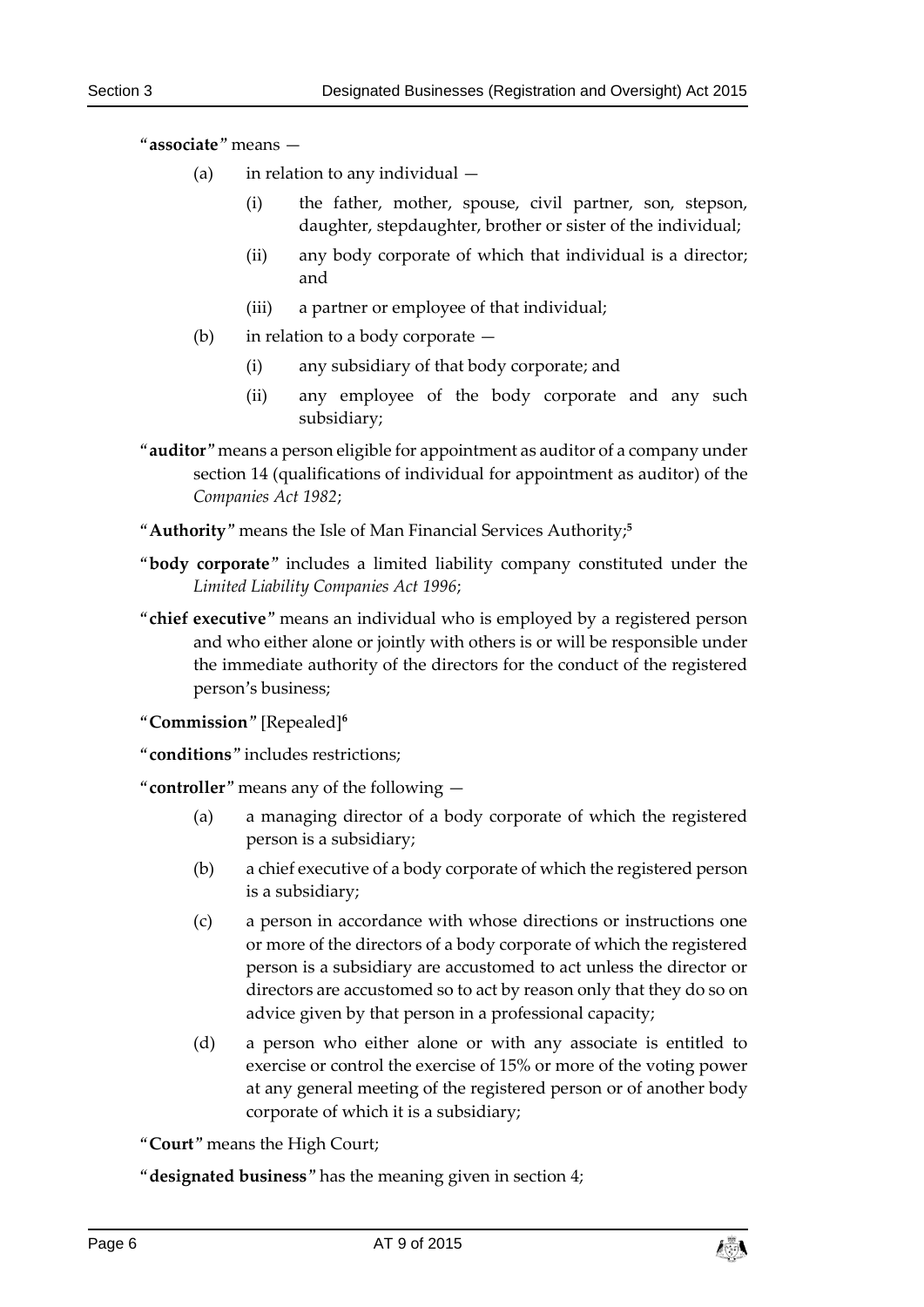"**director**" includes any of the following —

- (a) any person occupying the position of director by whatever name called;
- (b) any person in accordance with whose directions or instructions one or more of the appointed directors are accustomed to act unless the appointed director or directors are accustomed so to act by reason only that they do so on advice given by that person in a professional capacity;
- (c) in relation to a limited liability company constituted under the *Limited Liability Companies Act 1996*, a member, the company's manager and the registered agent;
- (d) in respect of any other body corporate, such persons as occupy a position equivalent to that of director;
- (e) in relation to a foundation within the meaning of the *Foundations Act 2011*, a member of the council of the foundation;
- "**documents**" includes information recorded in any form and, in relation to information recorded otherwise than in legible form, references to its production include references to producing a copy of the information in legible form;
- "**formerly registered person**" means a person who was, but is no longer, a registered person;
- "**holding company**" is to be construed in accordance with the definition of "**subsidiary**";
- "**money laundering reporting officer**" means an individual appointed to exercise the functions given to a person so described in any code issued under AML/CFT legislation;
- "**partnership**" has the same meaning as in the *Partnership Act 1909* and includes similar relationships formed outside the Island;
- "**person**" includes any body of persons, whether incorporated or unincorporated, as well as an individual;
- "**prescribed**" means prescribed by order;
- "**publish**" means publish in a manner that is likely to bring it to the attention of those affected and other interested parties;
- "**registered person**" means a person registered under section [9](#page-11-0) (grant or refusal of registration) and in Part 3 (oversight) includes a formerly registered person in respect of, or in connection with, such transactions, matters or circumstances occurring or in existence when the person was a registered person;
- "**specified person**", in relation to an applicant or registered person, means
	- (a) a sole practitioner who is a registered person; or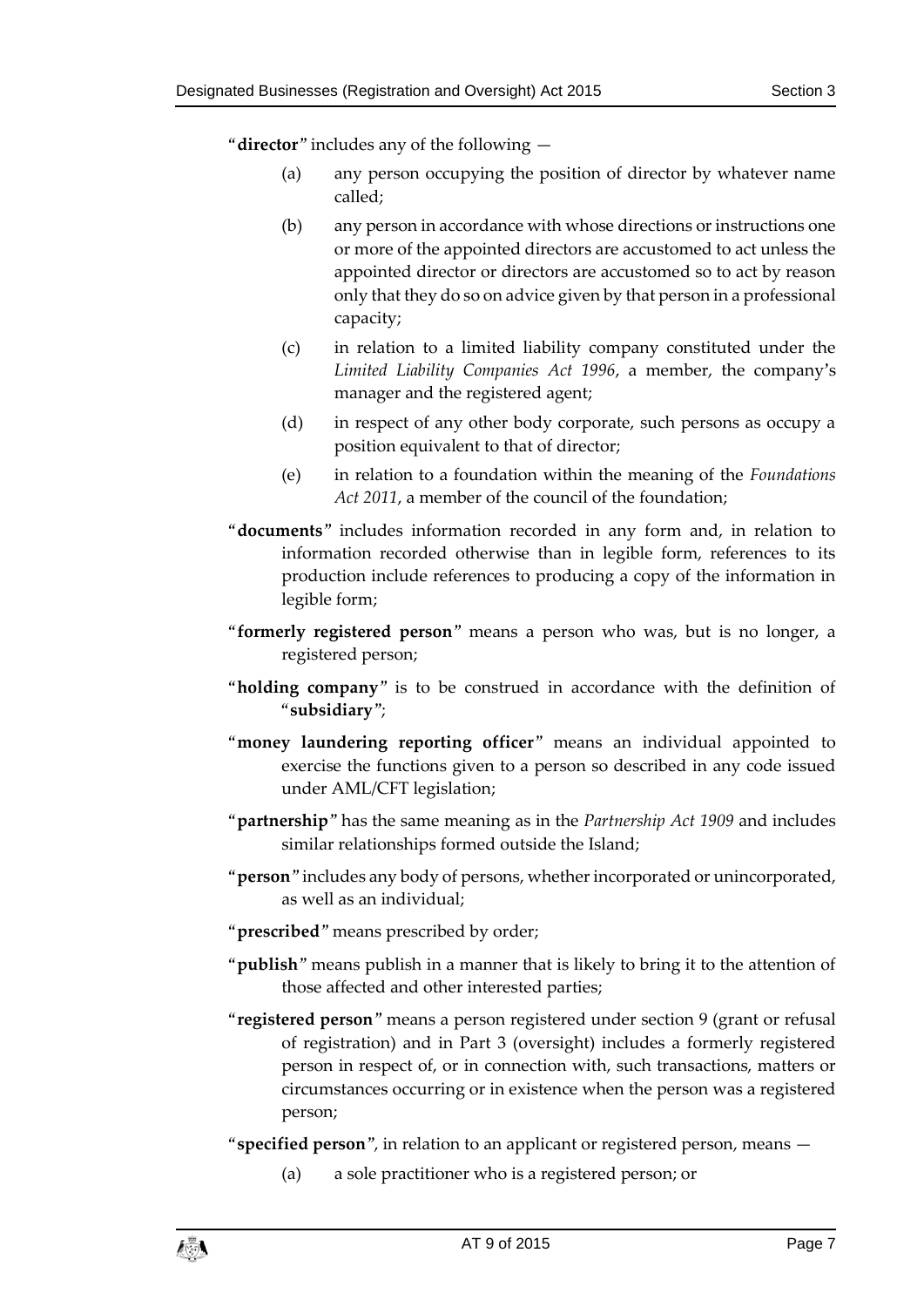- (b) a person employed or otherwise engaged by a registered person as any of the following in relation to the designated business carried on by that registered person —
	- (i) a director;
	- (ii) a controller;
	- (iii) a money laundering reporting officer;
	- (iv) a compliance officer;
- "**subsidiary**" means a body corporate (whether or not incorporated under the Companies Acts 1931 to 2004 or the *Companies Act 2006*) that is a subsidiary of another body corporate (whether or not incorporated under those Acts) and in determining whether one body corporate is a subsidiary of another, section 1 (holding and subsidiary companies) of the *Companies Act 1974* applies with the necessary modifications; and
- "**Tribunal**" means the Financial Services Tribunal established under section 32 of the *Financial Services Act 2008*.
- <span id="page-7-0"></span>(2) In this Act "**AML/CFT legislation**" means any of the following enactments —
	- (a) the *Anti-Terrorism and Crime Act 2003*;
	- (b) Part 3 (money laundering) of the *Proceeds of Crime Act 2008*;
	- (c) [Repealed]**<sup>7</sup>**
	- (c) the Terrorist Asset-Freezing etc. Act 2010 (of Parliament) as applied to the Island;**<sup>8</sup>**
	- (d) the *Terrorism and Other crime (Financial Restrictions) Act 2014*; **9**
	- (e) any instrument of a legislative character made under one of the Acts mentioned in paragraph (a) to (d).
- <span id="page-7-1"></span>(3) In this Act "**relevant Act**" means any of the following —
	- (a) the *Advocates Acts 1976*;
	- (b) the *Advocates Act 1995*;
	- (c) the *Collective Investment Schemes Act 2008*;
	- (d) the *Estate Agents Acts 1975*;
	- (e) the *Financial Services Act 2008*;
	- (f) the *Insurance Act 2008*;
	- (g) the *Legal Practitioners Registration Act 1986*;
	- (h) the *Moneylenders Act 1991*;
	- (i) the *Online Gambling Regulation Act 2001*;
	- (j) the *Retirement Benefits Schemes Act 2000*;
	- (k) any other Act that is relevant to the regulation of a designated business;

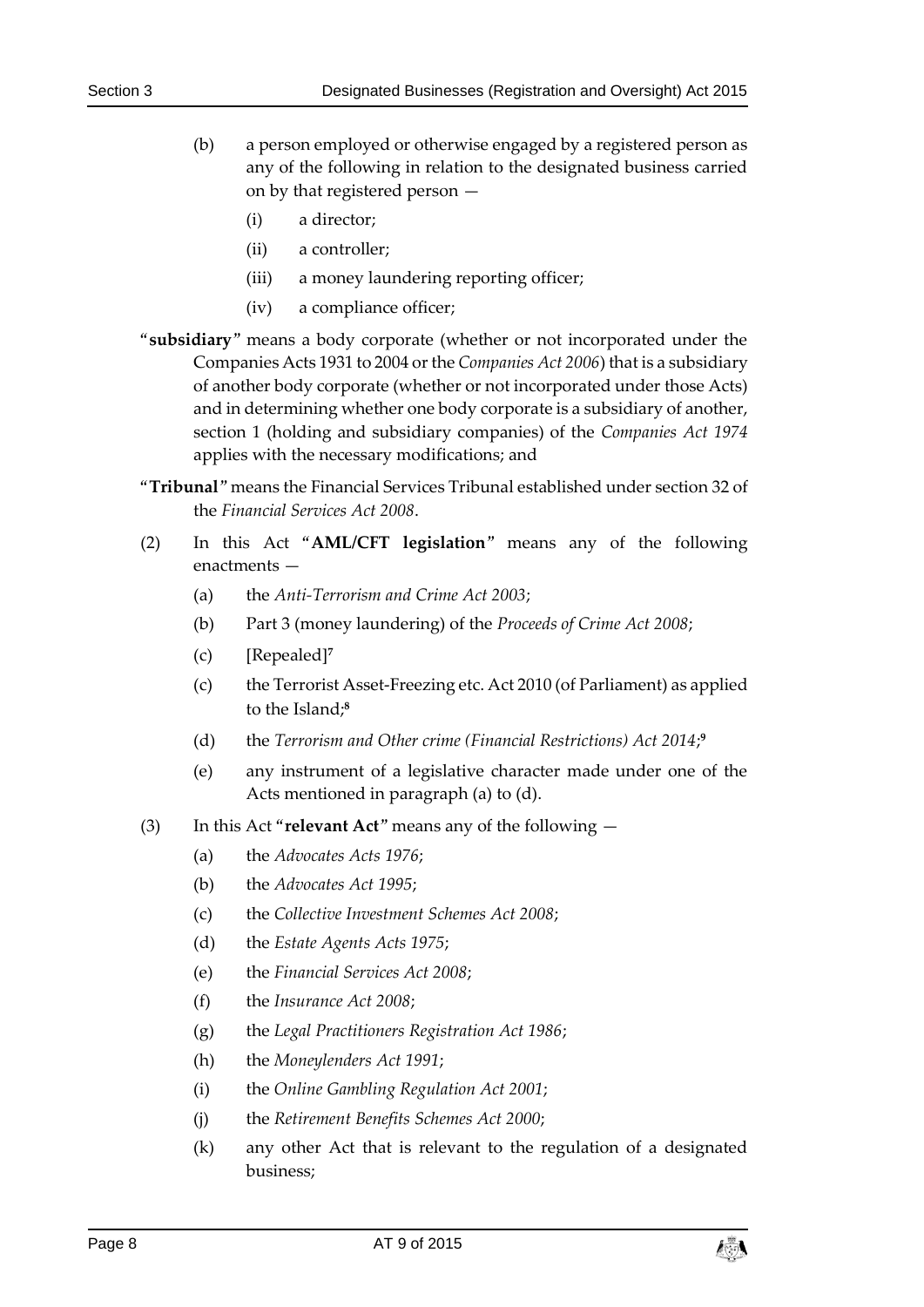- (l) any legislation in any other country or territory that is equivalent to any of the above Acts.
- (4) The Authority may by order amend the lists of enactments in subsections [\(2\)](#page-7-0) and [\(3\).](#page-7-1) **10**

# <span id="page-8-0"></span>**4 Designated businesses**

- (1) Schedule 1 has effect.
- (2) Schedule 1 contains a list of
	- (a) certain Designated Non-Financial Businesses and Professions ("**designated businesses**"); and
	- (b) persons who are exempt from this Act or any of the provisions of this Act.
- (3) Schedule 1 may attach conditions to an exemption under subsection (2)(b).
- (4) The Authority, may by order, amend Schedule 1 so as to
	- (a) vary the list of designated businesses;
	- (b) add or delete any exemptions; or
	- (c) impose, delete or vary conditions of exemption. **11**

# <span id="page-8-1"></span>**5 Functions of Authority**<sup>12</sup>

Without limiting its functions under any other enactment, the Authority is responsible for —

- (a) assessing compliance with AML/CFT legislation in relation to any designated businesses; and
- (b) where any breach of that legislation is found, conducting investigations into any potential liability arising from that breach.**<sup>13</sup>**

# <span id="page-8-3"></span><span id="page-8-2"></span>**6 Delegation of functions of Authority**<sup>14</sup>

- (1) The Authority may authorise any person it considers appropriate to exercise any of its functions under this Act.**<sup>15</sup>**
- (2) However
	- (a) no power to make orders may be delegated; and
	- (b) no authority may be granted except for the purpose of inspecting or investigating the affairs or any aspect of the affairs of the person specified in the authority.
- <span id="page-8-4"></span>(3) Where such functions are to be exercised by another person that person must disclose to the Authority any information obtained in the course of exercising those functions.**16**

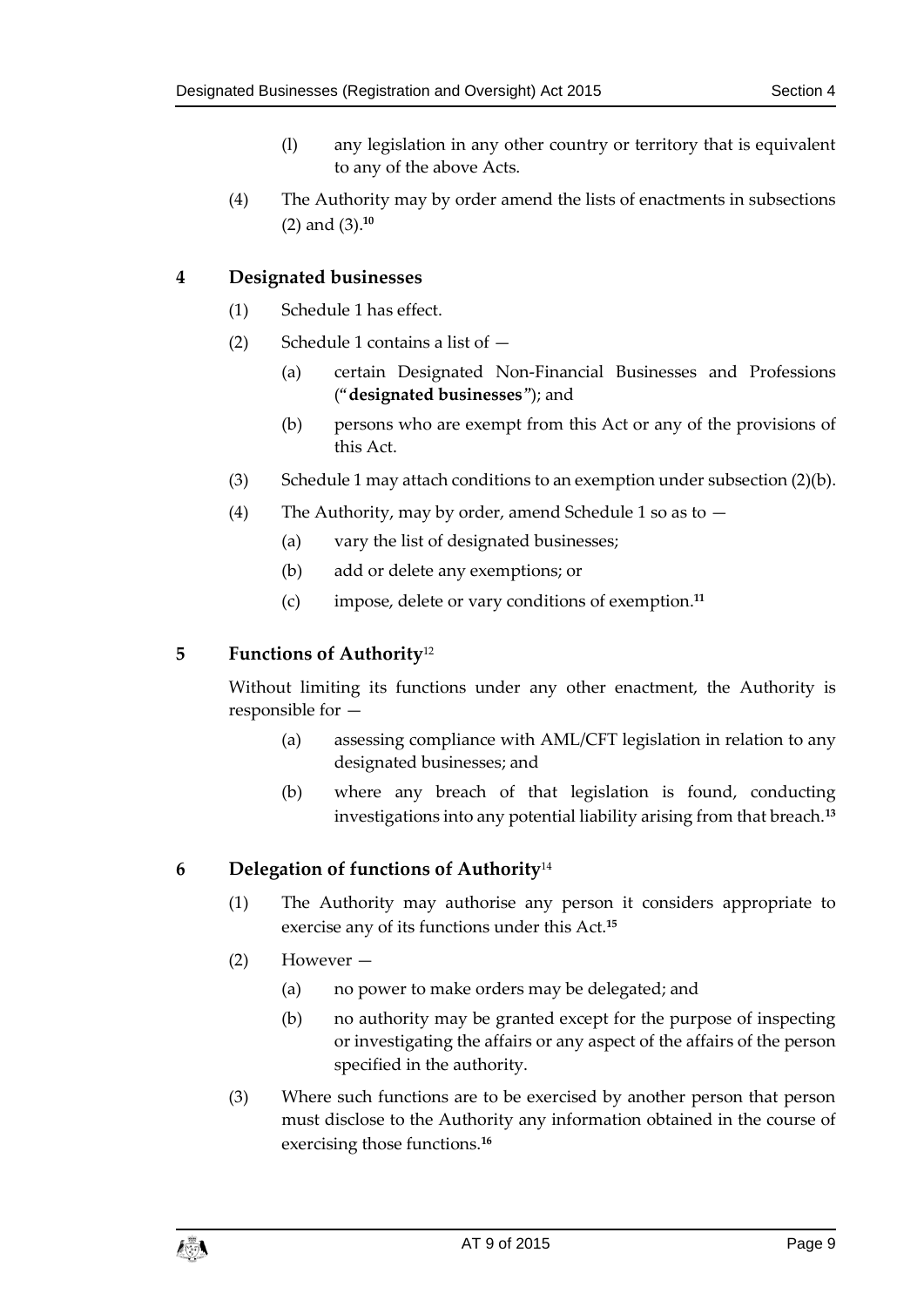- (4) A person exercising any functions conferred by this section must, if required to do so by a person in relation to whom a function is being exercised, produce evidence of authority.
- <span id="page-9-0"></span>(5) A person is not bound to comply with a requirement imposed by a person exercising powers conferred under subsection [\(1\)](#page-8-3) unless, if required, such evidence of authority is produced.

# **PART 2 – REGISTRATION**

## <span id="page-9-2"></span><span id="page-9-1"></span>**7 Prohibition on carrying on designated business if not registered**

- (1) A person must not carry on, or hold itself out as carrying on, a designated business in or from the Island unless the person —
	- (a) is registered under this Act or exempted from being so registered;
	- (b) is acting in accordance with the terms of that registration or any condition on exemption; and
	- (c) complies with AML/CFT legislation.
- (2) A person is treated as carrying on a designated business
	- (a) in the Island if the person
		- (i) carries on a designated business from a permanent place of business maintained by that person in the Island; or
		- (ii) engages in the Island in one or more of the activities which constitute a designated business; or
	- (b) from the Island if the person is  $-$ 
		- (i) a limited partnership registered in the Island under Part II (limited partnerships) of the *Partnership Act 1909*;
		- (ii) a company incorporated outside the Island that is registered under the *Foreign Companies Act 2014*;
		- (iii) a limited liability company formed under the *Limited Liability Companies Act 1996*;
		- (iv) a company incorporated in the Island under the Companies Acts 1931 to 2004;
		- (v) a company incorporated under the *Companies Act 2006*;
		- (vi) a foundation established under the *Foundations Act 2011*; or
		- (vii) an individual resident in the Island,

and carries on a designated business outside the Island.

(3) Without limiting subsection [\(1\)](#page-9-2) a person is treated as holding itself out as carrying on, in or from the Island, a designated business if the person (whether inside or outside the Island) —

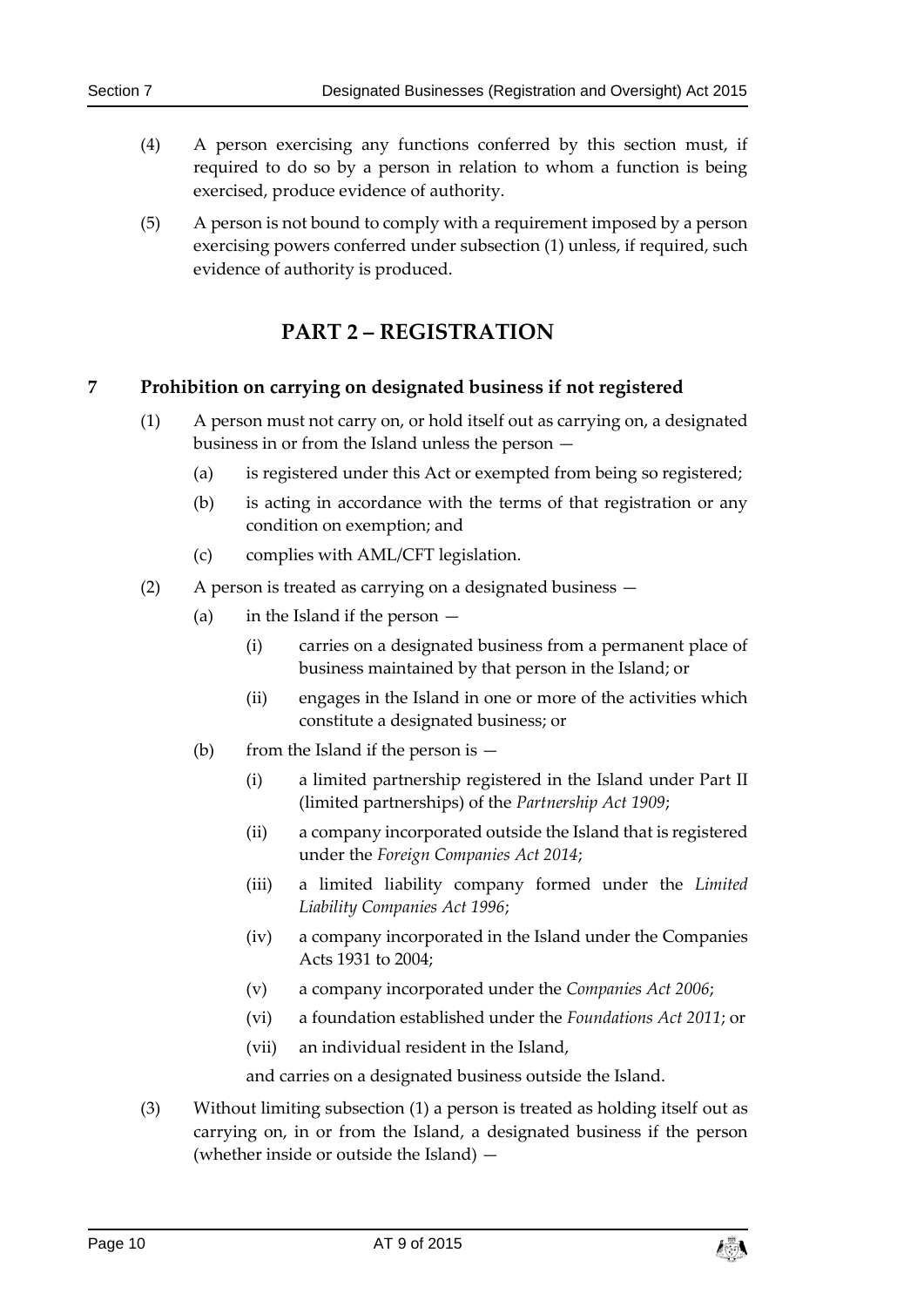- (a) by means of any words in the name, title or address of a web site or page or an internet site or page;
- (b) by means of any words in an email name or address or in the name, title or subject matter of an email; or
- (c) by means of any words in a domain name,

expressly or by implication indicates that the person, or another, carries on a designated business in, from or in connection with the Island, either on the person's own or another's behalf or as an intermediary for another.

- (4) A person who contravenes this section is guilty of an offence and liable
	- (a) on summary conviction to a fine not exceeding  $£5,000$  or to a term of custody not exceeding 12 months, or to both; or
	- (b) on conviction on information to a fine or to a term of custody not exceeding 2 years or to a fine, or to both.

## <span id="page-10-1"></span><span id="page-10-0"></span>**8 Application for registration**

- (1) A person who intends to carry on a designated business ("**the applicant**") must apply to the Authority to be registered unless exempted from the requirement to register.**<sup>17</sup>**
- (2) The application must
	- (a) be in such form as the Authority may determine;**<sup>18</sup>**
	- (b) contain or be accompanied by such information as the Authority may reasonably require for determining the application including —
		- (i) the applicant's name;
		- (ii) a description of the designated business;
		- (iii) any address from which the applicant carries on or intends to carry on such business; and
		- (iv) details of any person who is a specified person in relation to the applicant; and**<sup>19</sup>**
	- (c) be accompanied by such fee as may be prescribed, which is nonrefundable.
- (3) In particular the information required may relate to whether or not the applicant or a specified person in relation to the applicant has been convicted of any of the offences mentioned in section [9\(4\)](#page-11-1) (fit and proper person test).
- (4) To assist in determining the application the Authority may require the applicant, or any person who is or is proposed to be a specified person in relation to the applicant, to provide such additional information as the Authority reasonably requires for determining the application, verified in such manner as the Authority may require.**<sup>20</sup>**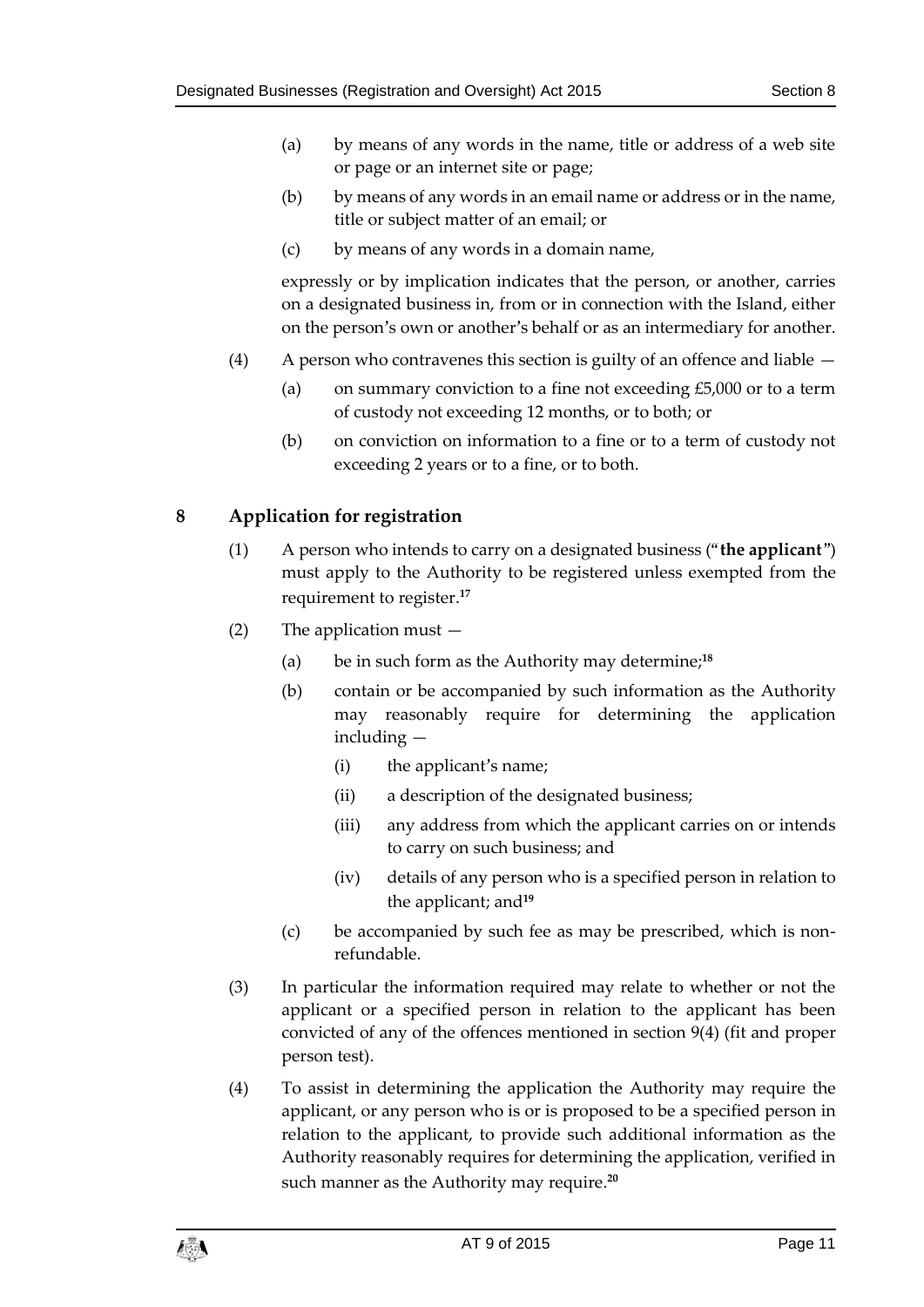- (5) The applicant must notify the Authority immediately of any alteration or inaccuracy in any information supplied under this section or of any event that may affect the application in a material respect that the applicant becomes aware of prior to being notified of its determination.**<sup>21</sup>**
- (6) An applicant may withdraw an application under this section by written notice to the Authority at any time before it is determined.**<sup>22</sup>**

## <span id="page-11-0"></span>**9 Grant or refusal of registration**

- (1) On an application under section [8](#page-10-0) (application for registration) the Authority must either register the applicant, with or without attaching conditions to the registration, or refuse the application in accordance with this section and inform the applicant of its decision.**<sup>23</sup>**
- (2) The registration remains effective until revoked under section [11](#page-12-1) or until a person is de-registered under sectio[n 12.](#page-13-0)
- <span id="page-11-2"></span>(3) The Authority must refuse to register an applicant if it is not satisfied that the applicant or a specified person in relation to the applicant is a fit and proper person.**<sup>24</sup>**
- <span id="page-11-1"></span>(4) For the purposes of subsection [\(3\),](#page-11-2) a person may not be a fit and proper person if the person —
	- (a) has been convicted of an offence
		- (i) under AML/CFT legislation;
		- (ii) under the law of a country or territory outside the Island if the conduct giving rise to the offence would constitute an offence under sub-paragraph (i) if it had occurred in the Island;
		- (iii) involving dishonesty (whether under the law of the Island or elsewhere);
		- (iv) under a relevant Act; or
		- (v) of perjury or conspiracy to pervert the course of justice (whether under the law of the Island or elsewhere);
	- (b) is or has been the subject of any action with respect to any breach of a relevant Act or AML/CFT legislation;
	- (c) has knowingly or recklessly provided misleading or false information in the application for registration; or
	- (d) is otherwise considered by the Authority not to be fit and proper for reasons related to the risk of money laundering or the financing of terrorism.**<sup>25</sup>**
- (5) The Authority may refuse to register an applicant if the application is not made in accordance with section [8.](#page-10-0) **26**

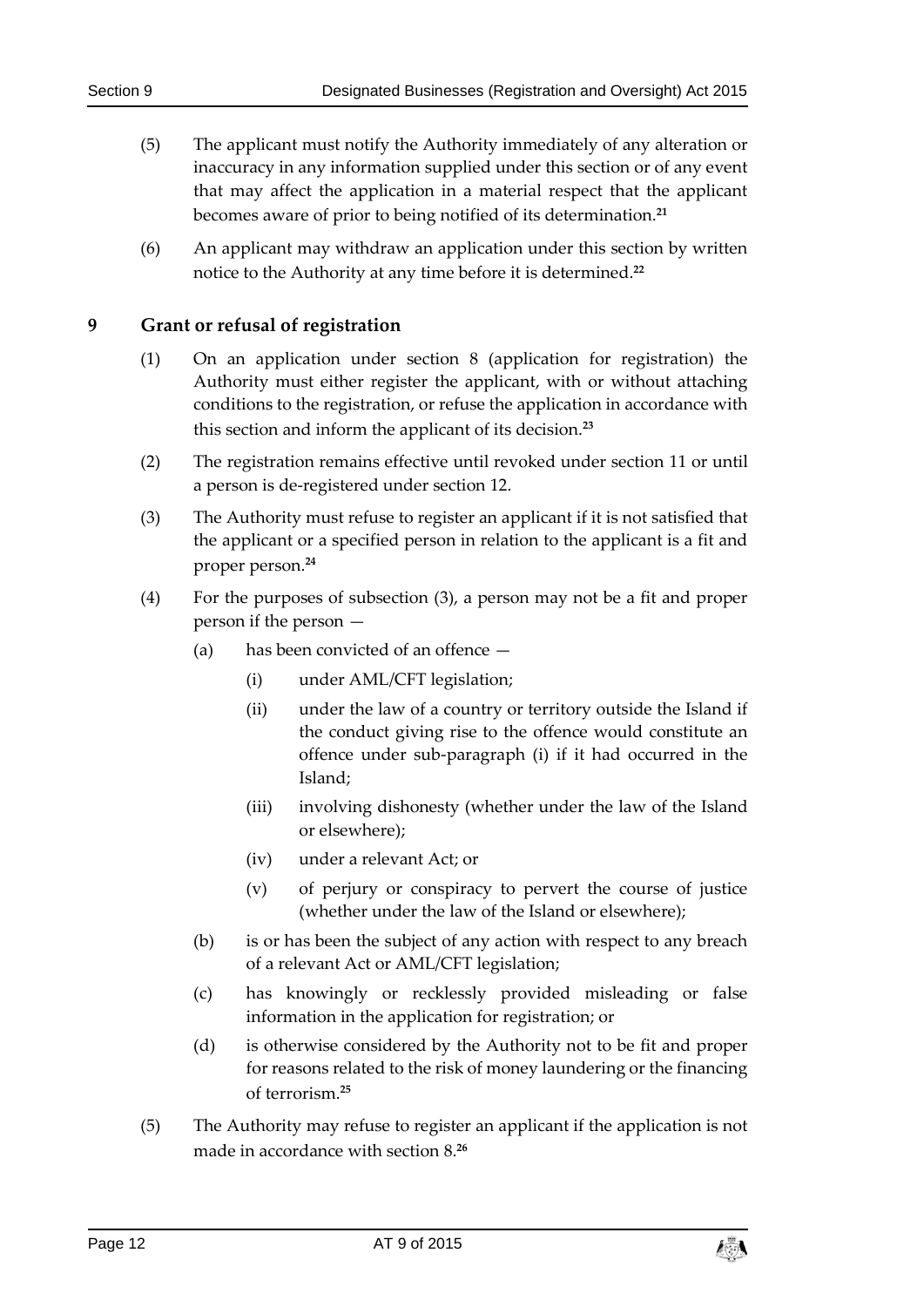- (6) The Authority may publish guidance setting out the criteria that it will normally apply in assessing whether or not to refuse, or attach conditions to, an application.**<sup>27</sup>**
- (7) If the Authority refuses to register an applicant under this section it must give written reasons for so doing.**<sup>28</sup>**

# <span id="page-12-2"></span><span id="page-12-0"></span>**10 Conditions of registration**

- (1) The Authority may attach conditions to any grant of registration under this Act and may amend, vary, substitute or revoke any such condition or attach new conditions.**<sup>29</sup>**
- (2) The Authority must give the registered person notification of, and reasons for, the attaching of any condition under subsectio[n \(1\)](#page-12-2) or any change with respect to such a condition.**<sup>30</sup>**

# <span id="page-12-3"></span><span id="page-12-1"></span>**11 Revocation of registration**

- (1) The Authority may revoke a registration granted under this Act on any of the following grounds —
	- (a) that the Authority is not satisfied that the registered person or a specified person in relation to the registered person is a fit and proper person;**<sup>31</sup>**
	- (b) that the registered person, or a person acting on the registered person's behalf, has provided the Authority with any false, misleading or inaccurate information for the purposes of this Act;**<sup>32</sup>**
	- (c) that the registered person has failed to comply with any condition attached under section [10](#page-12-0) (conditions of registration);
	- (d) that the registered person has failed to comply with AML/CFT legislation;
	- (e) that the registered person has failed to comply with a direction issued by the Authority under section [26;](#page-20-0) **33**
	- (f) that the registered person has failed to pay the annual fee required by section [13\(1\)\(](#page-13-5)b).**<sup>34</sup>**
- (2) If the Authority revokes a registration under this section it must notify the registered person in writing, giving reasons for its decision.**<sup>35</sup>**
- (3) As soon as practicable after revoking a registration under this section the Authority must take such steps (if any) as it considers appropriate to notify the public.**<sup>36</sup>**
- (4) If the registration was revoked on the grounds mentioned in subsection [\(1\)\(](#page-12-3)d), the Authority may refer the matter to the Attorney General for the purpose of obtaining the Attorney General's opinion as to whether there is sufficient evidence to justify proceedings under AML/CFT legislation. **37**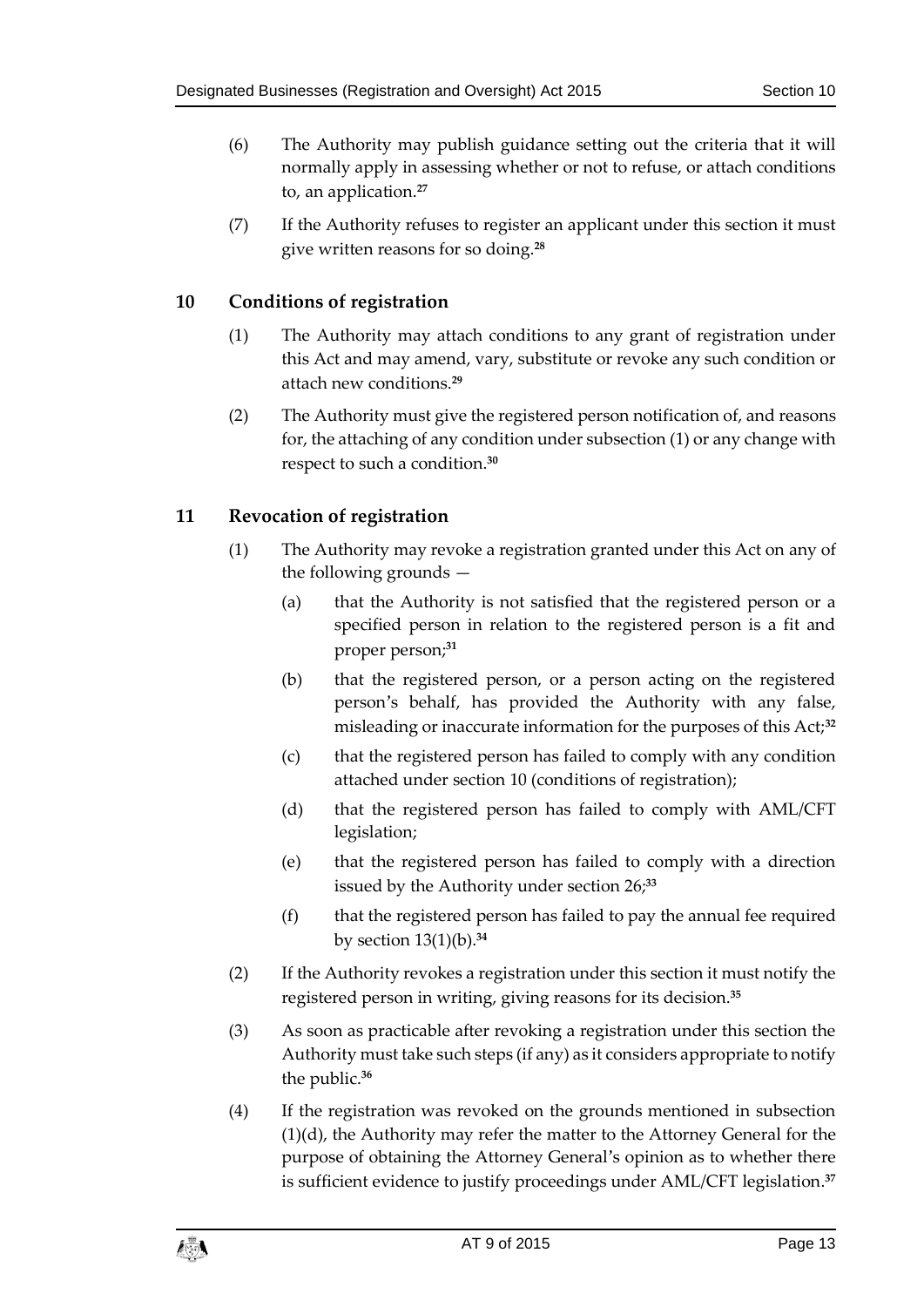## <span id="page-13-8"></span><span id="page-13-0"></span>**12 De-registration**

- (1) The Authority may de-register a registered person on any of the following grounds —
	- (a) that the registered person has notified the Authority under section [19\(](#page-17-1)b) (ceasing to carry on any designated business) and has requested to be de-registered;**<sup>38</sup>**
	- (b) that the Authority is satisfied that the registered person is no longer required to be on the register.**<sup>39</sup> <sup>40</sup>**
- <span id="page-13-1"></span>(2) As soon as practicable after a person is de-registered under this section the Authority must take such steps (if any) as it considers appropriate to notify the public.**<sup>41</sup>**

# **PART 3 – OVERSIGHT**

#### DIVISION 1 – RETURNS, INSPECTIONS AND INVESTIGATION

#### <span id="page-13-5"></span><span id="page-13-3"></span><span id="page-13-2"></span>**13 Annual returns and fees**

- (1) A registered person must, for each year of registration, submit to the Authority —
	- (a) an annual return as specified by the Authority; and**<sup>42</sup>**
	- (b) such annual fee as may be prescribed.**<sup>43</sup>**
- (2) The annual return must include
	- (a) a declaration as to the extent to which the registered person meets the requirements of AML/CFT legislation; and
	- (b) such other information as the Authority may require.**<sup>44</sup>**

## <span id="page-13-6"></span><span id="page-13-4"></span>**14 On-site inspections and investigations**

- (1) The Authority may carry out inspections and investigations at a registered person's premises to assess the extent to which the registered person meets the requirements of this Act, AML/CFT legislation and its own procedures for compliance with them.**<sup>45</sup>**
- (2) The Authority may inspect the books, accounts and documents and investigate the transactions of a registered person.**<sup>46</sup>**
- <span id="page-13-7"></span>(3) The Authority has every power of entry and access as may be necessary for the purposes of subsection [\(1\)](#page-13-6) and may take possession of all such books, accounts and documents as, and for so long as, may be necessary for those purposes.**47**

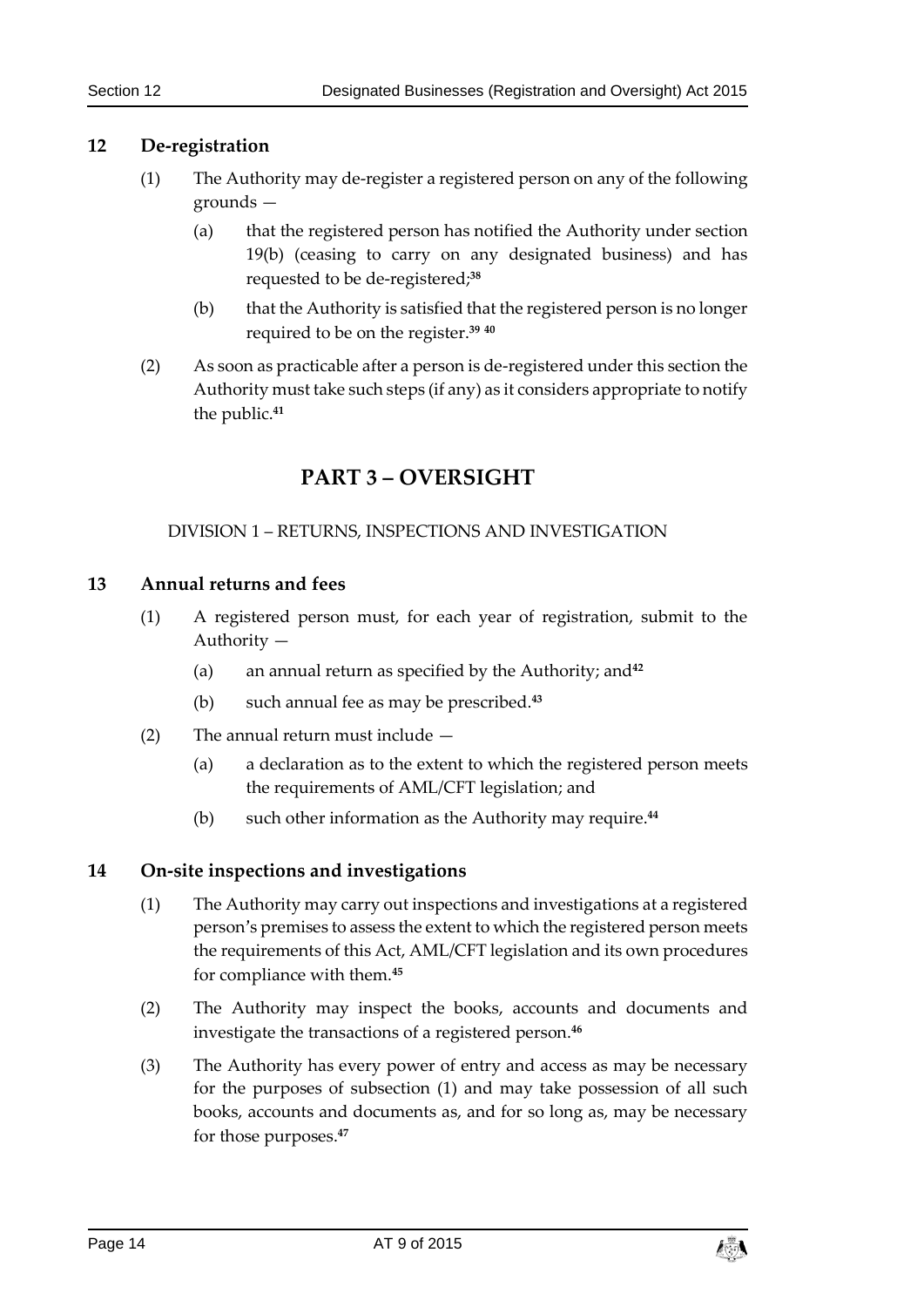- (4) The Authority may take copies of all books, accounts and documents in its possession for the purposes of an inspection and investigation under this section.**<sup>48</sup>**
- (5) The rights of entry and access under subsection [\(3\)](#page-13-7) may be exercised only during reasonable hours.
- (6) The powers provided by this section may be exercised in relation to a person whom the Authority reasonably suspects of carrying on a designated business when not a registered person.**<sup>49</sup>**

# <span id="page-14-1"></span><span id="page-14-0"></span>**15 Requests for information**

- (1) The Authority may request any person whom it reasonably believes may hold information that the Authority reasonably requires for performance of its functions under this Act to provide that information.**<sup>50</sup>**
- <span id="page-14-2"></span>(2) In particular, the Authority may request information about —
	- (a) the affairs of a customer of a registered person;
	- (b) any body corporate that is or has at any relevant time been
		- (i) a holding company, subsidiary or related company of the registered person;
		- (ii) a subsidiary of a holding company of the registered person;
		- (iii) a holding company of a subsidiary of the registered person; or
		- (iv) a body corporate in the case of which a shareholder controller of the registered person, either alone or with any associate, is entitled to exercise, or control the exercise of, more than 50% of the voting power at a general meeting or a meeting of the board of directors; and
	- (c) any partnership of which the person is or has at any relevant time been a member.**<sup>51</sup>**
- (3) If it has made a request of a registered person the Authority may issue a direction under section [26](#page-20-0) to that person to secure that effect is given to a request under subsection [\(1\)](#page-14-1) or [\(2\)](#page-14-2) and the direction must include a statement of reasons for its issue.**<sup>52</sup>**
- (4) A statement by a person in response to the direction may not be used in evidence against that person in respect of any criminal proceedings except proceedings alleging contravention of section [22\(1\)](#page-18-2) (restrictions on disclosure of information).
- (5) The powers provided by this section may also be exercised in relation to a person who is, on reasonable grounds, suspected by the Authority of carrying on, or having carried on a designated business when not a registered person.**53**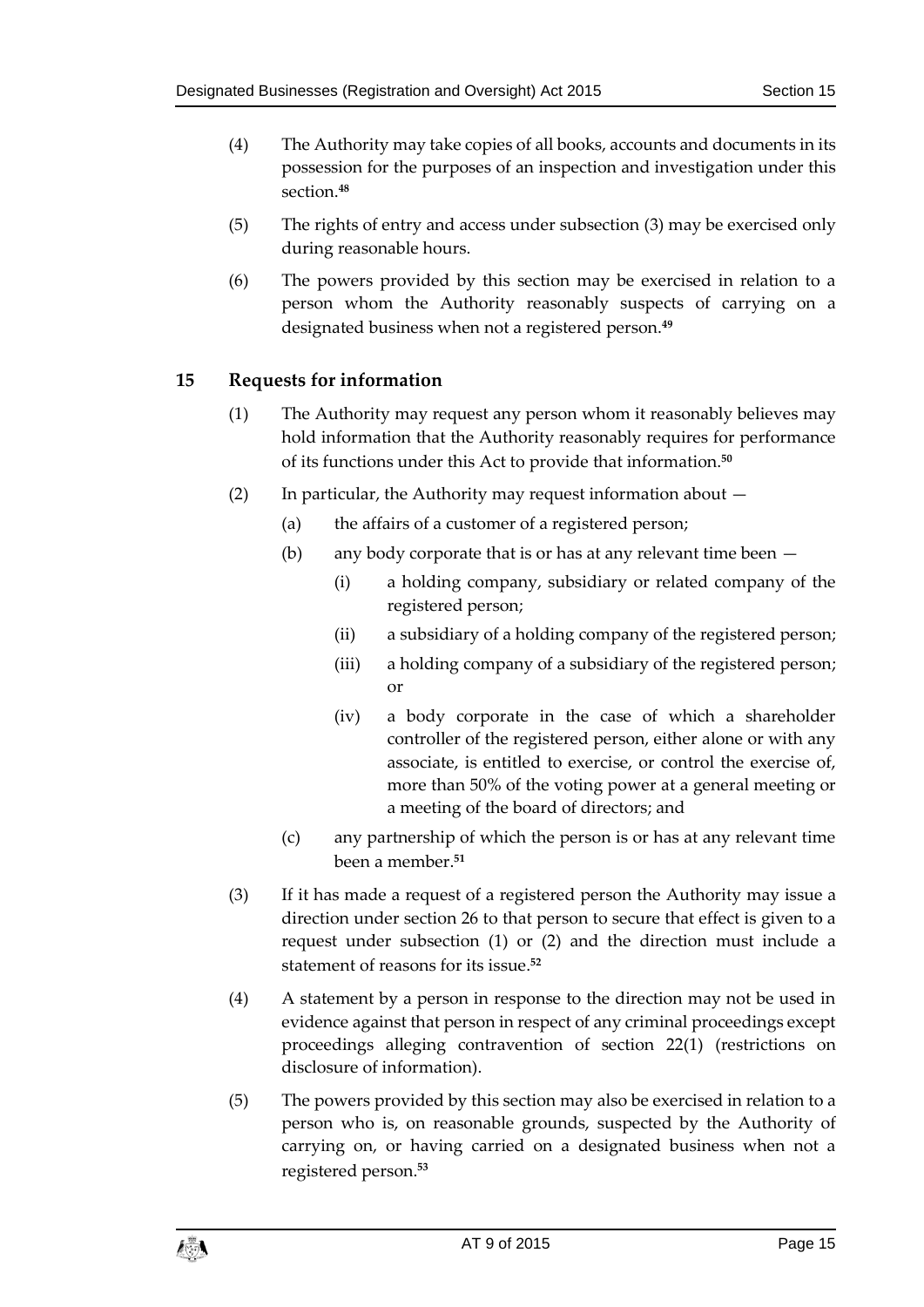## <span id="page-15-1"></span><span id="page-15-0"></span>**16 Power of Authority to require information**<sup>54</sup>

- (1) If, on an application made by the Authority, a justice of the peace is satisfied that there is good reason to do so for the purpose of investigating the affairs, or any aspect of the affairs, of any person so far as to do so is relevant to assessing compliance with AML/CFT legislation in relation to any designated business that the person is or was carrying on, or appears to be or to have been carrying on, the justice may by written instrument authorise the Authority to exercise the powers under this section, which powers are not otherwise exercisable.**<sup>55</sup>**
- (2) The Authority may, by notice in writing, accompanied by a copy of the instrument issued by the justice of the peace under subsection [\(1\),](#page-15-1) require the person whose affairs are to be investigated or any other person whom it has reason to believe has relevant information, to attend before the Authority at a specified time and place to answer questions or otherwise furnish information with respect to any matter relevant to the investigation.**<sup>56</sup>**
- <span id="page-15-2"></span>(3) The Authority may, by notice in writing, accompanied by a copy of the instrument issued by the justice of the peace under subsection [\(1\),](#page-15-1) require any person to produce at a specified time and place any specified documents or copies of documents that appear to the Authority to relate to any matter relevant to the investigation or any information of a specified class that appear to it so to relate.**<sup>57</sup>**
- (4) If documents or copies of documents are not produced as required under subsectio[n \(3\),](#page-15-2) the Authority may require the person who was required to produce the information or copies to state, to the best of that person's knowledge and belief, where they are.**<sup>58</sup>**
- (5) If any documents are produced as required under subsection [\(3\),](#page-15-2) the Authority may —
	- (a) take possession of all such documents for as long as the Authority considers necessary;**<sup>59</sup>**
	- (b) take copies or extracts from them; or
	- (c) require the person producing them to provide an explanation of any of them.**<sup>60</sup>**
- (6) A statement by a person in response to a requirement imposed under this section may not be used in evidence against that person in respect of any criminal proceedings except proceedings alleging contravention of —
	- (a) section  $18(2)(a)$ ; or
	- (b) section [22\(2\)](#page-18-3) (offence for contravening restriction on disclosure of information).
- (7) Where a person claims a lien on a document, its production under this section is without prejudice to the lien.

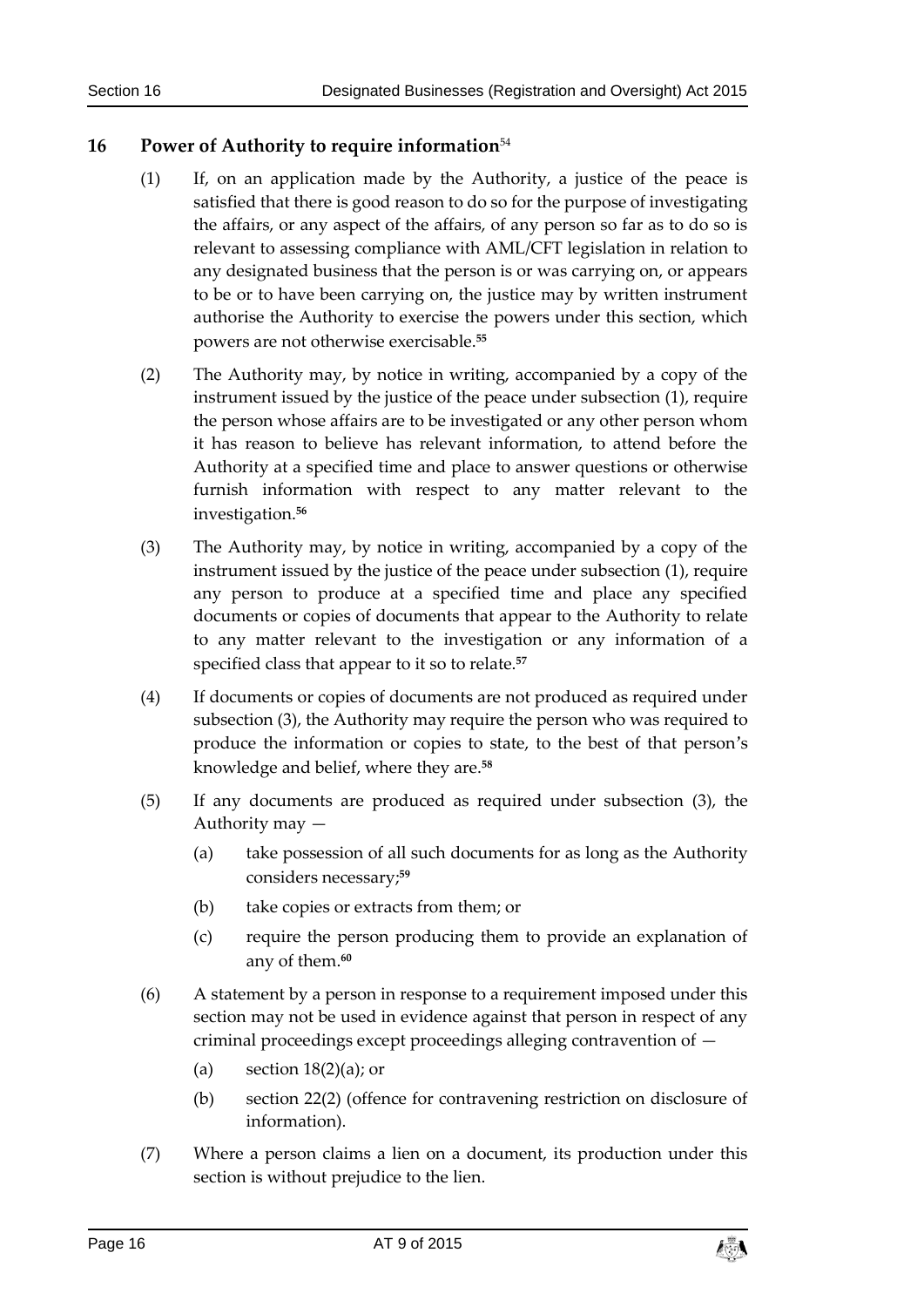## <span id="page-16-0"></span>**17 Search warrants**

- (1) Where, on information on oath laid by the Authority, a judge is satisfied, in relation to any documents, that there are reasonable grounds for believing —
	- $(a)$  that  $-$ 
		- (i) a person has failed to comply with an obligation under section [16](#page-15-0) (power of Authority to require information) to produce them or copies of them;**<sup>61</sup>**
		- (ii) it is not practicable to serve a notice under section  $16(3)$  in relation to them; or
		- (iii) the service of such a notice in relation to them might seriously prejudice the investigation; and
	- (b) that they are on premises specified in the information,

the judge may issue such a warrant as is mentioned in subsection [\(2\).](#page-16-2) **62**

- <span id="page-16-2"></span>(2) That warrant is a warrant authorising any person named in it —
	- (a) to enter (using such force as is reasonably necessary for the purpose) and search the premises; and
	- (b) to take possession of any documents appearing to be documents of the description specified in the information, or to take in relation to any documents so appearing any other steps which may appear to be necessary for preserving them and preventing interference with them.
- <span id="page-16-3"></span>(3) If, during the course of a search of premises for documents of a description specified in the information, other documents are discovered that appear to contain evidence in relation to any offence, the person named in the warrant may —
	- (a) take possession of those documents; or
	- (b) take in relation to them any other steps which may appear to be necessary for preserving them and preventing interference with them.
- (4) A person executing a warrant issued under subsection (1) must be accompanied by a constable.

# <span id="page-16-1"></span>**18 Offences in connection with inspections and investigations**

- (1) A person who
	- (a) knows or suspects that
		- (i) an inspection is being or is likely to be carried out under section [14](#page-13-4) (on-site inspections and investigations);
		- (ii) information is being or is likely to be requested under section [15](#page-14-0) (requests for information); or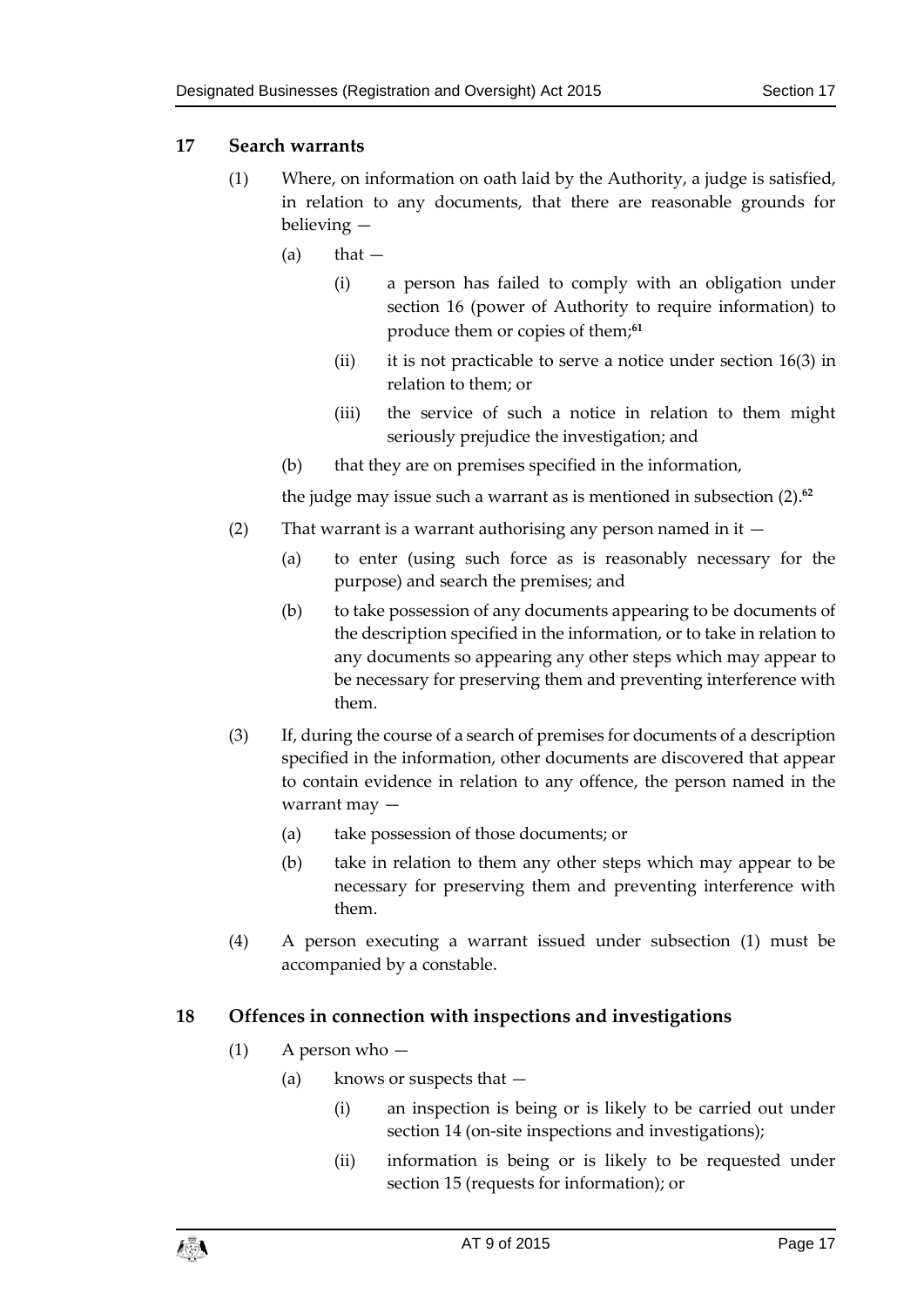- (iii) information is being or is likely to be required under section [16](#page-15-0) (power of Authority to require information) o[r 17](#page-16-0) (search warrants); and<sup>63</sup>
- (b) falsifies, conceals, destroys or otherwise disposes of, or causes or permits the falsification, concealment, destruction or disposal of, information that the person knows or suspects is or would be relevant to such an inspection or investigation or is or would be requested,

is guilty of an offence unless the person proves that the person had no intention of concealing facts disclosed by the information from persons carrying out such an inspection or investigation or requesting such information.

- <span id="page-17-3"></span> $(2)$  A person who  $-$ 
	- (a) without reasonable excuse fails to comply with a requirement imposed on the person under section [16;](#page-15-0) or
	- (b) intentionally obstructs a person exercising powers conferred by section [14,](#page-13-4) or section [17\(2\)](#page-16-2) or [17\(3\),](#page-16-3)

is guilty of an offence.

- (3) A person guilty of an offence under this section is liable
	- (a) on summary conviction to a fine not exceeding  $£5,000$  or to custody for a term not exceeding 12 months, or to both; or
	- (b) on conviction on information to a fine or to custody for a term not exceeding 2 years, or to both.

#### DIVISION 2 – INFORMATION

## <span id="page-17-1"></span><span id="page-17-0"></span>**19 Supply of information**

A registered person must notify the Authority within any period specified in an order under section [30](#page-22-1) (civil penalties) —

- (a) of any change in the information required to be given to the Authority under section [8](#page-10-0) (application for registration); or<sup>64</sup>
- (b) if that person has ceased to carry on a designated business in respect of which the Authority registered that person.**<sup>65</sup> <sup>66</sup>**

## <span id="page-17-2"></span>**20 Offences in connection with supply of information**

- (1) A person who fails to give a notice required under section [19\(](#page-17-1)a) without reasonable excuse is guilty of an offence.
- (2) A person who —

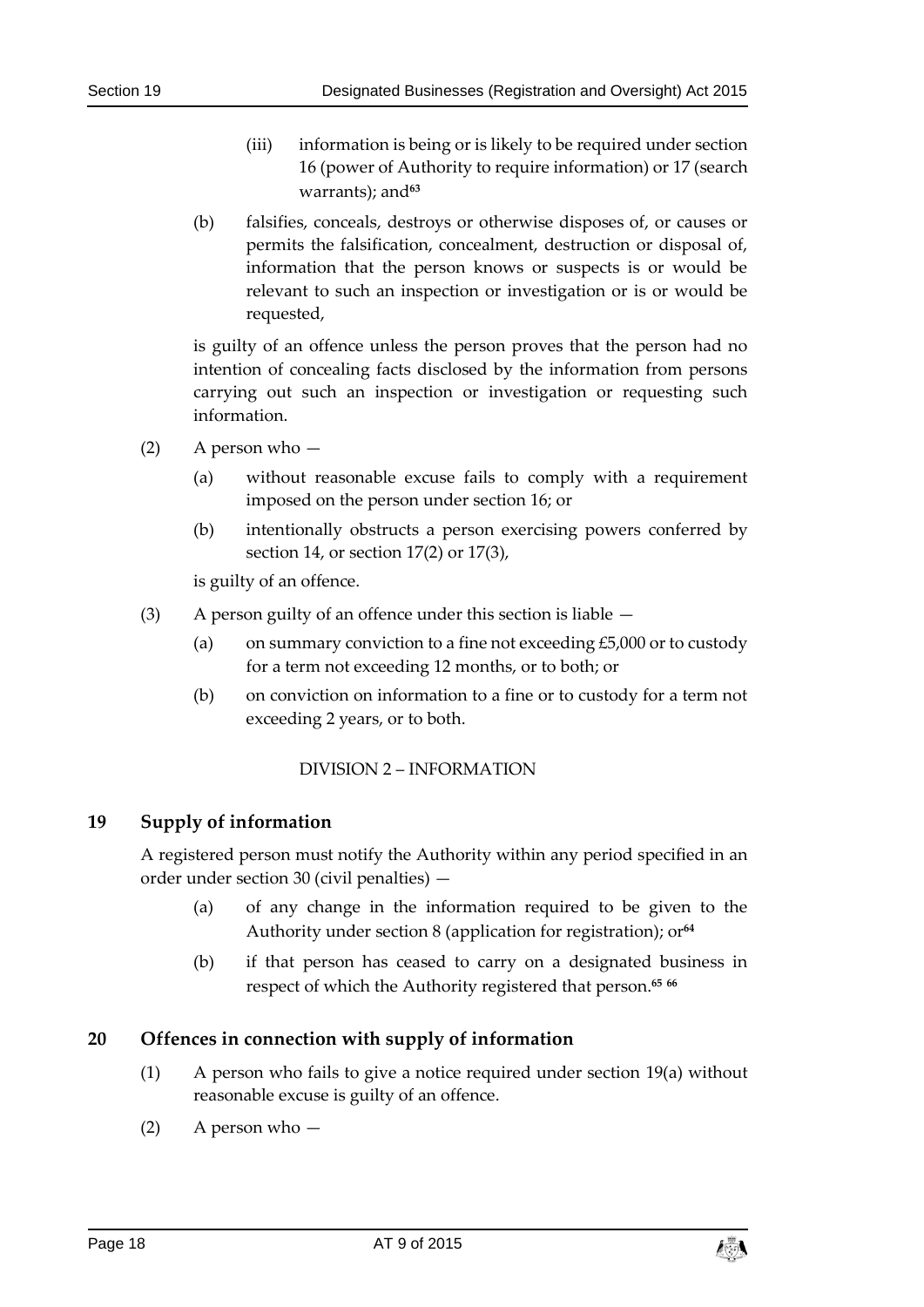- (a) furnishes or sends to the Authority for any purpose under this Act information that the person knows to be false or misleading in a material particular;**<sup>67</sup>**
- (b) recklessly furnishes or sends to the Authority for the purposes of this Act information that is false or misleading in a material particular; or**<sup>68</sup>**
- (c) in furnishing information to the Authority for the purposes of this  $Act -$ 
	- (i) makes a statement that the person knows to be false or misleading in a material particular; or
	- (ii) recklessly makes a statement that is false or misleading in a material particular,**<sup>69</sup>**

is guilty of an offence.

- (3) A person who, without reasonable excuse, fails to furnish information that the person is required to furnish to the Authority under this Act is guilty of an offence.**<sup>70</sup>**
- (4) A person guilty of an offence under this section is liable
	- (a) on summary conviction to a fine not exceeding  $£5,000$  or to custody for a term not exceeding 12 months, or to both; or
	- (b) on conviction on information to a fine or to custody for a term not exceeding 2 years, or to both.

# <span id="page-18-0"></span>**21 Legal privilege**

A person is not under an obligation under this Act to disclose any information subject to legal privilege within the meaning of section 13 (meaning of "items subject to legal privilege") of the *Police Powers and Procedures Act 1998*.

# <span id="page-18-2"></span><span id="page-18-1"></span>**22 Restrictions on disclosure of information**

- (1) If restricted information relating to the business or other affairs of any person has been obtained it must not be disclosed by the primary recipient, or by any person obtaining the information directly or indirectly from the primary recipient unless —
	- (a) the person to whom it relates has consented; or
	- (b) the disclosure falls within the exceptions set out in Schedule 2.
- <span id="page-18-3"></span>(2) A person who contravenes subsection [\(1\)](#page-18-2) is guilty of an offence and liable on summary conviction to a fine not exceeding £5,000 or to custody for a term not exceeding 12 months, or to both.
- $(3)$  In this section  $-$

"restricted information" means information obtained by the primary recipient for the purposes of, or in the discharge of the primary recipient's functions by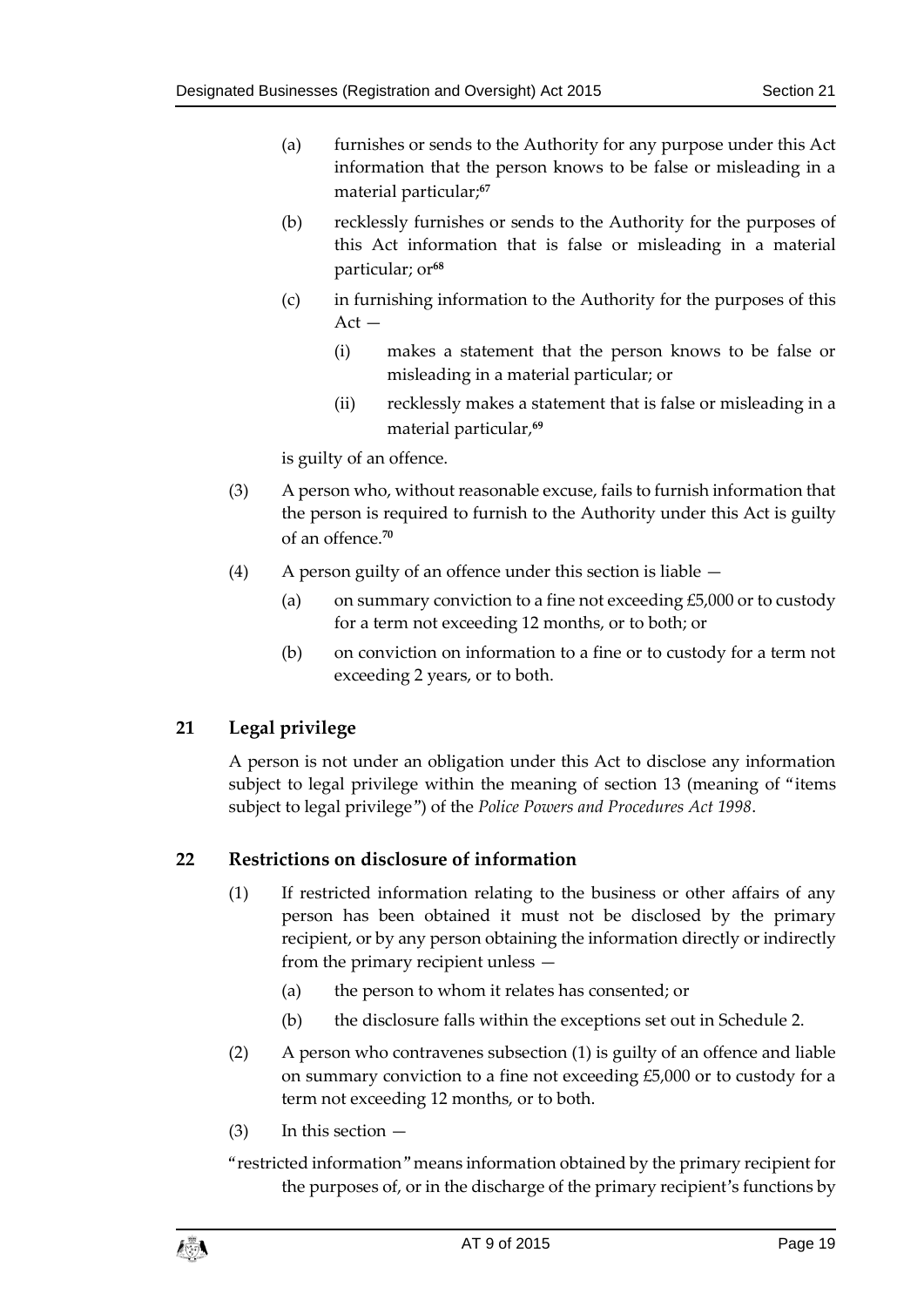or under, this Act (whether or not by virtue of any requirement to supply it made by or under this Act), other than information made available to the public by virtue of its being disclosed in any circumstances in which, or for any purpose for which, disclosure is not precluded by this section; and

"primary recipient" means —

- (a) the Treasury and its members;
- (b) the Authority and its members; and**<sup>71</sup>**
- (c) any officer or employee of any such person.

#### <span id="page-19-4"></span><span id="page-19-0"></span>**23 Auditors to report prescribed matters to Authority**<sup>72</sup>

- (1) If an auditor knows or becomes aware of prescribed matters while discharging any of the auditor's functions (whether under this Act or otherwise) in relation to a registered person the auditor must report those matters to the Authority. **73**
- (2) The Authority may, after consultation with the Treasury, the Department of Home Affairs and such other body or bodies as appear to the Authority to represent the interests of auditors in the Island, prescribe the matters mentioned in subsection [\(1\).](#page-19-4) **74**

#### <span id="page-19-1"></span>**24 Register and publication of information about registered persons**

- (1) The Authority must keep a register of registered persons containing
	- (a) the name of each such person;
	- (b) the description of the designated business carried on by such person (whether currently or in the past); and
	- (c) the principal address in the Island from which the person carries on, or used to carry on, the business.**<sup>75</sup>**
- (2) However, the register may contain any information in respect of a formerly registered person only for up to one year after that person ceased to be registered.
- (3) The Authority must publish the information contained in the register on the Authority's website.**<sup>76</sup>**
- <span id="page-19-2"></span>(4) The Authority may offer for sale copies of information published under this section at a reasonable charge.**<sup>77</sup>**

DIVISION 3 – ACTION AND ENFORCEMENT

#### <span id="page-19-3"></span>**25 Report and action to be taken**

(1) The Authority may make a report of its findings resulting from an on-site inspection under section [14\(1\)](#page-13-6) (on-site inspections and investigations).**<sup>78</sup>**

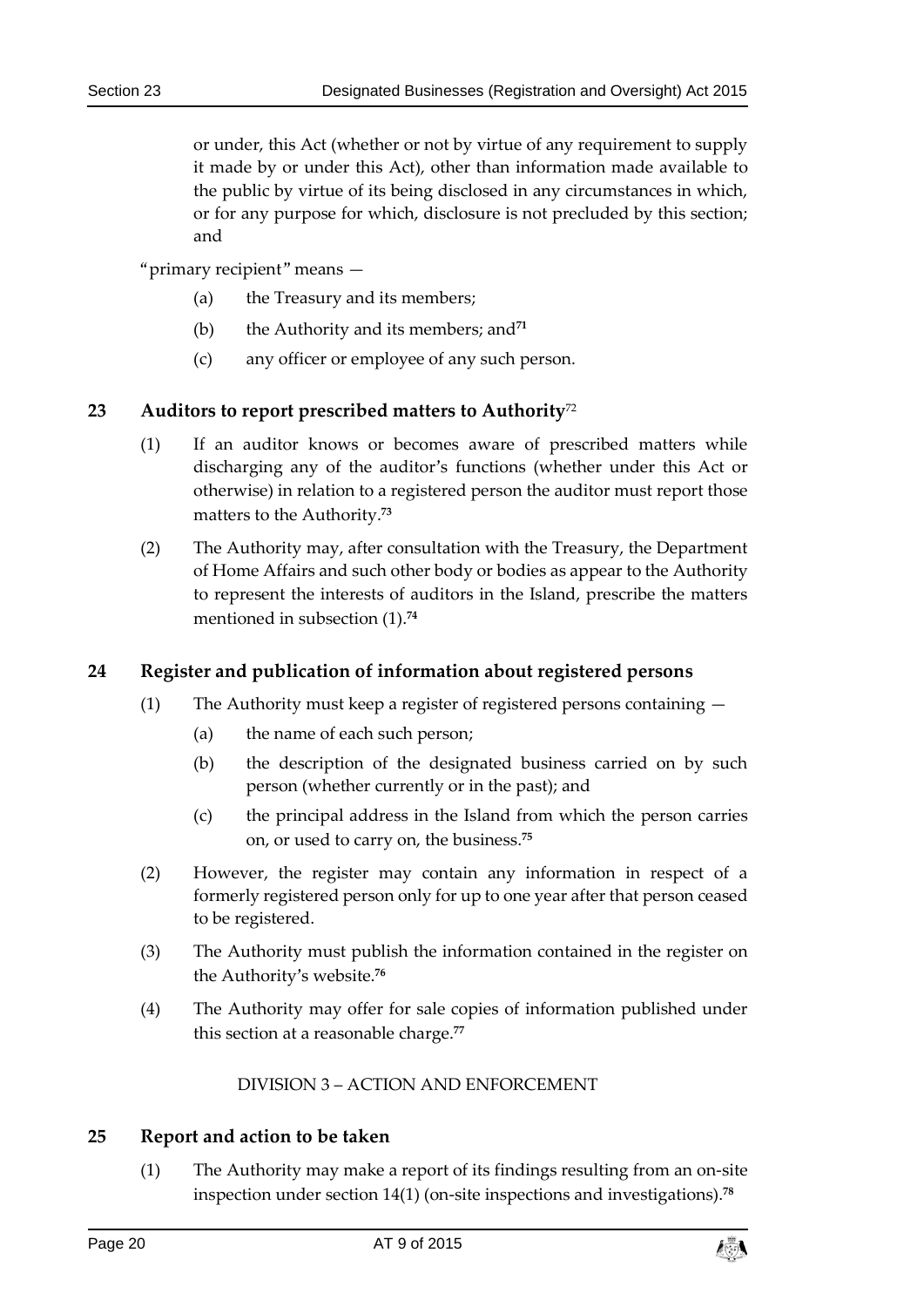- (2) The report may specify  $-$ 
	- (a) any failure to meet the requirements of this Act, AML/CFT legislation or its own procedures;
	- (b) any action the registered person must take to rectify the failure; and
	- (c) the timescale for the taking of such action.
- (3) If the registered person fails to take the action to the satisfaction of the Authority within that timescale the Authority may issue a direction under section [26](#page-20-0) directing the registered person to take the action within a further timescale.**<sup>79</sup>**

#### <span id="page-20-0"></span>**26 Directions**

- (1) The Authority may issue written directions under this section to a registered person.**<sup>80</sup>**
- <span id="page-20-2"></span>(2) A direction may —
	- (a) require the person to whom it is directed to take such action in respect of a designated business as is specified in the direction;
	- (b) impose such requirements as are necessary to secure that any designated business carried on by that person is in whole or in part suspended or discontinued; or
	- (c) require the person concerned to provide to the Authority a report on any other matter that the Authority considers appropriate, in such form as specified in the direction, by a person with relevant professional skills nominated by, or considered acceptable to, the Authority, **81**

and must include a statement of reasons for its issue.

<span id="page-20-3"></span>(3) The Authority may revoke or vary a direction under this section and the requirement in subsection [\(2\)](#page-20-2) to give a statement of reasons applies to a variation as it applies to the issue of a direction.**<sup>82</sup>**

## <span id="page-20-1"></span>**27 Public statements**

- (1) The Authority may issue public statements relating to any of the following —
	- (a) with respect to, or setting out, any direction that it has given under section [26;](#page-20-0)
	- (b) concerning a person if that person appears to the Authority to have committed a contravention of any of the following —
		- (i) section [7](#page-9-1) (prohibition on carrying on designated business if not registered);
		- (ii) a condition attached under section [10](#page-12-0) (conditions of registration);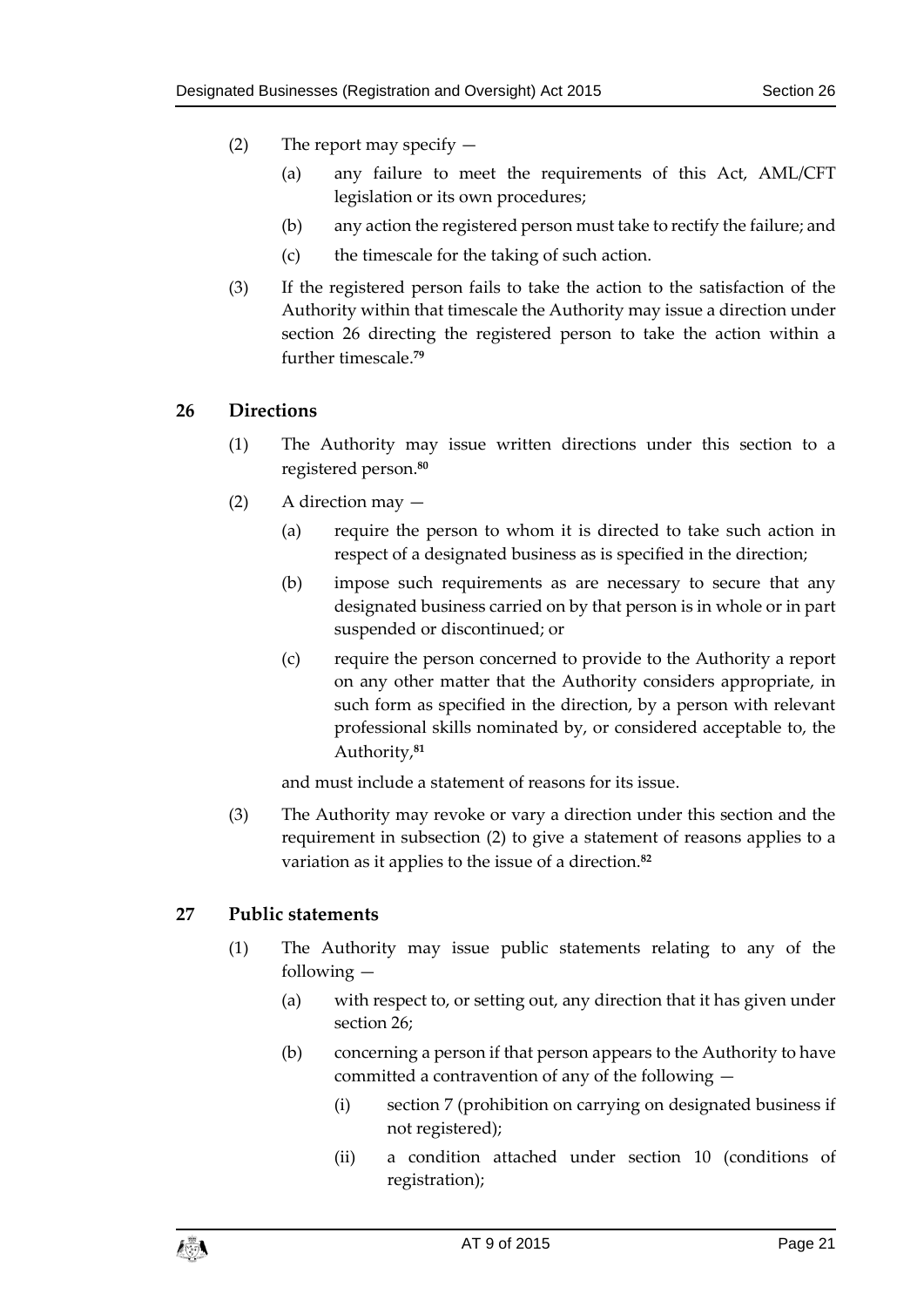- (iii) a direction given under section [26;](#page-20-0)
- (iv) AML/CFT legislation; **83**
- (c) concerning a person that the Authority considers is carrying on a designated business, whether in the Island or elsewhere, and it appears to the Authority to be desirable to issue the statement in the best interests of the public.**<sup>84</sup> <sup>85</sup>**
- <span id="page-21-1"></span>(2) If a public statement will identify any registered person, the Authority must serve notice on the person before issuing the public statement.**<sup>86</sup>**
- <span id="page-21-2"></span>(3) If a public statement will identify any person who is not a registered person and at any time before the Authority issues the public statement it is reasonably practicable for it to serve notice on the person, the Authority must do so.**<sup>87</sup>**
- (4) A notice under subsection [\(2\)](#page-21-1) or [\(3\)](#page-21-2) must
	- (a) give the reasons for issuing the statement;
	- (b) give the proposed or actual date of issue of the statement;
	- (c) contain a copy of the statement;
	- (d) give particulars of the right of appeal under section [33](#page-24-0) (appeals) in respect of the statement; and
	- (e) if the statement is issued, in accordance with a decision under section [28\(2\)\(](#page-21-3)b) (notice period for public statements), before the day specified in section [28\(1\)](#page-21-4) in relation to the statement, give the reasons for issuing it before that day.
- (5) Subsection (4) does not require the Authority  $-$ 
	- (a) to specify any reason that would in the Authority's opinion involve the disclosure of confidential information the disclosure of which would be prejudicial to a third party; or**<sup>88</sup>**
	- (b) to specify the same reasons, or reasons in the same manner, in the case of notices to different persons about the same matter.**<sup>89</sup>**

#### <span id="page-21-4"></span><span id="page-21-0"></span>**28 Notice period for public statements**

- (1) If service is required under section [27\(2\)](#page-21-1) or [27\(3\)](#page-21-2) in relation to a public statement, the Authority must not issue the public statement earlier than one month after the date of that service.**<sup>90</sup>**
- <span id="page-21-3"></span>(2) However, the Authority may issue the statement on or after an earlier date  $if -$ 
	- (a) each of the persons identified in the relevant public statement agrees to that date; or
	- (b) the Authority decides on reasonable grounds that the interest of the public in the issue of the relevant public statement on that earlier

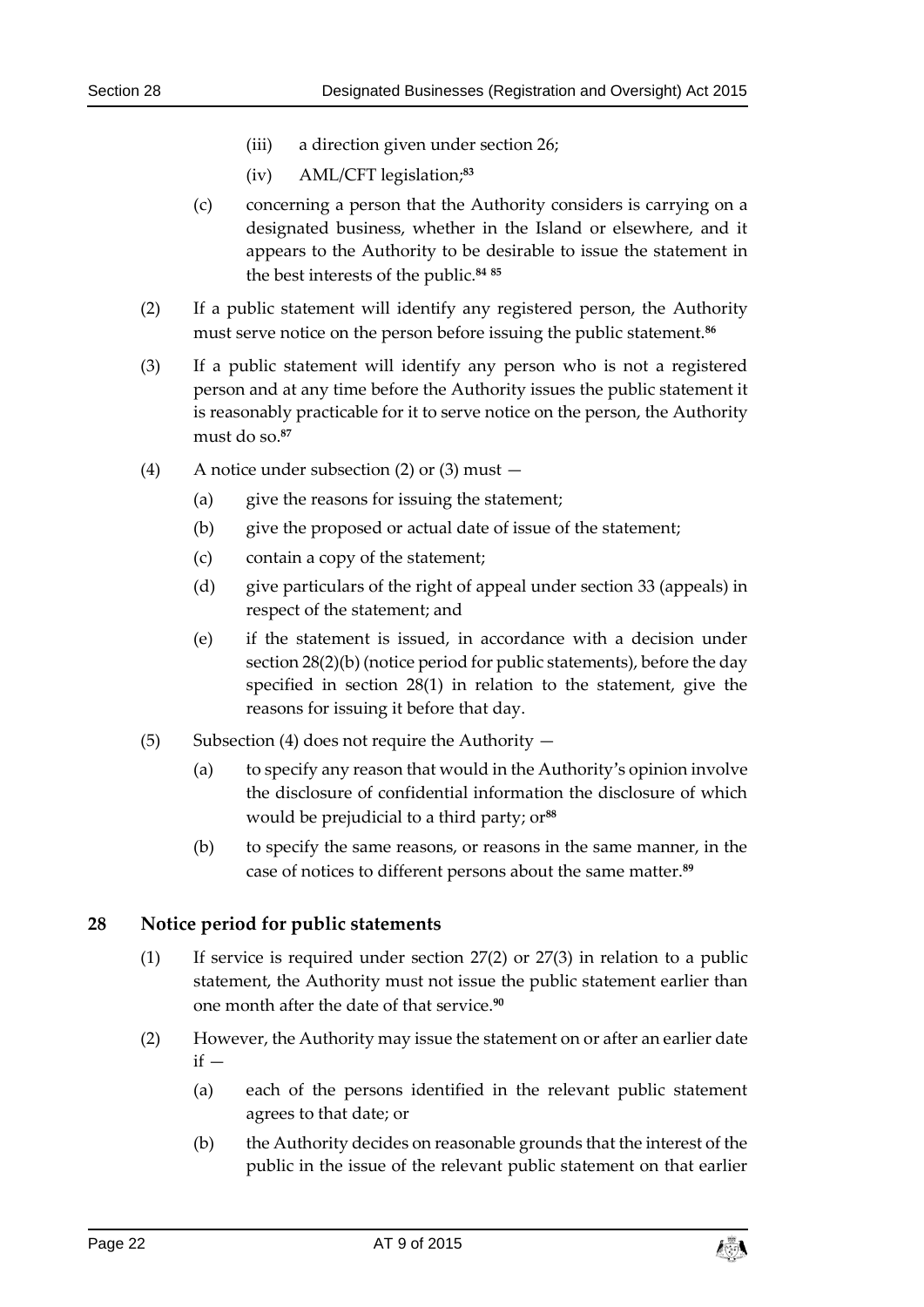date outweighs any detriment to the persons identified in the statement as a result of such issue.**<sup>91</sup> <sup>92</sup>**

- (3) In making a decision under subsection [\(2\)\(](#page-21-3)b), the Authority is not prevented from choosing as the date of issue of a public statement the date of service (if any) of notice of the statement.**<sup>93</sup>**
- (4) Despite this section, if an appeal is made to the Tribunal and the Tribunal orders that the statement not be issued before any specified date or event, the Authority must not issue the statement before the date or event so specified.**<sup>94</sup>**

# <span id="page-22-0"></span>**29 Injunctions and remedial orders**

- (1) If, on the application of the Authority, the Court is satisfied that it is likely that a person will contravene (or continue or repeat a contravention of)  $-$ 
	- (a) section [7](#page-9-1) (prohibition on carrying on a designated business if not registered);
	- (b) a condition of registration attached under section [10](#page-12-0) (conditions of registration);
	- (c) section [19](#page-17-1) (supply of information);
	- (d) a direction given under section [26;](#page-20-0) or
	- (e) AML/CFT legislation,

the Court may if it thinks fit issue an injunction restraining that person from committing (or, as the case may be, continuing or repeating) the contravention.**<sup>95</sup>**

(2) If, on the application of the Authority, the Court is satisfied that there are steps that could be taken to remedy the contravention, the Court may make an order requiring that person, or any other person who appears to the Court to have been knowingly concerned, to take such steps as the Court may direct to remedy the contravention.**<sup>96</sup>**

# <span id="page-22-1"></span>**30 Civil penalties**

- (1) If the Authority is satisfied that a person is in breach of section [7](#page-9-1) (prohibition on carrying on a designated business if not registered) or has failed to —
	- (a) comply with a condition attached under section [10](#page-12-0) (conditions of registration);
	- (b) submit the annual return required under section [13\(1\)\(](#page-13-5)a) (annual returns and fees) or any information to be submitted with the return, as required by the Authority; **97**
	- (c) pay the annual fee required by section  $13(1)(b)$ ;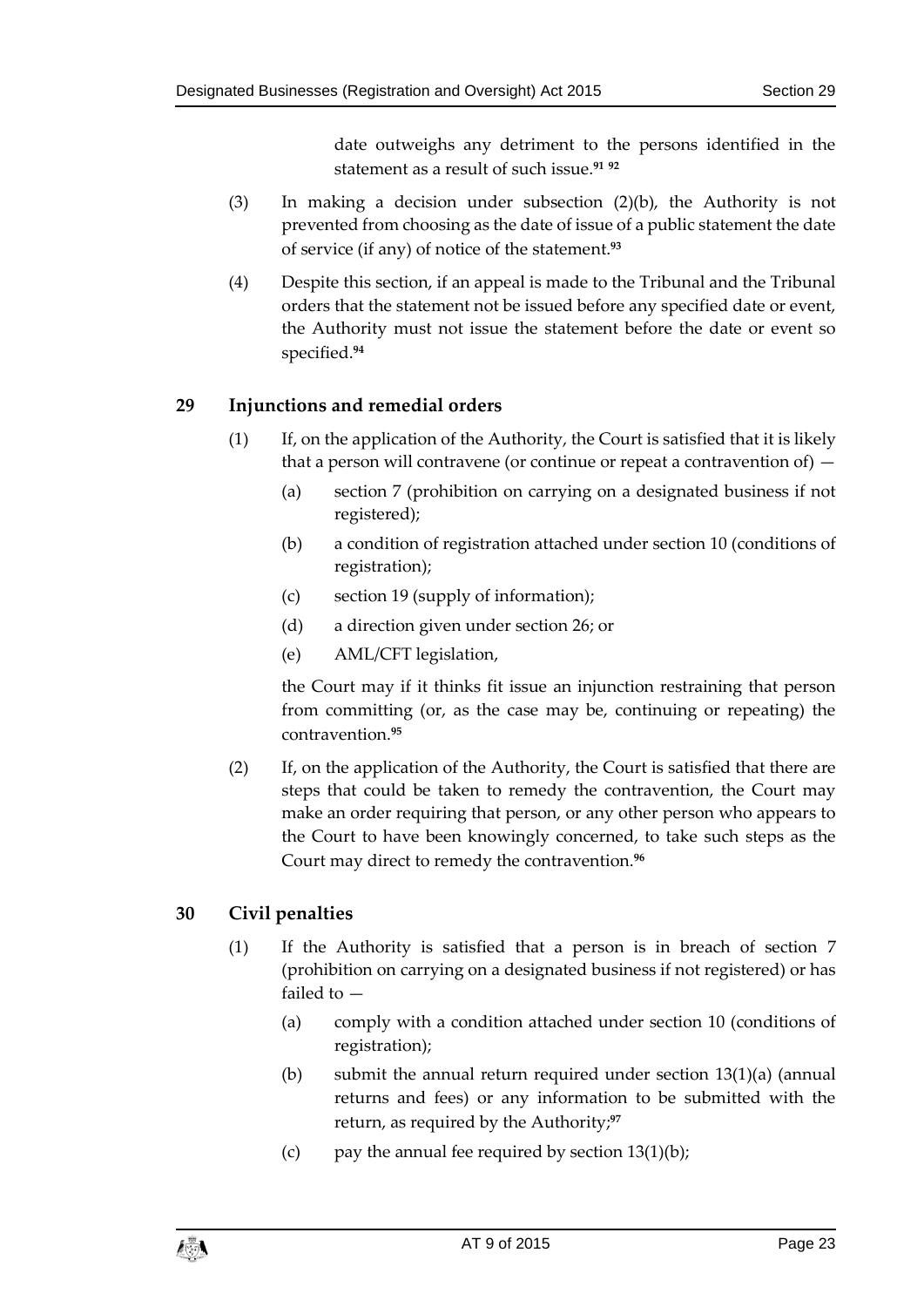- (d) give a notice required under section [19\(](#page-17-1)b) (supply of information) without reasonable excuse; or
- (e) comply with a direction issued under section [26,](#page-20-0)

it may require the registered person to pay a penalty of such amount as may be prescribed in respect of the contravention.**<sup>98</sup>**

- (2) However, no penalty may be required under this section if
	- (a) the Authority revokes or intends to revoke the registered person's registration under section [11\(1\)](#page-12-3) (revocation of registration); or**<sup>99</sup>**
	- (b) criminal proceedings have been commenced in respect of the contravention.
- (3) If the Authority intends to impose a penalty, it must give notice in writing to the registered person concerned giving notice of the decision, the amount of the penalty it proposes to impose and the reasons for the decision.**<sup>100</sup>**
- (4) The Authority may prescribe additional circumstances in which a civil penalty may be imposed in lieu of criminal proceedings under this Act.**<sup>101</sup>**
- (5) An order under this section may make further provision about civil penalties.
- <span id="page-23-0"></span>(6) Any amount received as a penalty is paid into and forms part of the General Revenue of the Island.

# **PART 4 – SUPPLEMENTARY**

## <span id="page-23-1"></span>**31 Information and advice**

- (1) The Authority may provide such information and advice as it considers appropriate with respect to —
	- (a) the functions of the Authority under this Act; and**<sup>102</sup>**
	- (b) any other matters about which it appears to the Authority to be desirable to give information or advice.**<sup>103</sup> <sup>104</sup>**
- (2) The Authority may
	- (a) publish the information and advice; and
	- (b) offer copies of it for sale at a reasonable price.**<sup>105</sup>**

## <span id="page-23-2"></span>**32 Guidance**

- (1) The Authority may
	- (a) prepare and issue guidance for the purpose of establishing sound principles for compliance by registered persons with this Act and AML/CFT legislation;

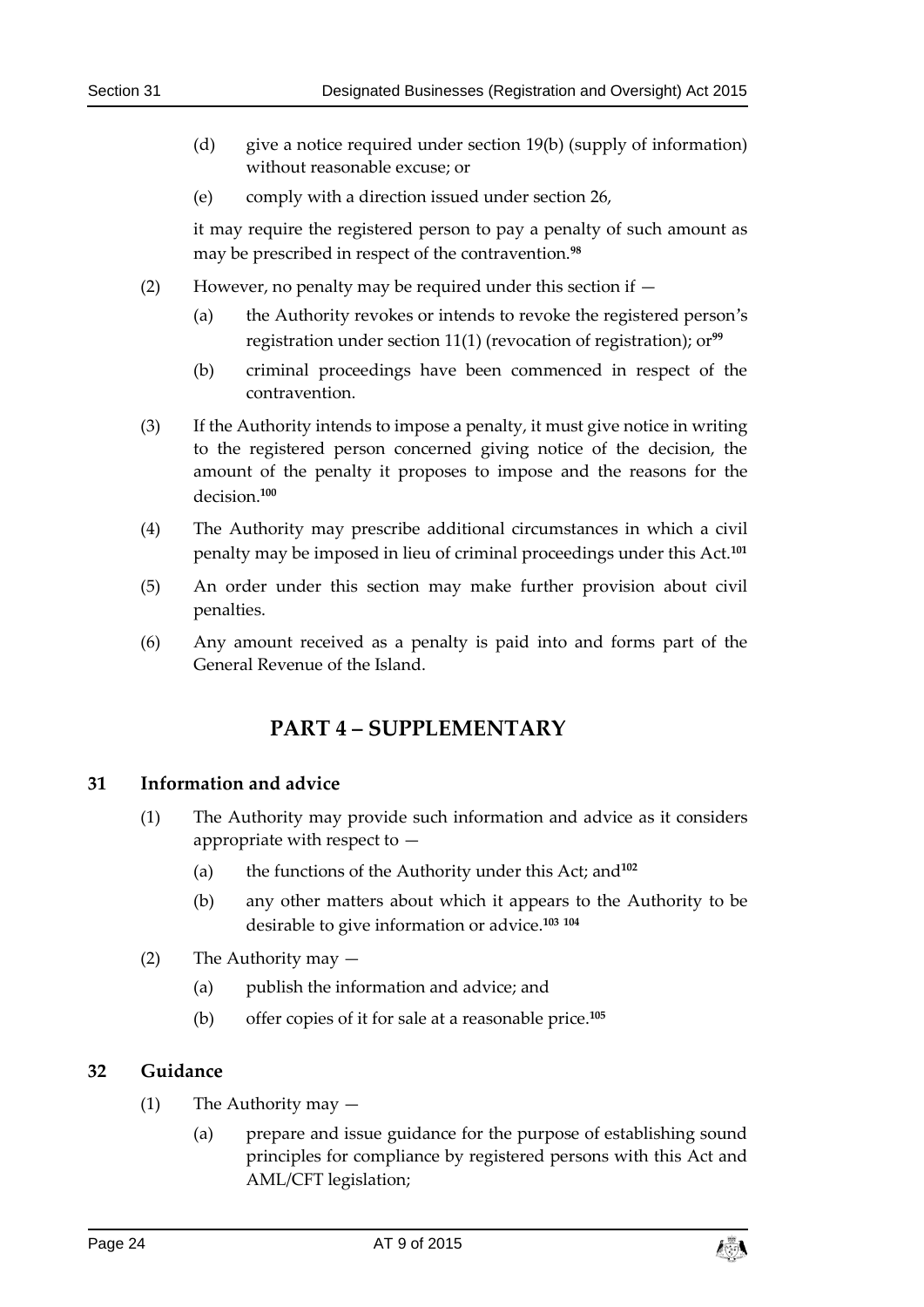- (b) revise any such guidance by revoking, varying, amending or adding to its provisions; and
- (c) indicate in any such guidance if and to what extent it is or is not to apply to any designated business carried on by registered persons.**<sup>106</sup>**
- (2) The Authority must cause any guidance issued under this section to be published, and may make such arrangements as it thinks fit for such distribution, including causing copies of the guidance to be put on sale to the public at a reasonable price.**<sup>107</sup>**
- (3) The Authority may issue different guidance in respect of different types of designated businesses.**<sup>108</sup>**
- (4) Subject to subsections [\(5\)](#page-24-1) and [\(6\),](#page-24-2) a failure on the part of any person to follow any aspect of the guidance issued under this section does not of itself render any person liable to proceedings of any kind or invalidate any transaction, but such guidance is admissible as evidence in any proceedings.
- (5) In determining whether a person's conduct amounts to a contravention of any requirement of this Act, non-compliance by the person with any aspect of the guidance or any relevant provision of a code issued under AML/CFT legislation, may be relied on as tending to establish liability.
- <span id="page-24-2"></span><span id="page-24-1"></span>(6) In any proceedings under this Act or otherwise, any guidance issued under this section is admissible in evidence if it appears to the court or tribunal conducting the proceedings to be relevant to any question arising in the proceedings, and must be taken into account in determining any such question.
- (7) A copy, certified in writing on behalf of the Authority to be an accurate copy of the guidance or any aspect of it, is admissible in evidence in all legal proceedings as the original and as evidence of any fact stated in it of which direct oral evidence would be admissible.**<sup>109</sup>**

# <span id="page-24-0"></span>**33 Appeals**

- (1) A person aggrieved may appeal, in accordance with rules made under section 8 (rules of procedure) of the *Tribunals Act 2006*, to the Tribunal on the grounds that any of the following decisions of the Authority was unreasonable having regard to all the circumstances of the case —
	- (a) refusal to register the person under section [9](#page-11-0) (grant or refusal of registration);
	- (b) attaching conditions to the grant of registration to the person or amending, varying, substituting or revoking any condition so attached under section [10](#page-12-0) (conditions of registration);
	- (c) revocation of the person's registration under section [11\(1\)](#page-12-3) (revocation of registration);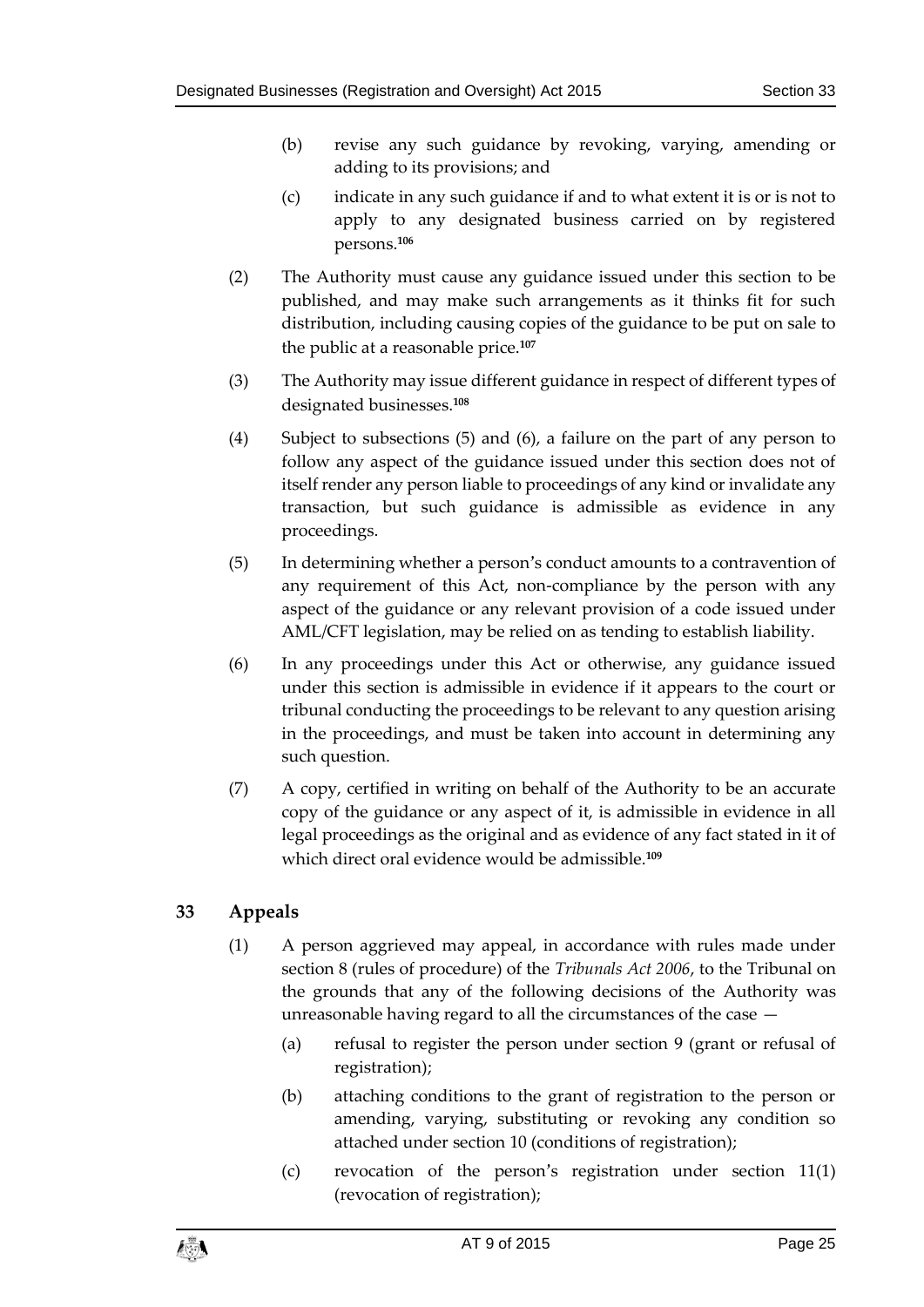- (d) de-registration of the person's registration under section  $12(1)(b)$ ;
- (e) issue of a direction to the person under section [26;](#page-20-0)
- (f) refusal to revoke or vary a direction to the person under section  $26(3);$
- (g) issue of a public statement to the person under section [27](#page-20-1) (public statements) (which appeal may be made before or after the issuing of the statement); or
- (h) imposition of a civil penalty on the person under section [30](#page-22-1) (civil penalties).**<sup>110</sup>**
- (2) On the determination of an appeal under this section the Tribunal must confirm, vary or revoke the decision in question.
- <span id="page-25-2"></span>(3) Any variation or revocation of a decision does not affect the previous operation of that decision or anything duly done or suffered under it.
- (4) Without limiting subsection [\(3\),](#page-25-2) a decision of the Tribunal on an appeal under this section is binding on the Authority and the applicant.**<sup>111</sup>**
- (5) An appeal lies to the Court, in accordance with rules of court, on a question of law from any decision of the Tribunal.

#### <span id="page-25-0"></span>**34 Liability of officers of bodies corporate**

- (1) Subsections [\(2\)](#page-25-3) to [\(4\)](#page-25-4) apply where an offence under this Act is committed by a body corporate and it is proved that the offence —
	- (a) was committed with the consent or connivance of an officer of the body; or
	- (b) was attributable to neglect on the part of an officer of the body.
- <span id="page-25-3"></span>(2) The officer, as well as the body, is guilty of the offence.
- (3) If an individual is convicted of an offence under this Act by virtue of subsection [\(2\),](#page-25-3) that individual is liable to the penalty provided for the offence.
- <span id="page-25-4"></span>(4) In this section "officer" has the meaning assigned by section 1(2) of the *Company Officers (Disqualification) Act 2009*.

#### <span id="page-25-1"></span>**35 Orders**

- (1) The Authority may by order prescribe any matter that is to be, or may be, prescribed under this Act.**<sup>112</sup>**
- (2) An order under this Act may contain such transitional, consequential, incidental or supplementary provisions as appear to the Authority to be necessary or expedient for the purposes of the order.**113**

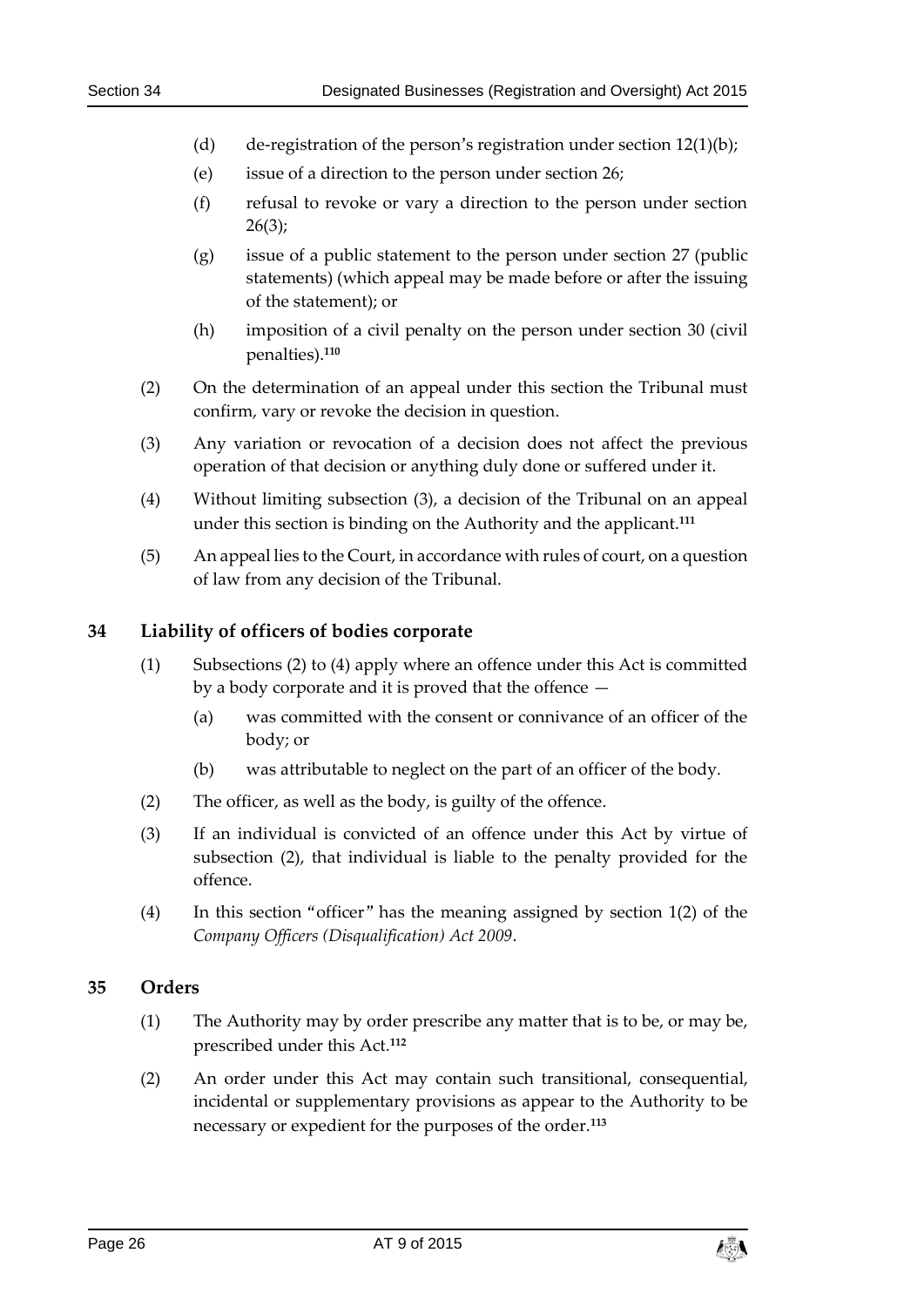- (3) Section 31 of the *Legislation Act 2015* (which makes provision concerning the affirmative Tynwald procedure) applies to an order under this Act other than an order under section 2.**<sup>114</sup>**
- (4) Before making an order under this Act (other than an order under section 23 (auditors to report prescribed matters to Authority), the Authority must consult —
	- (a) the Treasury;
	- (b) the Department of Home Affairs; and
	- (c) any other body or person that the Authority considers appropriate.**<sup>115</sup> <sup>116</sup>**

# <span id="page-26-0"></span>**36 Transitional provisions**

- (1) Despite anything in this Act, no offence is committed under section [7](#page-9-1) by a person who carried on a designated business immediately before the coming into operation of that section.
- (2) Subsection (1) applies only
	- (a) for 6 months following the coming into operation of section [7;](#page-9-1) or
	- (b) if the person applies for registration under section [8](#page-10-0) (application for registration) within that 6 month period, until the application is finally determined (including as a result of an appeal under section [33](#page-24-0) (appeals)) or is withdrawn.

# <span id="page-26-1"></span>**37 Minor and consequential amendments**

- (1) Schedule 3 has effect.
- (2) This section and Schedule 3 are automatically repealed
	- (a) on the day after the promulgation of this Act; or
	- (b) if all of this section and Schedule 3 are not in operation on its promulgation, on the day after the last provision of this section or that Schedule is brought into operation.
- (3) However, the repeal does not affect the continuing operation of any amendments to enactments made by this Act.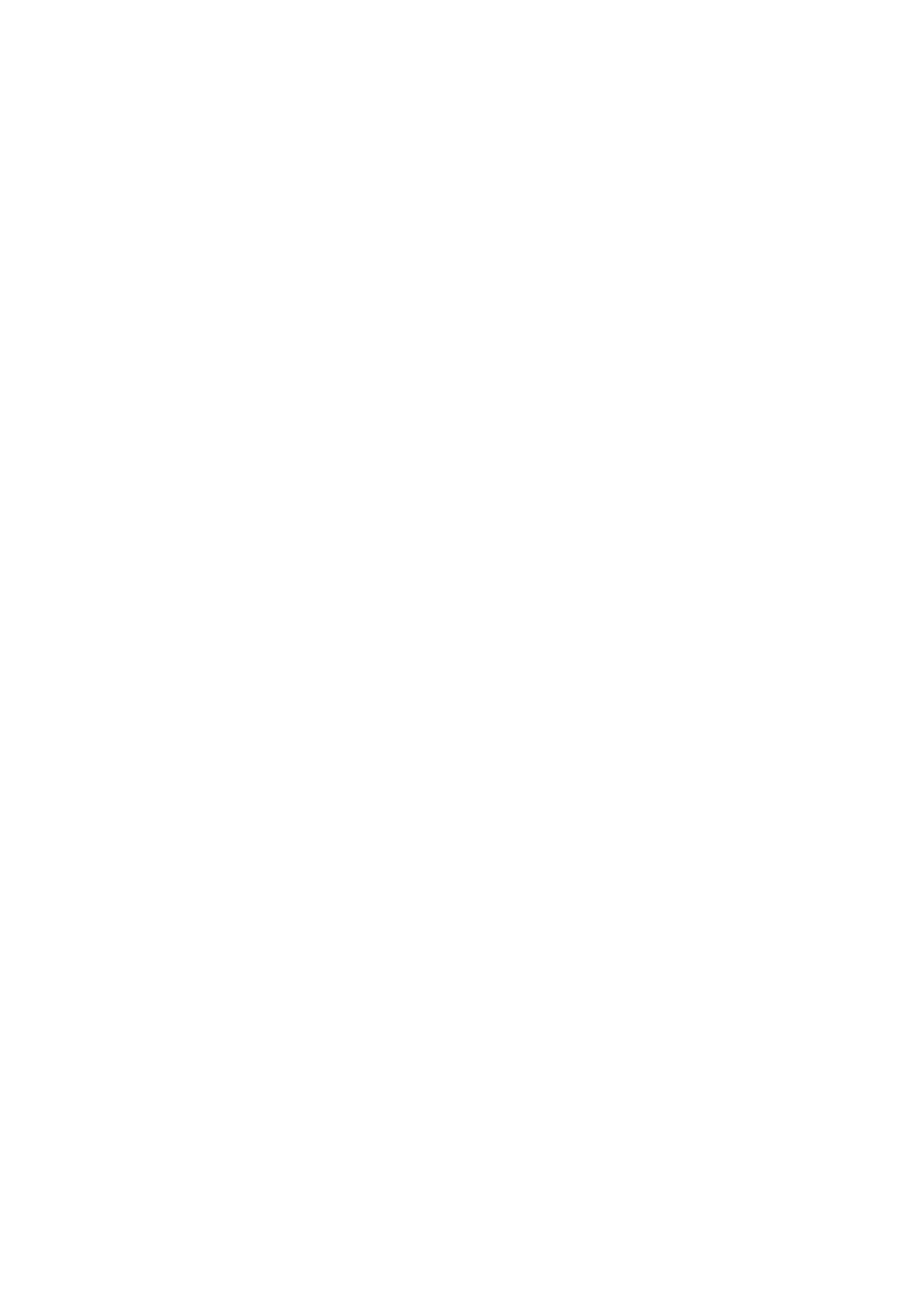## **SCHEDULE 1**<sup>117</sup>

## [Section 4]

#### <span id="page-28-0"></span>**DESIGNATED BUSINESSES AND EXEMPTIONS**

# **PART 1 – DESIGNATED BUSINESSES**

<span id="page-28-1"></span>1 The businesses listed in the table below are designated businesses for the purposes of this Act.

| Designated businesses for the purposes of the Act |                                                                                                                                                                                                                                                                                    |  |
|---------------------------------------------------|------------------------------------------------------------------------------------------------------------------------------------------------------------------------------------------------------------------------------------------------------------------------------------|--|
| 1.                                                | A legal professional undertaking any of the following<br>activities, subject to paragraph 4 -                                                                                                                                                                                      |  |
|                                                   | managing any assets belonging to a client;<br>(a)                                                                                                                                                                                                                                  |  |
|                                                   | (b)<br>the provision of legal services which involve the<br>participation in a financial or real property<br>transaction (whether by assisting in the planning or<br>execution of any such transaction or otherwise) by<br>acting for, or on behalf of, a client in respect of $-$ |  |
|                                                   | (i)<br>the sale or purchase of land;                                                                                                                                                                                                                                               |  |
|                                                   | (ii)<br>managing bank, savings or security accounts;                                                                                                                                                                                                                               |  |
|                                                   | (iii)<br>organising contributions for the promotion,<br>formation, operation or management of<br>bodies corporate;                                                                                                                                                                 |  |
|                                                   | the sale of purchase of a business; or<br>(iv)                                                                                                                                                                                                                                     |  |
|                                                   | (v)<br>the creation, operation or management of a<br>legal person or legal arrangement.                                                                                                                                                                                            |  |
| 2.                                                | An external accountant.                                                                                                                                                                                                                                                            |  |
| 3.                                                | A tax adviser.                                                                                                                                                                                                                                                                     |  |
| 4.                                                | A payroll agent, as defined in paragraph 3.                                                                                                                                                                                                                                        |  |
| 5.                                                | A business which provides lending in respect of products<br>other than consumer products for and on behalf of<br>customers, subject to paragraph 5.                                                                                                                                |  |
| 6.                                                | A business which provides financial leasing arrangements<br>in respect of products other than consumer products and on<br>behalf of customers, subject to paragraph 5.                                                                                                             |  |
| 7.                                                | A business which provides financial guarantees and<br>commitments in respect of products other than consumer                                                                                                                                                                       |  |

 $\mathbf{r}$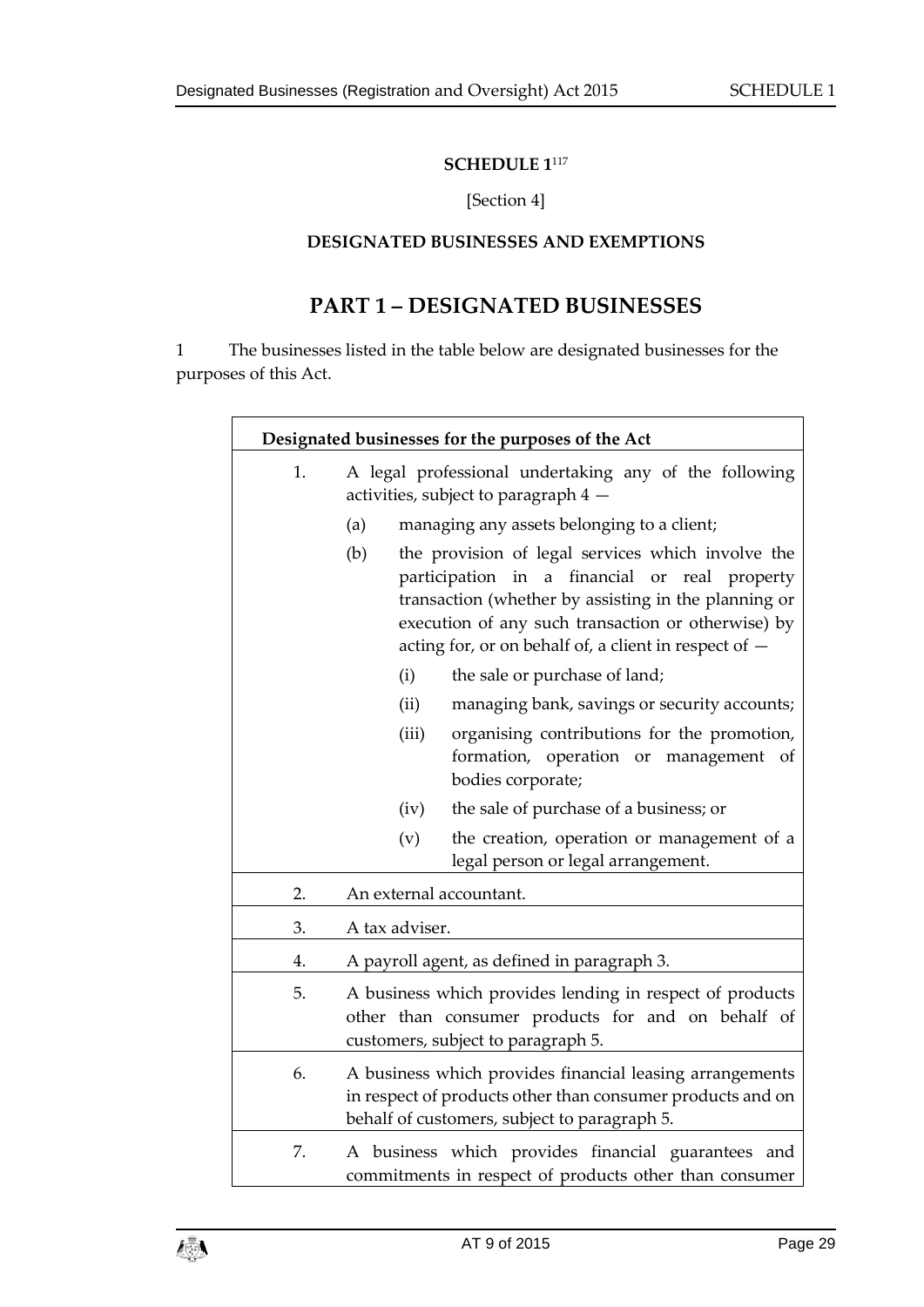|     | products for and on behalf of customers, subject to                                                                                                                                                                                                                       |
|-----|---------------------------------------------------------------------------------------------------------------------------------------------------------------------------------------------------------------------------------------------------------------------------|
|     | paragraph 5.                                                                                                                                                                                                                                                              |
| 8.  | An estate agent, subject to paragraph 6.                                                                                                                                                                                                                                  |
| 9.  | A business which deals in goods or services of any<br>description (including dealing as an auctioneer) whenever a<br>transaction or series of linked transactions involves<br>accepting a total cash payment (in any currency) that is<br>equivalent to at least €15,000. |
| 10. | A business which provides safe custody facilities for cash or<br>liquid securities, deposit boxes or other secure storage<br>facilities, subject to paragraph 7.                                                                                                          |
| 11. | A business engaged in convertible virtual currency activity.                                                                                                                                                                                                              |
| 12. | A specified non-profit organisation.                                                                                                                                                                                                                                      |
|     |                                                                                                                                                                                                                                                                           |

- 2 In the table above
	- "**convertible virtual currency activity**" means issuing, transmitting, transferring, providing safe custody or storage of, administering, managing, lending, buying, selling, exchanging or otherwise trading or intermediating convertible virtual currencies, including crypto-currencies, virtual assets or similar concepts where the concept is accepted by persons as a means of payment of goods or services, a unit of account, a store of value or a commodity;
	- "**estate agent**" means a person who practices, or carries on business, as an estate agent, within the meaning of section 15 of the *Estate Agents Act 1975*;
	- "**external accountant**" means a person who provides accountancy services to a third party —
		- (a) including audit services in respect of a body corporate and insolvency services; but
		- (b) excluding a person who provides those services if  $-$ 
			- (i) that person is employed by a public authority;
			- (ii) that person is employed by an undertaking which does not provide accountancy services to a third party by way of business; or
			- (iii) that person's duties relate solely to the provision of accountancy services to his or her employer;

"**legal professional**" means a person who is —

- (a) an advocate within the meaning of the *Advocates Act 1976*;
- (b) a registered legal practitioner within the meaning of the *Legal Practitioners Registration Act 1986*;

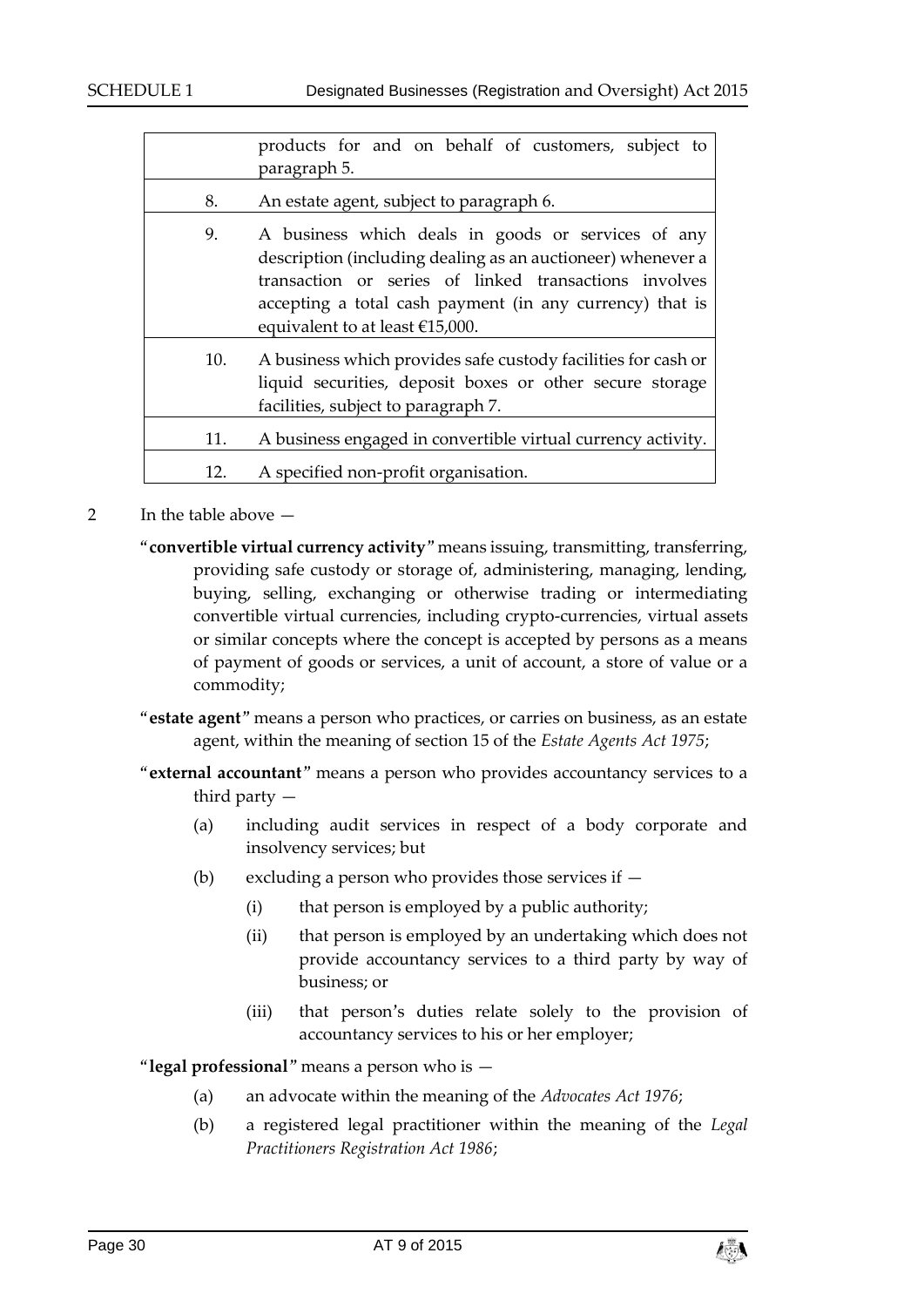- (c) a notary public within the meaning of the *Advocates Act 1995* and the Notaries Regulations 2000<sup>1</sup>, as those Regulations have effect from time to time and any instrument or enactment from time to time amending or replacing those Regulations; or
- (d) any other person who provides legal services to third parties, except for any such person who is employed by a public authority or an undertaking which does not provide legal services to a third party, by way of business;
- "**lending**" includes
	- (a) consumer credit;
	- (b) mortgage credit;
	- (c) factoring; and
	- (d) the finance of commercial transactions;
- "**public authority**" has the meaning given in section 6 of the *Human Rights Act 2001*;
- "**specified non-profit organisation**" means a body corporate or other legal person, the trustees of a trust, a partnership, other unincorporated association or organisation or any equivalent or similar structure or arrangement, established solely or primarily to raise or distribute funds for charitable, religious, cultural, educational, political, social, fraternal or philanthropic purposes with the intention of benefiting the public or a section of the public —
	- (a) which has an annual or anticipated annual income of £5,000 or more;
	- (b) which has remitted, or is anticipated to remit, at least  $£2,000$  in any one financial year to one or more ultimate recipients in or from one or more higher risk jurisdictions; and
	- (c) where the decision as to where to remit the funds is made within the Island;

and for the purposes of this definition "**higher risk jurisdiction**" means a jurisdiction which the specified non-profit organisation, having considered any relevant guidance, determines presents a higher risk of money laundering, the financing of terrorism or proliferation; and

"**tax adviser**" means a person who —

- (a) in the ordinary course of the person's business gives advice to a third party about the third party's tax affairs; and
- (b) has been appointed to give such advice either by the third party in relation to whose tax affairs the person advises or by another tax adviser to the third party.

<sup>1</sup> SD 671/00 as amended by SD 0850/02



1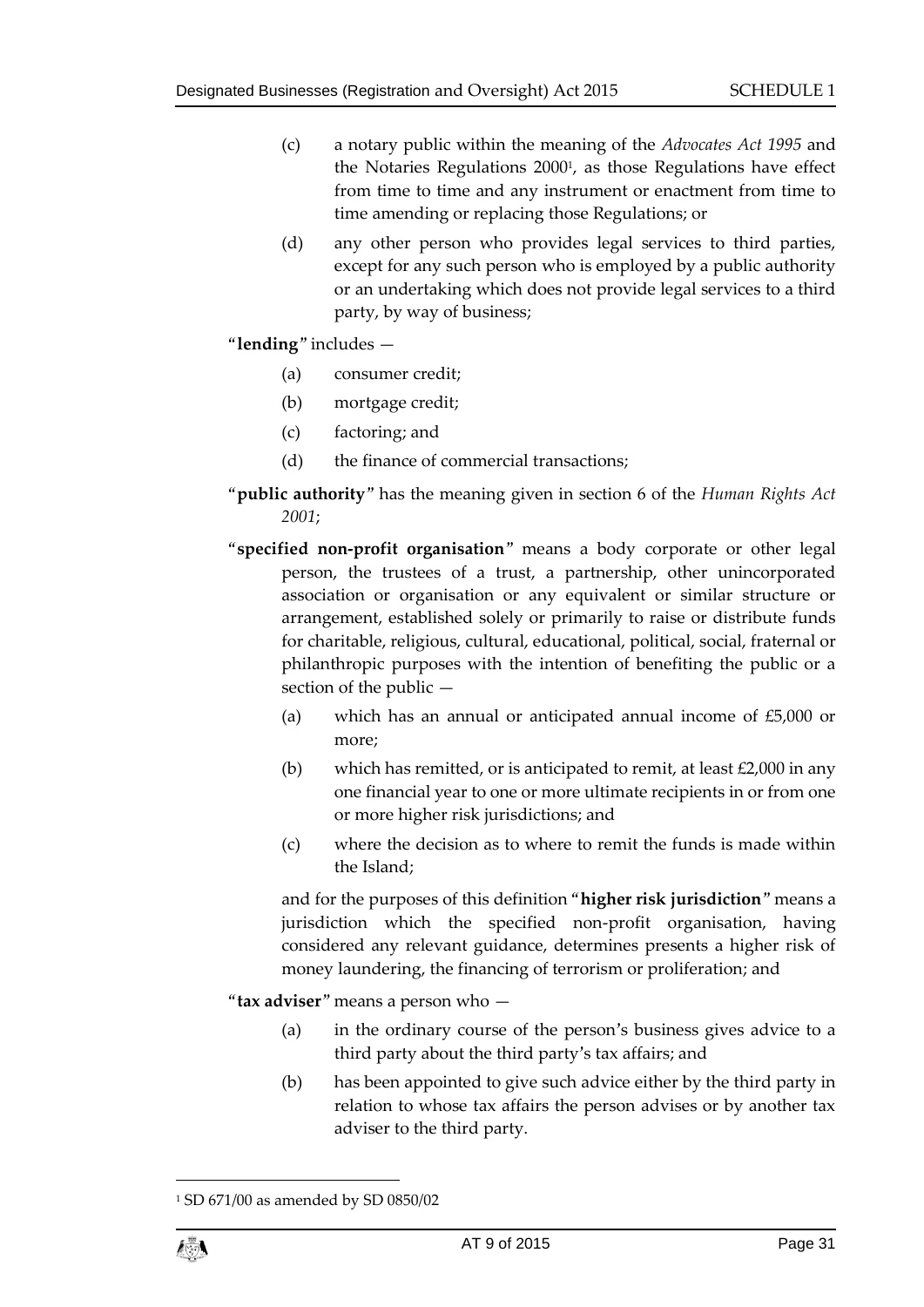3 (1) For the purpose of item 4 in the table above "**payroll agent**" means a person who is involved with the payment of earnings to, or for the benefit of, any individual.

(2) Sub-paragraph (1) applies where the payroll agent is not the individual's employer.

- (3) Sub-paragraph (1) also applies where  $-$ 
	- (a) the payroll agent is the individual's employer but the place of work of the individual being paid is outside the Island;
	- (b) the work being carried out by the individual is not being carried on directly for the payroll agent or any company within a group to which the payroll agent belongs; and
	- (c) the work being carried out by the individual is not the principal trade or business of the payroll agent.

(4) Sub-paragraph (1) does not apply to a technical service provider who only provides services which support the provision of payroll services and at no time takes possession of the funds being transferred.

For the purpose of this sub-paragraph "**technical service provider**" means a person who supports the provision of payroll services by providing services including  $-$ 

- (a) the processing and storage of data;
- (b) trust and privacy protection services;
- (c) data and entity authentication;
- (d) information technology and communication network provision; and
- (e) the provision and maintenance of terminals and devices used for payroll services.

4 In the table above item 1 does not apply to a legal professional where the assets belonging to a client being managed represent only advance payment of fees.

5 (1) In the table above item 5, 6 or 7 does not apply where the lending, leasing or provision of guarantees or commitments (as the case may be) is made by —

- (a) a parent undertaking to a subsidiary of that parent undertaking;
- (b) a subsidiary of a parent undertaking to the parent undertaking; or
- (c) a subsidiary of a parent undertaking to another subsidiary of that parent undertaking.

(2) For the purposes of sub-paragraph (1) "**parent undertaking**" means an undertaking which, in relation to another undertaking (a "**subsidiary**" ("**S**")) —

- (a) owns or controls, whether directly or indirectly, shares or other interests in S together aggregating in excess of 50% of the votes exercisable at general or other meetings of S on any or all matters;
- (b) has a right to appoint or remove a majority of S's board of directors, or other governing body;

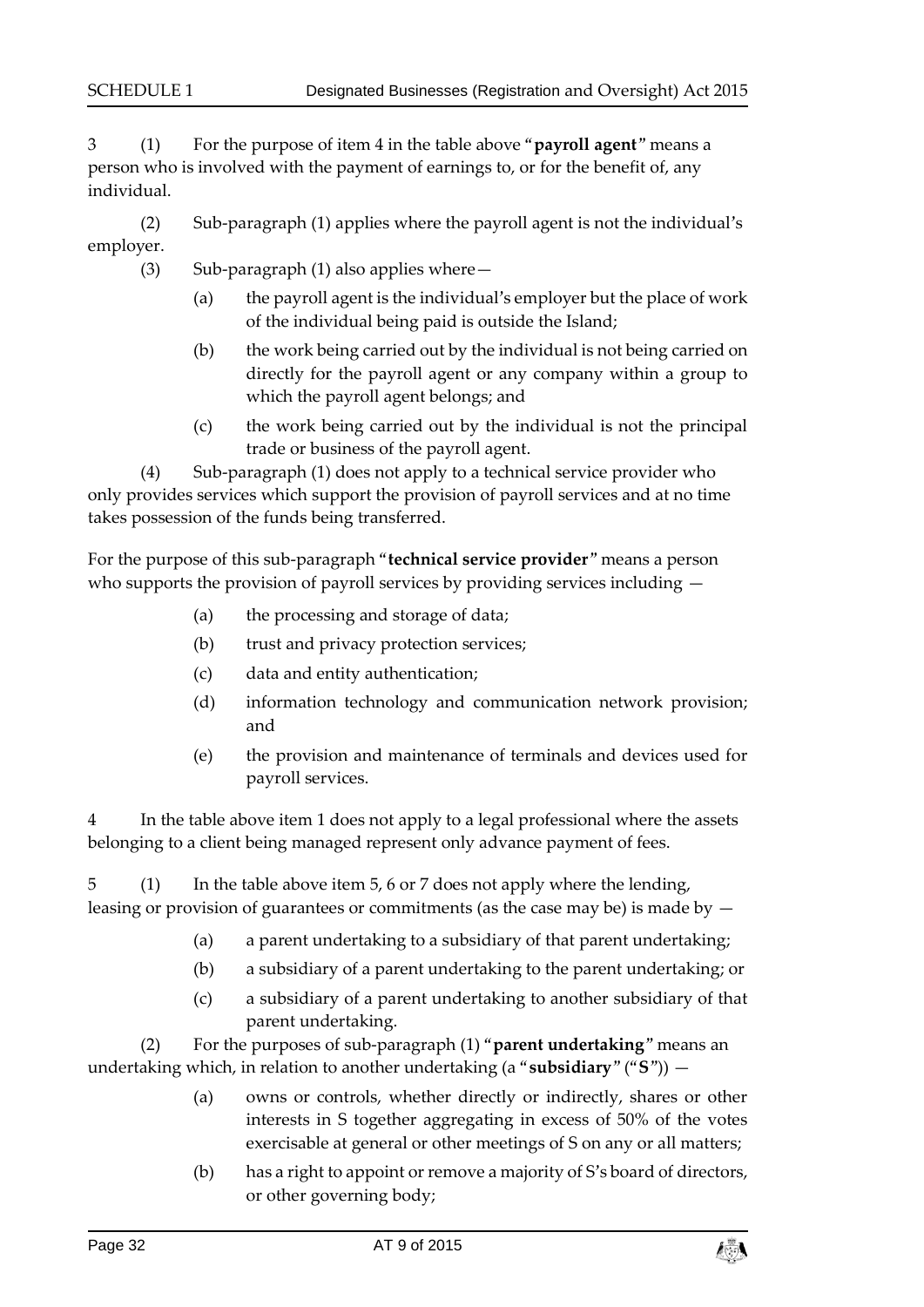- (c) has the right to exercise a dominant influence over  $S -$ 
	- (i) by virtue of the provisions contained in S's constitutional documents, or
	- (ii) by virtue of a control contract; or
- (d) controls, alone or pursuant to an agreement with other persons, a majority of the voting rights in S; and
- "**undertaking**" means a natural person, body corporate, trustees of a trust, partnership, foundation or unincorporated association.
- (3) For the purpose of sub-paragraph  $(2)$ 
	- (a) a parent undertaking ("**X**") is taken to have the right to exercise a dominant influence over a subsidiary undertaking ("**Y**") only if X has a right to give directions with respect to the operating and financial policies of Y with which Y's directors are, or governing body is, obliged to comply whether or not they are for the benefit of Y;
	- (b) a "**control contract**" means a contract in writing conferring a dominant influence right which —
		- (i) is of a kind authorised by the constitutional documents of the undertaking in relation to which the right is exercisable;
		- (ii) is permitted by the law under which that undertaking is established; and
	- (c) any undertaking which is a subsidiary of another undertaking ("**A**") is also a subsidiary of any further undertaking of which A is a subsidiary.

6 In the table above item 8 does not apply where there is a grant of a tenancy agreement and the estate agent does not take possession of funds from a tenant.

- 7 In the table above item 10 does not apply where the facilities provided are  $-$ 
	- (a) the storage of goods such as luggage, household items or motor vehicles;
	- (b) the storage of non-physical property such as computer data;
	- (c) the secure transportation of high value items;
	- (d) the offering of safe custody on an occasional or very limited basis, such as hotels providing a safe for use by guests; or
	- (e) the storage by legal professionals of legal documents other than documents of title.

# **PART 2 – PERSONS EXEMPT FROM THIS ACT**

8 This Act does not apply to a person whilst acting in his or her capacity as any of the following —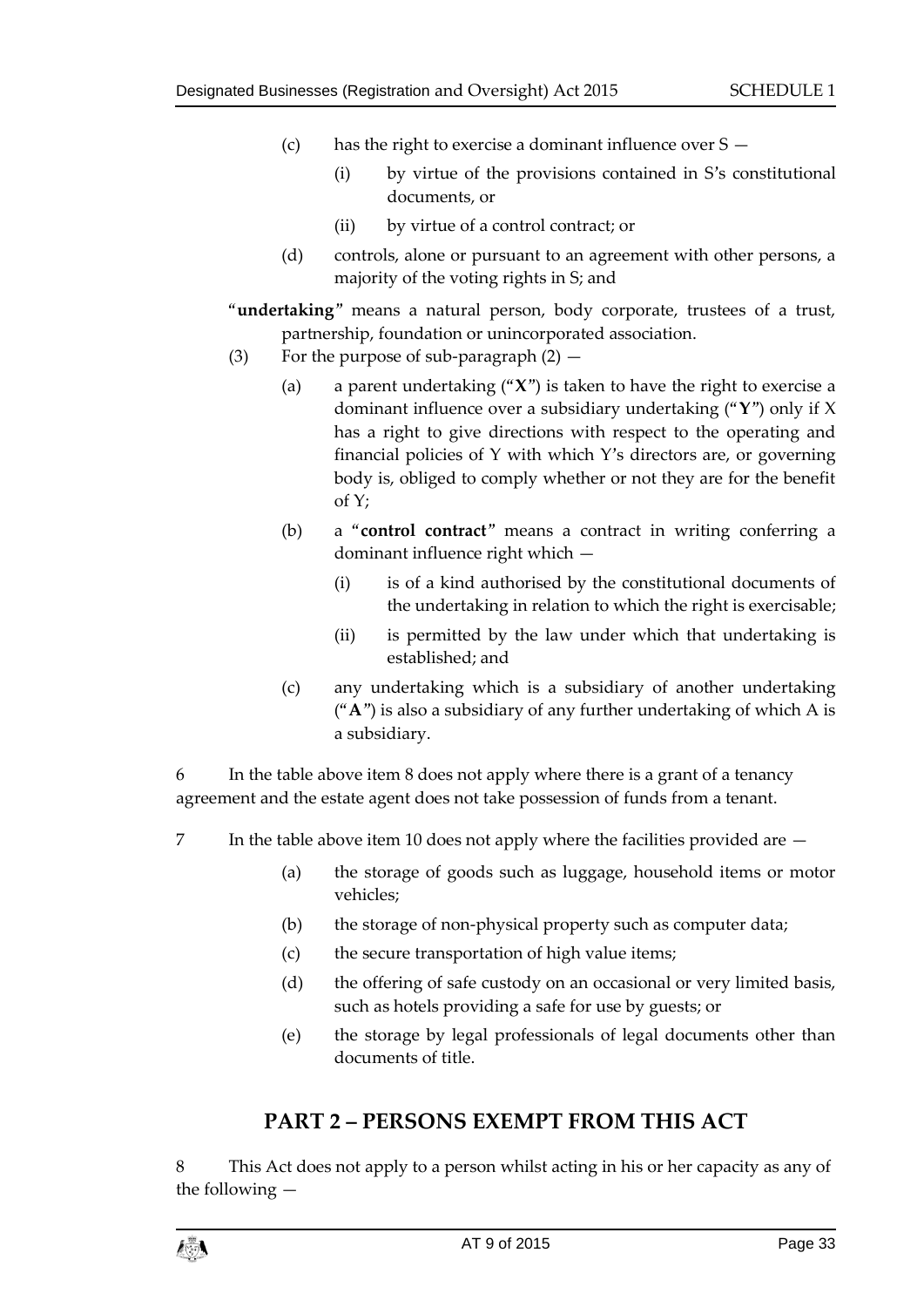- (a) a person licensed under the *Financial Services Act 2008*;
- (b) a person which is regarded as constituting a collective investment scheme established under, and conducted in compliance with, the *Collective Investment Schemes Act 2008*;
- (c) an authorised insurer within the meaning of the *Insurance Act 2008*;
- (d) a foreign insurer to whom the Authority has issued a permit under section 22 of the *Insurance Act 2008*;
- (e) a registered insurance manager or registered insurance intermediary under Part VI of the *Insurance Act 2008*;
- (f) a trustee or administrator of a retirement benefit scheme registered under the *Retirement Benefits Scheme Act 2000*;
- (g) the holder of a licence granted under the *Online Gambling Regulation Act 2001*;
- (h) the holder of any of the following
	- (i) a bookmaker's permit granted under section 14 of the *Gaming, Betting and Lotteries Act 1988*;
	- (ii) a racecourse licence granted under section 22 of the *Gaming, Betting and Lotteries Act 1988*;
	- (iii) a licence to operate a totalisator on an approved racecourse granted under section 24 of the *Gaming, Betting and Lotteries Act 1988*; or
	- (iv) the holder of a casino licence granted under the *Casino Act 1986*.

.

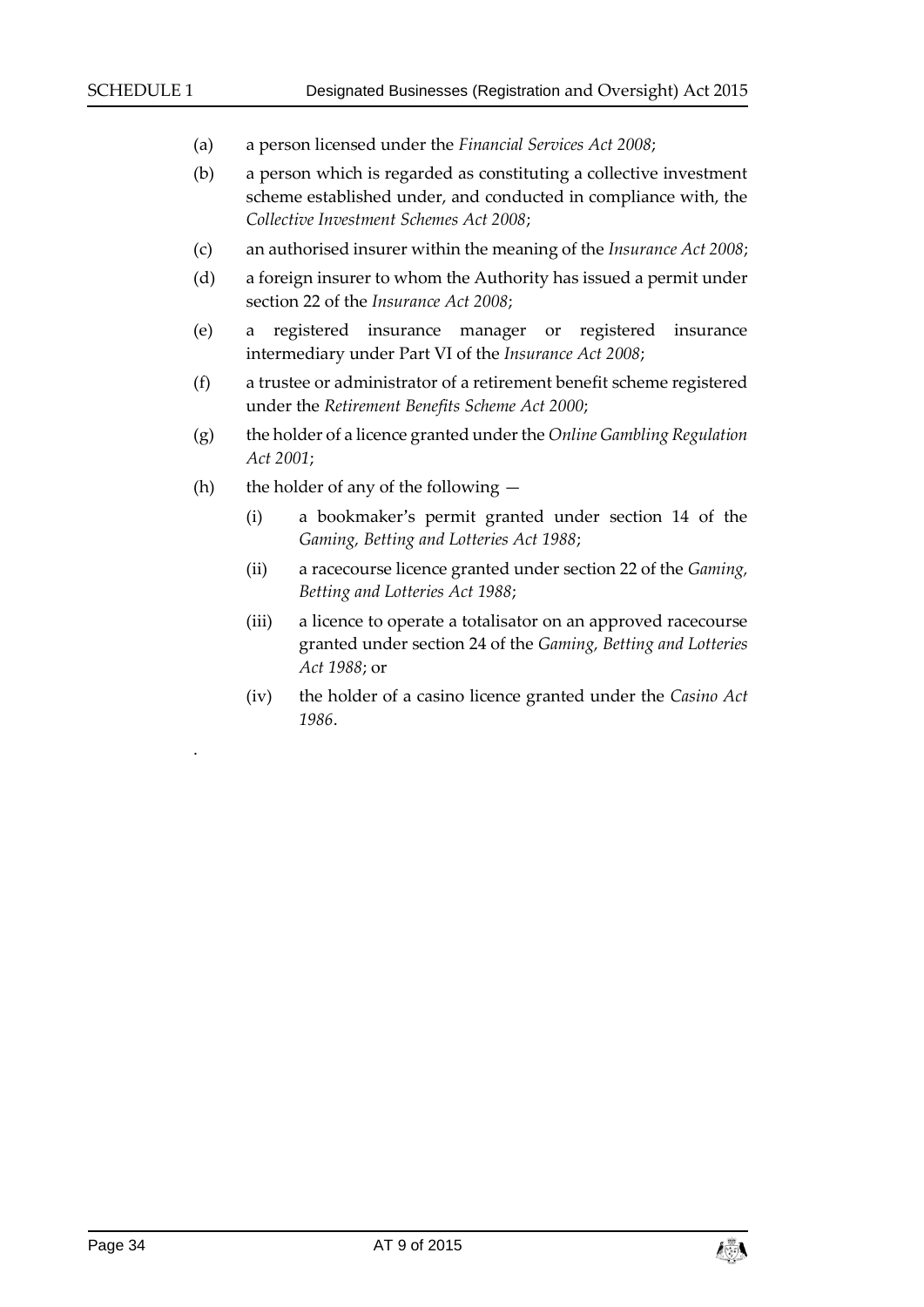## **SCHEDULE 2**

#### $[Section 22(1)(b)]$  $[Section 22(1)(b)]$  $[Section 22(1)(b)]$

#### **EXCEPTIONS TO PROHIBITION ON DISCLOSURE**

### <span id="page-34-2"></span><span id="page-34-1"></span><span id="page-34-0"></span>**1 Specific exceptions**

- (1) Section [22](#page-18-1) does not preclude the disclosure of information
	- (a) to the Attorney General with a view to the institution of or otherwise for the purposes of criminal proceedings whether in the Island or elsewhere;
	- (b) to the Attorney General for use as evidence in criminal proceedings whether in the Island or elsewhere and whether or not the information is comprised in documents;
	- (c) to any constable for the purpose of enabling or assisting the Isle of Man Constabulary to discharge its functions;
	- (d) with a view to the institution of or otherwise for the purposes of any civil proceedings arising under or by virtue of this Act or any relevant Act;
	- (e) for the purpose of enabling or assisting the Treasury to discharge its functions under this Act or under the enactments relating to companies, insurance companies or insolvency or for the purpose of enabling or assisting any inspector appointed by the Court under the enactments relating to companies to discharge the functions of inspector;
	- (f) for the purpose of enabling or assisting the Department for Enterprise under enactments relating to the regulation and registration of companies, limited partnerships and other similar bodies;**<sup>118</sup>**
	- (g) for the purpose of enabling or assisting the Department of Home Affairs to discharge any of its functions under AML/CFT legislation;
	- (h) for the purpose of enabling or assisting a body administering a scheme under section 25 (compensation schemes) of the *Financial Services Act 2008* to discharge its functions under the scheme;
	- (i) for the purpose of enabling or assisting the Authority to discharge its functions under this Act, the *Financial Services Act 2008*, the *Collective Investment Schemes Act 2008*, the *Insurance Act 2008*, the *Retirement Benefits Schemes Act 2000* or any other of its functions;**<sup>119</sup>**
	- (j) for the purpose of enabling or assisting the Authority to discharge its functions under any enactment with respect to a possible breach of AML/CFT legislation; **120**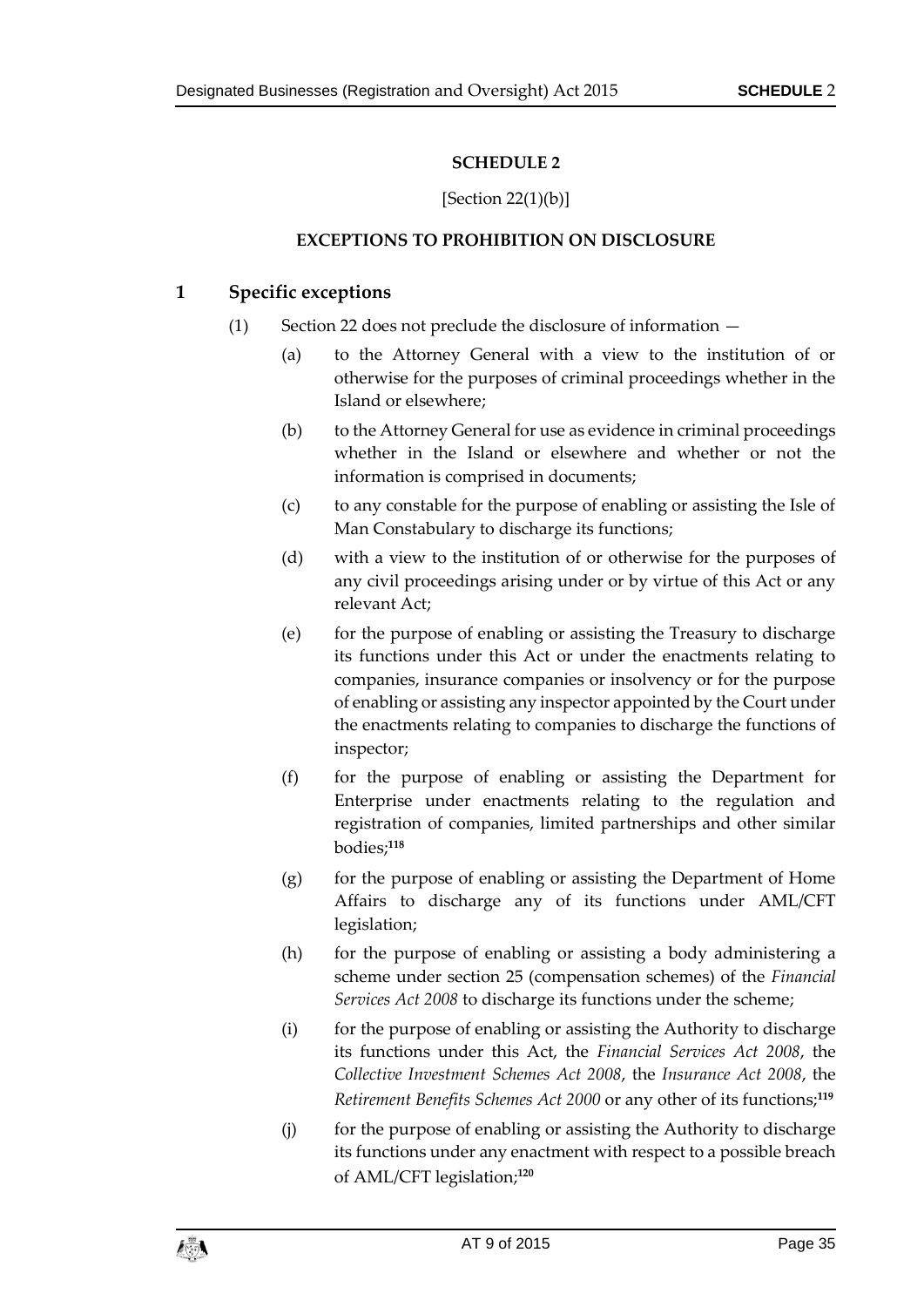- (k) by any person in order to provide the Authority with a report under section [26\(2\)\(](#page-20-2)c) (report by person with appropriate professional qualifications) to enable the Authority to pass information to that person to assist the person in fulfilling the person's functions under that provision;**<sup>121</sup>**
- (l) for the purposes of enabling or assisting any person to whom the Authority has delegated any of its functions under section [6\(1\)](#page-8-3) (delegation of functions of Authority) to carry out any such function or in meeting the person's obligations under section [6\(3\);](#page-8-4) **122**
- (m) for the purposes of enabling the Financial Service Tribunal to carry out its functions (regardless of the enactment under which the function is conferred); **123**
- (n) [Repealed]**<sup>124</sup>**
- (o) for the purpose of enabling or assisting the Assessor of Income Tax to discharge functions under enactments relating to income tax;
- (p) for the purpose of enabling or assisting an official receiver (whether appointed in the Island or elsewhere and whether in respect of a person in the Island or elsewhere) to discharge the functions of official receiver under the enactments relating to insolvency;
- (q) for the purpose of enabling or assisting a receiver or liquidator (whether appointed in the Island or elsewhere and whether in respect of a person in the Island or elsewhere) to discharge the functions of receiver or, as the case requires, liquidator;
- (r) with a view to the institution of, or otherwise for the purposes of, any disciplinary proceedings relating to the exercise by an advocate, registered legal practitioner (within the meaning of the *Legal Practitioners Registration Act 1986*) or other legal professional, auditor, accountant, valuer or actuary of their professional duties;
- (s) for the purpose of enabling or assisting any person appointed or authorised to exercise any powers under section 15 of, and Schedule 2 to, the *Financial Services Act 2008* or section 16 of the *Collective Investment Schemes Act 2008* to discharge those functions;
- (t) for the purpose of enabling or assisting in the discharge of the functions of the auditor of a registered person;
- (u) for the purpose of enabling or assisting the Isle of Man Office of Fair Trading and any adjudicator to discharge their functions under Schedule 4 (mediation and adjudication) to the *Financial Services Act 2008* or for the purpose of enabling or assisting any person exercising equivalent functions outside the Island;
- (v) for the purpose of enabling or assisting the Isle of Man Office of Fair Trading to discharge its functions under the enactments listed in sub-paragraph [\(2\);](#page-36-0)

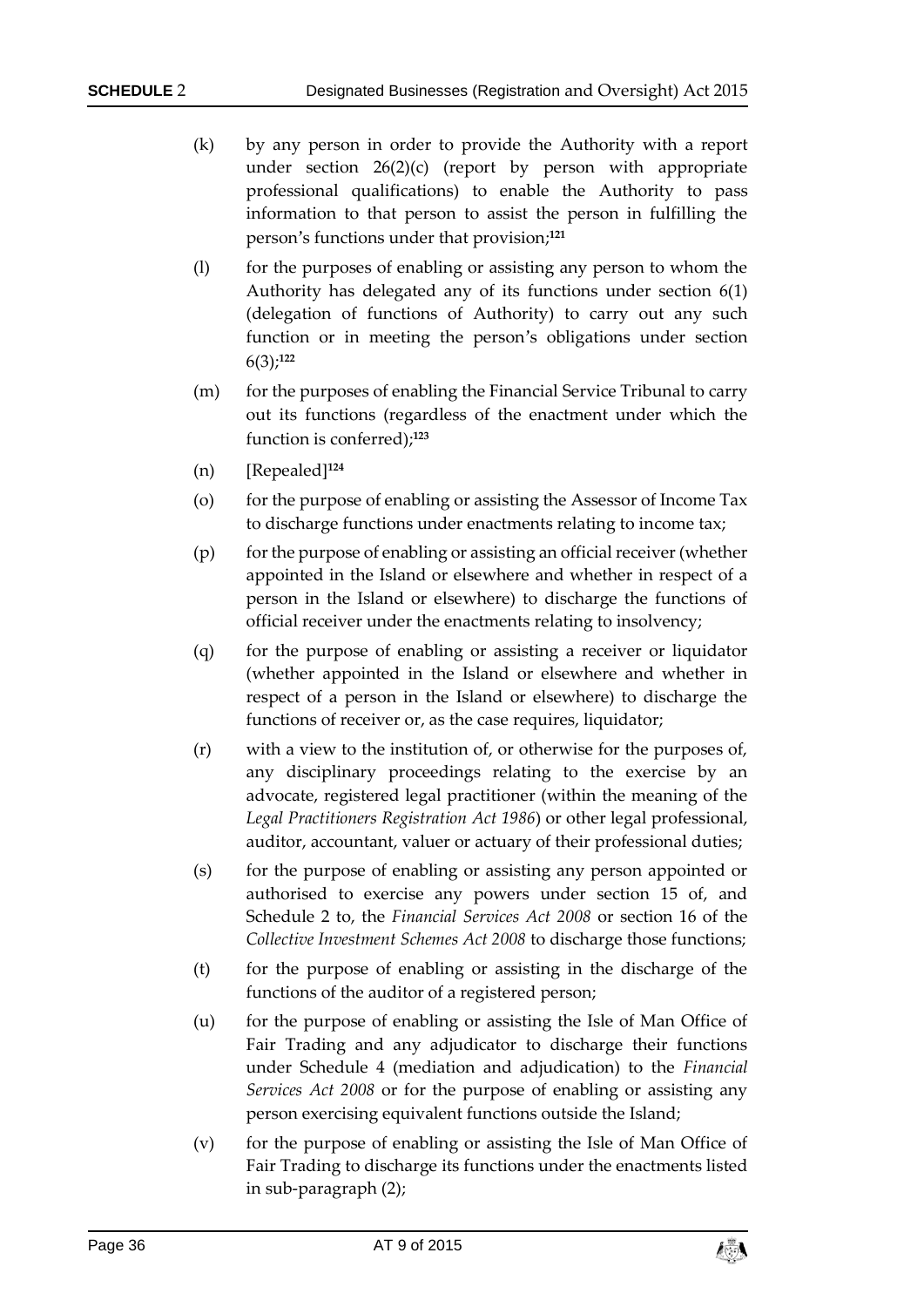- (w) for the purpose of enabling or assisting the Collector of Customs and Excise to discharge the Collector's functions under enactments relating to customs and excise or in relation to any assigned matter (as defined in section 184 (interpretation) of the *Customs and Excise Management Act 1986*);
- $(x)$  for the purpose of enabling or assisting the Gambling Supervision Commission in the discharge of its functions under enactments relating to all forms of gambling;
- (y) if the information is or has been available to the public from other sources;
- (z) in a summary or collection of information framed in such a way as not to enable the identity of any person to whom the information relates to be ascertained; or
- (aa) for the purpose of enabling the Public Services Commission to investigate the conduct of its employees (within the meaning of section 7(1) of the *Public Services Commission Act 2015*). **125**
- <span id="page-36-0"></span>(2) The enactments referred to in sub-paragraph  $(1)(v)$  are  $-$ 
	- (a) the *Auctions Act 1985*;
	- (b) the *Chapmen's Act 1971*;
	- (c) the *Consumer Protection Act 1991*;
	- (d) the *Consumer Protection (Trade Descriptions) Act 1970*;
	- (da) the *Estate Agents Act 1975*; **126**
	- (e) the *Fair Trading Act 1996*;
	- (f) the *Moneylenders Act 1991*;
	- (g) the *Non-Resident Traders Act 1983*;
	- (h) the *Timeshare Act 1996*;
	- (i) the Trade Marks Act 1994 (of Parliament);
	- (j) the *Unsolicited Goods and Services (Isle of Man) Act 1974*; and
	- (k) the *Video Recordings Act 1995*.
- (3) The Treasury may by order amend the list in sub-paragraph [\(2\).](#page-36-0)
- (4) [Substituted item (1)(aa) in paragraph 1 of Schedule 2 to the *Designated Businesses (Registration and Oversight) Act 2015*.]

## <span id="page-36-1"></span>**2 Designated authorities**

(1) Section [22](#page-18-1) does not preclude the disclosure of information for the purpose of enabling or assisting any public or other authority in the Island for the time being designated for the purposes of this paragraph by an order made by the Treasury to discharge any functions which are specified in the order.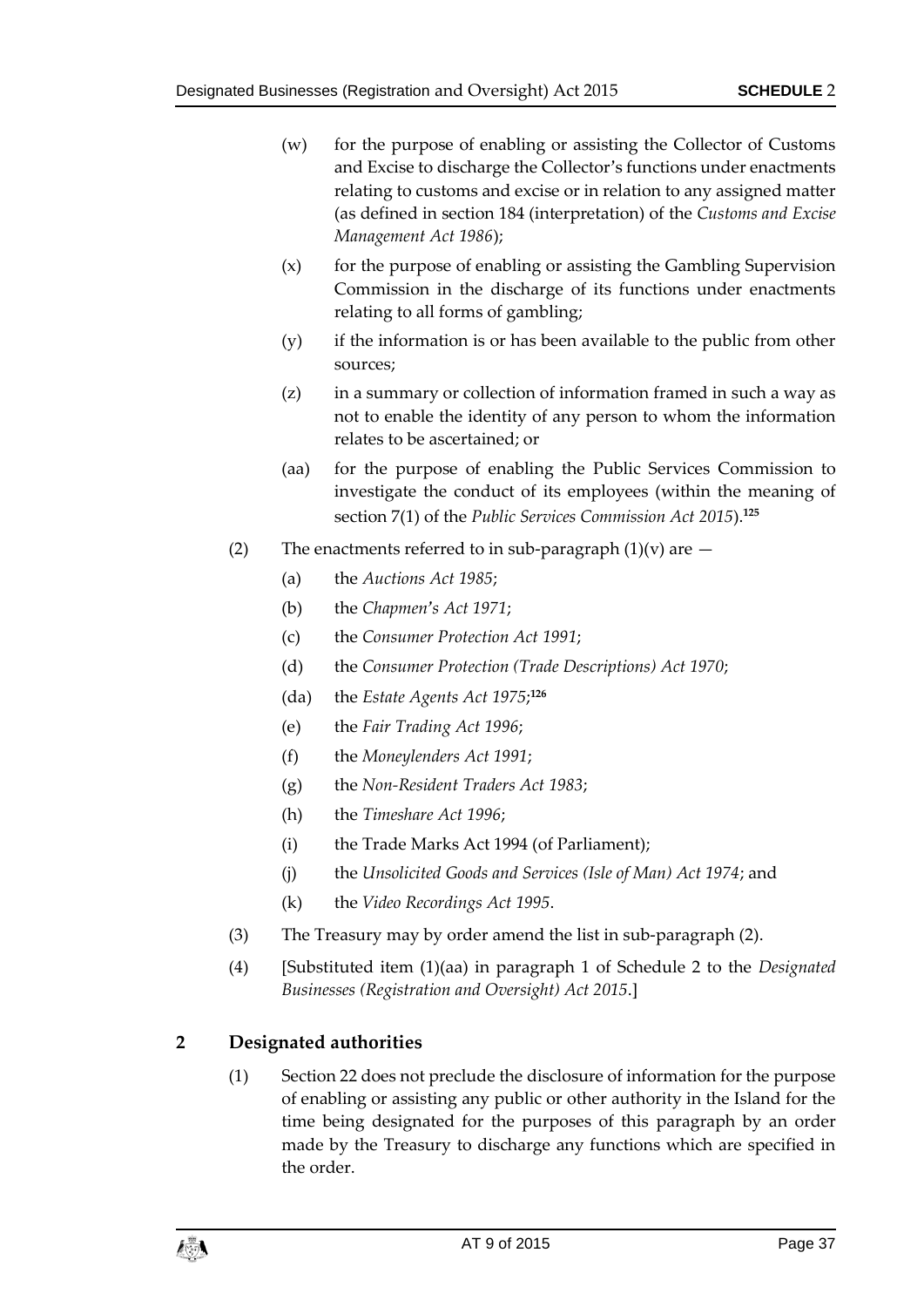- (2) An order under sub-paragraph [\(1\)](#page-36-1) designating an authority for the purposes of that sub-paragraph may —
	- (a) impose conditions subject to which the disclosure of information is permitted by that sub-paragraph; and
	- (b) otherwise restrict the circumstances in which that sub-paragraph permits disclosure.

### **3 Notices and registers**

Section [22](#page-18-1) does not preclude the disclosure of any information contained in —

- (a) any notice or copy of a notice, notice of the contents of which has not been given to the public, by the person on whom it was served or any person obtaining the information directly or indirectly from the person on whom it was served; or
- (b) any register maintained under this Act.

#### <span id="page-37-0"></span>**4 Competent authorities**

- (1) Section [22](#page-18-1) does not preclude the disclosure of information to a competent authority.
- (2) The following are competent authorities for the purposes of subparagraph [\(1\)](#page-37-0) —
	- (a) any person having supervisory, regulatory or disciplinary functions in relation to financial services, any profession or any area of commercial activity;
	- (b) any person having functions corresponding to any of the functions of a person mentioned in paragraph (a) under the law of any country or territory other than the Island.
- <span id="page-37-1"></span>(3) However, sub-paragraph [\(1\)](#page-37-0) does not permit the disclosure of any information relating to the affairs of a customer unless —
	- (a) the customer consents; or
	- (b) the Authority has given its written consent to the disclosure in accordance with the following provisions of this paragraph.**<sup>127</sup>**
- (4) The Authority may consent to a disclosure of information to which subparagraph [\(3\)](#page-37-1) applies if the Authority is satisfied that disclosure is appropriate having regard to its functions, the confidential nature of the information and the purpose for which it is required.**<sup>128</sup>**
- <span id="page-37-2"></span>(5) In deciding whether to consent to a disclosure of information under subparagraph [\(3\)\(](#page-37-1)b), the Authority must take the following factors into account —
	- (a) the seriousness of the circumstances of the particular case;

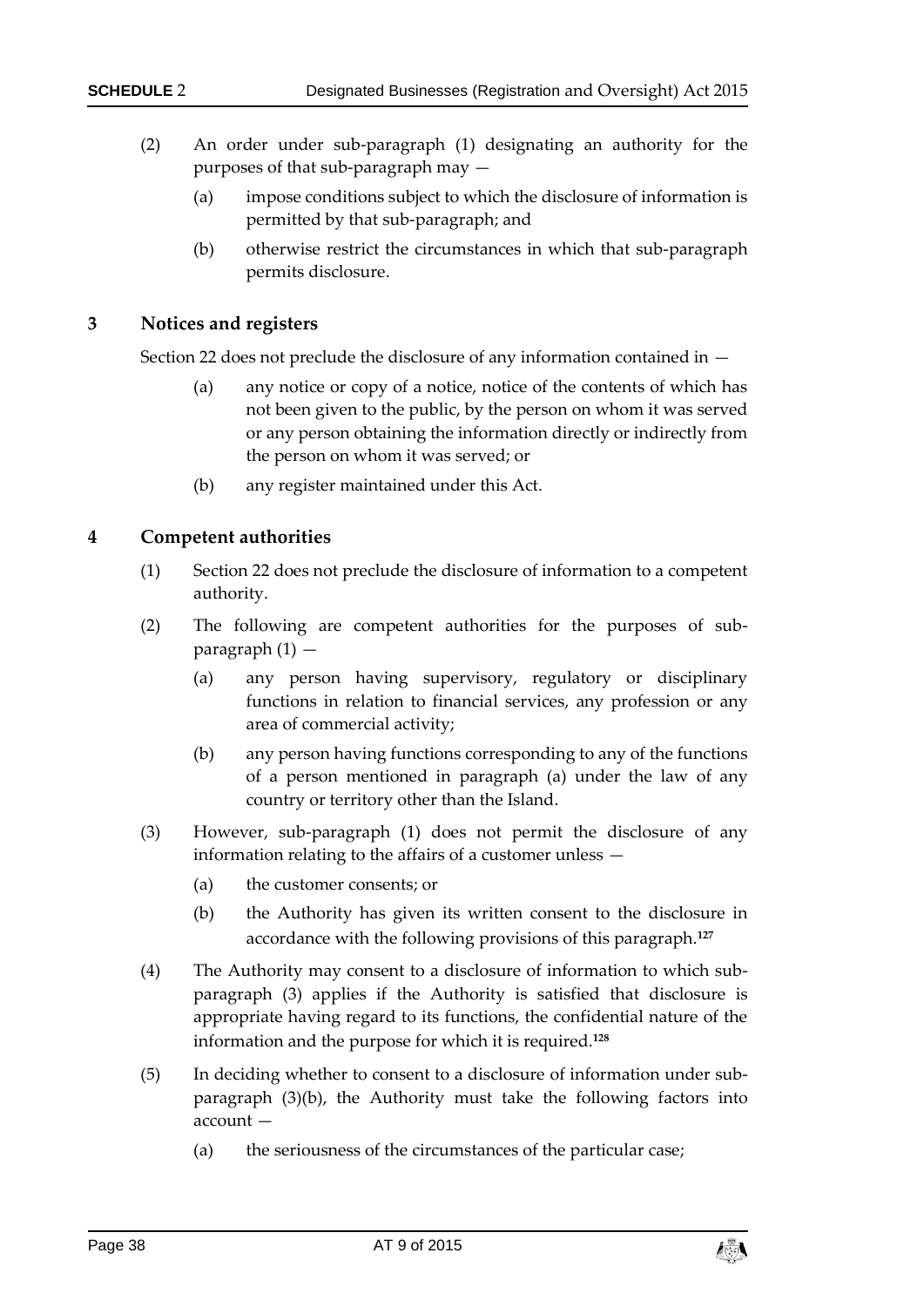- (b) whether the disclosure is (either itself or when taken with other material) likely to be of substantial value to the body to which it is made;
- (c) whether the information could be obtained by other means;
- (d) the standards of confidentiality and information security which will be applied by the recipient;
- (e) whether the making of the disclosure is proportionate to what is sought to be achieved by it;
- (f) whether reciprocal assistance would be given in the country or territory concerned.**<sup>129</sup>**
- (6) The factors set out in sub-paragraph [\(5\)](#page-37-2) are neither exhaustive nor definitive.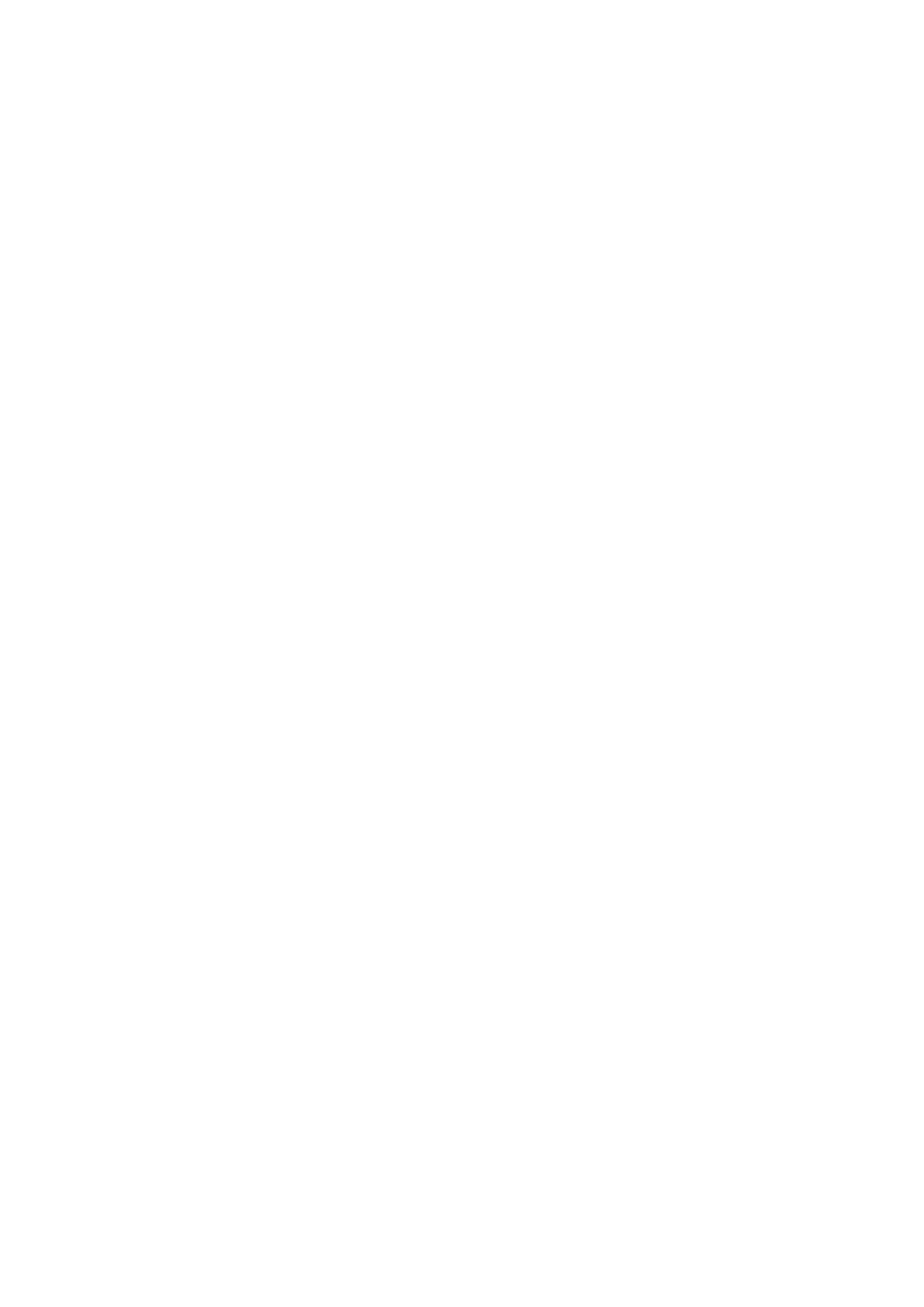### **SCHEDULE 3**

#### [Section [37\(1\)\]](#page-26-1)

#### **MINOR AND CONSEQUENTIAL AMENDMENTS**

#### <span id="page-40-1"></span><span id="page-40-0"></span>**1 Financial Services Act 2008**

- (1) [Amendments to the *Financial Services Act 2008*.]
- (2) [Amends section  $4(2)(b)$ .]
- (3) [Amends the definition of "specified enactment" in section 33(4) (statutory indemnity).]
- (4) [Substitutes section 34(1) (mutual assistance).]
- (5) [Substitutes section  $40(3)$  (offences in connection with information).]
- (6) [Substitutes section 42(4) (offences by bodies corporate).]
- (7) [Inserts definition of AML/CFT legislation in section 48(1).]
- (8) [Amends paragraph 2 of Schedule 1.]
- (9) [Substitutes paragraph 3(1) of Schedule 2.]
- (10) [Amends paragraph 2(1) of Schedule 5.]

## **2 Insurance Act 2008**

- (1) [Amendments to the *Insurance Act 2008*.]
- (2) [Amends Schedule 5.]
- (3) [Amends paragraph 2(1) of Schedule 6.]

## **3 Proceeds of Crime Act 2008**

[Substitutes section 157(5)(a) of the *Proceeds of Crime Act 2008*.]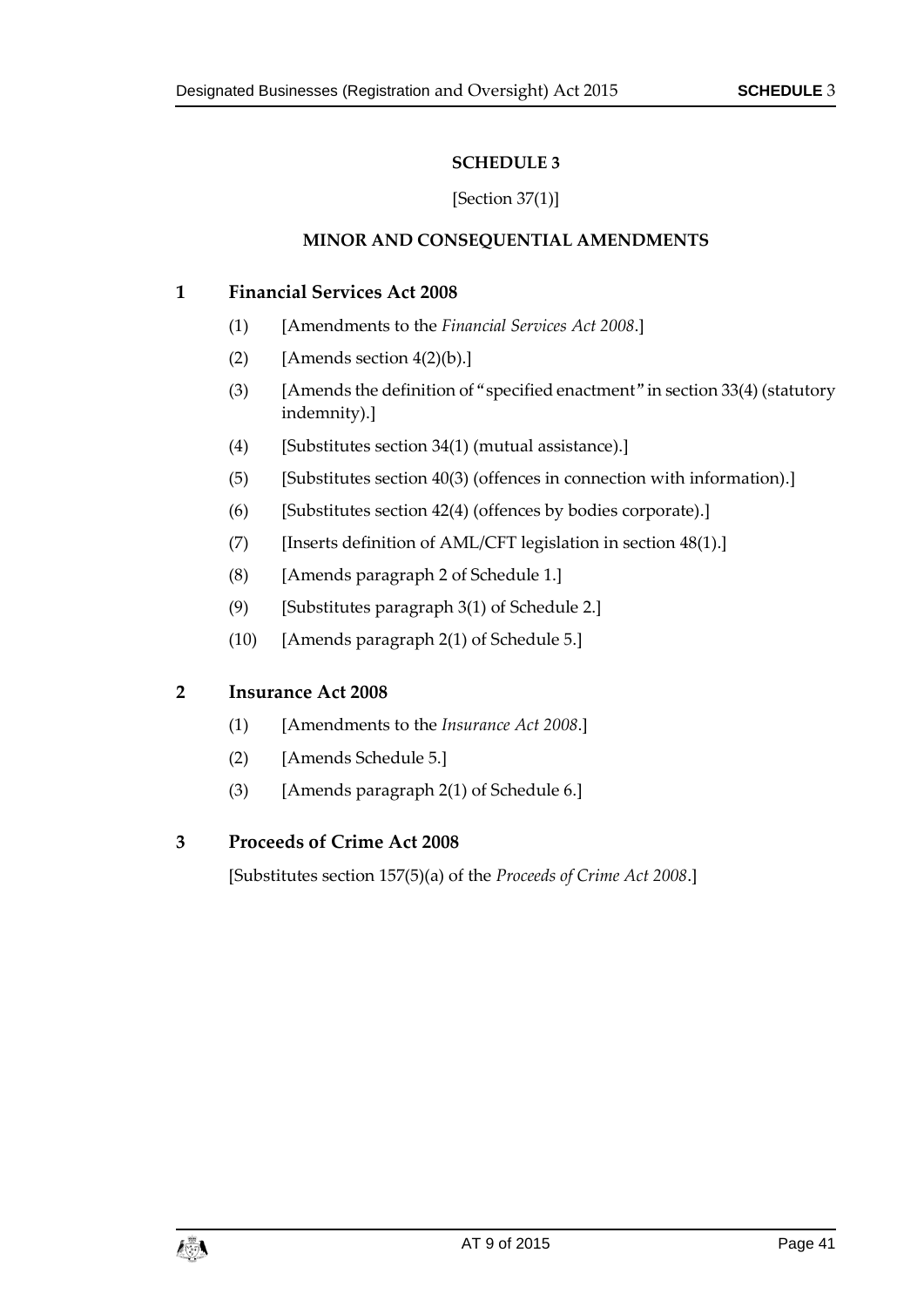-

## <span id="page-41-0"></span>**ENDNOTES**

### <span id="page-41-1"></span>**Table of Endnote References**

```
17 Subs (1) amended by SD2015/0090 as amended by SD2015/0276.
```

```
18 Para (a) amended by SD2015/0090 as amended by SD2015/0276.
```

```
19 Para (b) amended by SD2015/0090 as amended by SD2015/0276.
```

```
20 Subs (4) amended by SD2015/0090 as amended by SD2015/0276.
```

```
21 Subs (5) amended by SD2015/0090 as amended by SD2015/0276.
```

```
22 Subs (6) amended by SD2015/0090 as amended by SD2015/0276.
```

```
23 Subs (1) amended by SD2015/0090 as amended by SD2015/0276.
```

```
24 Subs (3) amended by SD2015/0090 as amended by SD2015/0276.
25 Para (d) amended by SD2015/0090 as amended by SD2015/0276.
```

```
26 Subs (5) amended by SD2015/0090 as amended by SD2015/0276.
```

```
27 Subs (6) amended by SD2015/0090 as amended by SD2015/0276.
```

```
28 Subs (7) amended by SD2015/0090 as amended by SD2015/0276.
```

```
29 Subs (1) amended by SD2015/0090 as amended by SD2015/0276.
30 Subs (2) amended by SD2015/0090 as amended by SD2015/0276.
```

```
31 Para (a) amended by SD2015/0090 as amended by SD2015/0276.
```

```
32 Para (b) amended by SD2015/0090 as amended by SD2015/0276.
```

```
33 Para (e) amended by SD2015/0090 as amended by SD2015/0276.
```

```
34 Subs (1) amended by SD2015/0090 as amended by SD2015/0276.
```

```
35 Subs (2) amended by SD2015/0090 as amended by SD2015/0276.
```

```
36 Subs (3) amended by SD2015/0090 as amended by SD2015/0276.
37 Subs (4) amended by SD2015/0090 as amended by SD2015/0276.
```


Long title amended by SD2015/0090 as amended by SD2015/0276.

Subs (1) amended by SD2015/0090 as amended by SD2015/0276.

ADO remaining provisions in operation 26 October 2015 [SD2015/0214].

Subs (2) amended by SD2015/0090 as amended by SD2015/0276.

Definition of "Authority" inserted by SD2015/0090 as amended by SD2015/0276.

Definition of "Committee" repealed by SD2015/0090 as amended by SD2015/0276.

Para (c) repealed by Statute Law Revision Act 2017 s 33.

Para (c) renumbered by Statute Law Revision Act 2017 s 33.

Para (d) inserted by Statute Law Revision Act 2017 s 33.

Subs (4) amended by SD2015/0090 as amended by SD2015/0276.

Subs (4) amended by SD2015/0090 as amended by SD2015/0276.

S 5 heading substituted by SD2015/0090 as amended by SD2015/0276.

S 5 amended by SD2015/0090 as amended by SD2015/0276 and by SD2019/0206.

S 6 heading substituted by SD2015/0090 as amended by SD2015/0276.

Subs (1) amended by SD2015/0090 as amended by SD2015/0276.

Subs (3) amended by SD2015/0090 as amended by SD2015/0276.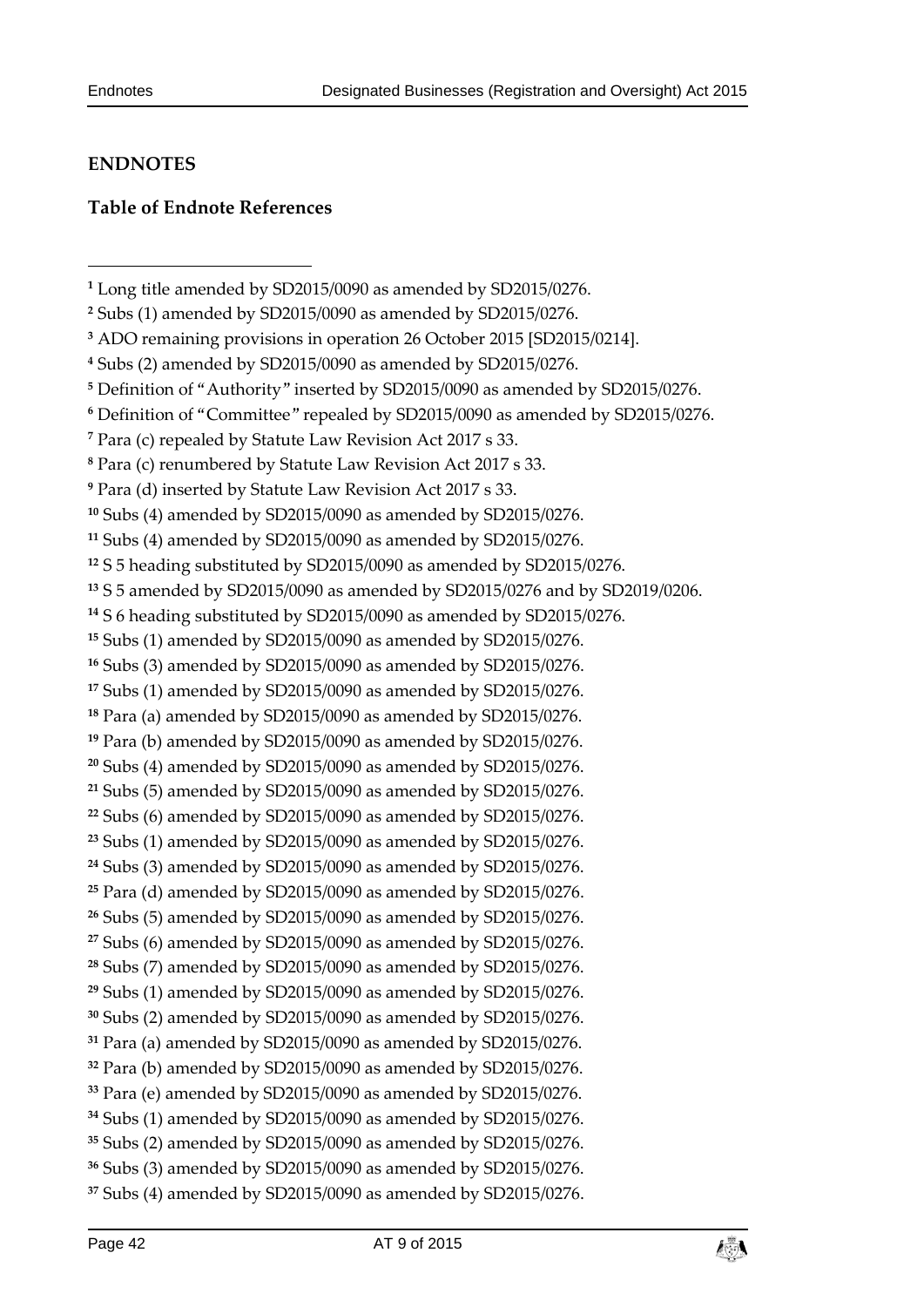$\overline{a}$ 

 Para (a) amended by SD2015/0090 as amended by SD2015/0276. Para (b) amended by SD2015/0090 as amended by SD2015/0276. Subs (1) amended by SD2015/0090 as amended by SD2015/0276. Subs (2) amended by SD2015/0090 as amended by SD2015/0276. Para (a) amended by SD2015/0090 as amended by SD2015/0276. Subs (1) amended by SD2015/0090 as amended by SD2015/0276. Para (b) amended by SD2015/0090 as amended by SD2015/0276. Subs (1) amended by SD2015/0090 as amended by SD2015/0276. Subs (2) amended by SD2015/0090 as amended by SD2015/0276. Subs (3) amended by SD2015/0090 as amended by SD2015/0276. Subs (4) amended by SD2015/0090 as amended by SD2015/0276. Subs (6) amended by SD2015/0090 as amended by SD2015/0276. Subs (1) amended by SD2015/0090 as amended by SD2015/0276. Subs (2) amended by SD2015/0090 as amended by SD2015/0276. Subs (3) amended by SD2015/0090 as amended by SD2015/0276. Subs (5) amended by SD2015/0090 as amended by SD2015/0276. S16 heading substituted by SD2015/0090 as amended by SD2015/0276. Subs (1) amended by SD2015/0090 as amended by SD2015/0276. Subs (2) amended by SD2015/0090 as amended by SD2015/0276. Subs (3) amended by SD2015/0090 as amended by SD2015/0276. Subs (4) amended by SD2015/0090 as amended by SD2015/0276. Para (a) amended by SD2015/0090 as amended by SD2015/0276. Subs (5) amended by SD2015/0090 as amended by SD2015/0276. Subpara (i) amended by SD2015/0090 as amended by SD2015/0276. Subs (1) amended by SD2015/0090 as amended by SD2015/0276. Subpara (iii) amended by SD2015/0090 as amended by SD2015/0276. Para (a) amended by SD2015/0090 as amended by SD2015/0276. Para (b) amended by SD2015/0090 as amended by SD2015/0276. S 19 amended by SD2015/0090 as amended by SD2015/0276. Para (a) amended by SD2015/0090 as amended by SD2015/0276. Para (b) amended by SD2015/0090 as amended by SD2015/0276. Para (c) amended by SD2015/0090 as amended by SD2015/0276. Subs (3) amended by SD2015/0090 as amended by SD2015/0276. Para (b) amended by SD2015/0090 as amended by SD2015/0276. S 23 heading substituted by SD2015/0090 as amended by SD2015/0276. Subs (1) amended by SD2015/0090 as amended by SD2015/0276. Subs (2) amended by SD2015/0090 as amended by SD2015/0276. Subs (1) amended by SD2015/0090 as amended by SD2015/0276. Subs (3) amended by SD2015/0090 as amended by SD2015/0276. Subs (4) amended by SD2015/0090 as amended by SD2015/0276. Subs (1) amended by SD2015/0090 as amended by SD2015/0276. Subs (3) amended by SD2015/0090 as amended by SD2015/0276.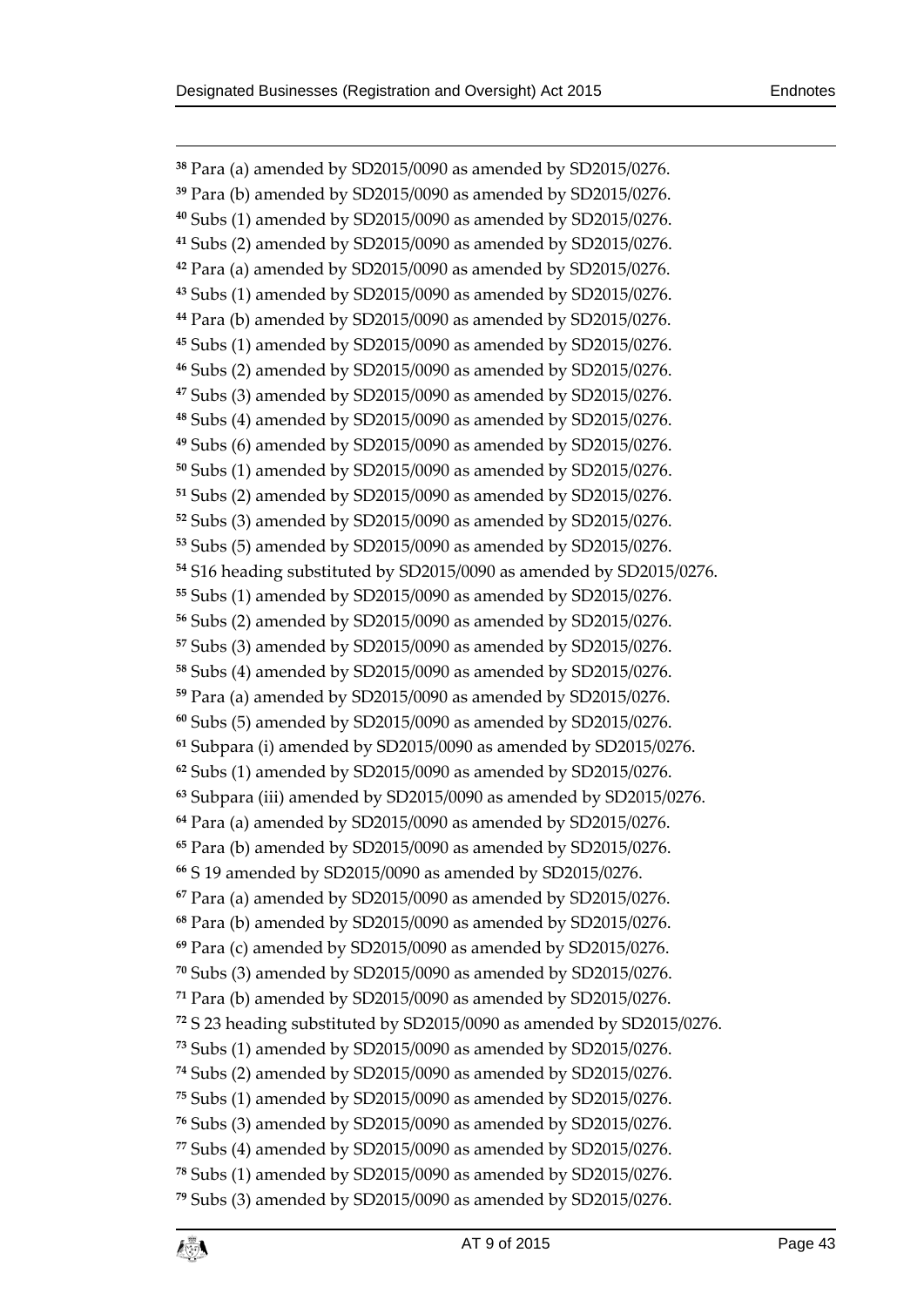-

 Subs (1) amended by SD2015/0090 as amended by SD2015/0276. Para (c) amended by SD2015/0090 as amended by SD2015/0276. Subs (3) amended by SD2015/0090 as amended by SD2015/0276. Para (b) amended by SD2015/0090 as amended by SD2015/0276. Para (c) amended by SD2015/0090 as amended by SD2015/0276. Subs (1) amended by SD2015/0090 as amended by SD2015/0276. Subs (2) amended by SD2015/0090 as amended by SD2015/0276. Subs (3) amended by SD2015/0090 as amended by SD2015/0276. Para (a) amended by SD2015/0090 as amended by SD2015/0276. Subs (5) amended by SD2015/0090 as amended by SD2015/0276. Subs (1) amended by SD2015/0090 as amended by SD2015/0276. Para (b) amended by SD2015/0090 as amended by SD2015/0276. Subs (2) amended by SD2015/0090 as amended by SD2015/0276. Subs (3) amended by SD2015/0090 as amended by SD2015/0276. Subs (4) amended by SD2015/0090 as amended by SD2015/0276. Subs (1) amended by SD2015/0090 as amended by SD2015/0276. Subs (2) amended by SD2015/0090 as amended by SD2015/0276. Para (b) amended by SD2015/0090 as amended by SD2015/0276. Subs (1) amended by SD2015/0090 as amended by SD2015/0276. Para (a) amended by SD2015/0090 as amended by SD2015/0276. Subs (3) amended by SD2015/0090 as amended by SD2015/0276. Subs (4) amended by SD2015/0090 as amended by SD2015/0276. Para (a) amended by SD2015/0090 as amended by SD2015/0276. Para (b) amended by SD2015/0090 as amended by SD2015/0276. Subs (1) amended by SD2015/0090 as amended by SD2015/0276. Subs (2) amended by SD2015/0090 as amended by SD2015/0276. Subs (1) amended by SD2015/0090 as amended by SD2015/0276. Subs (2) amended by SD2015/0090 as amended by SD2015/0276. Subs (3) amended by SD2015/0090 as amended by SD2015/0276. Subs (7) amended by SD2015/0090 as amended by SD2015/0276. Subs (1) amended by SD2015/0090 as amended by SD2015/0276. Subs (4) amended by SD2015/0090 as amended by SD2015/0276. Subs (1) amended by SD2015/0090 as amended by SD2015/0276. Subs (2) amended by SD2015/0090 as amended by SD2015/0276. Subs (3) substituted by Statute Law Revision Act 2021 s 12. Para (c) amended by SD2015/0090 as amended by SD2015/0276. Subs (4) amended by SD2015/0090 as amended by SD2015/0276. Sch 1 substituted by SD2019/0203. Item (f) amended by SD2017/0325. Item (i) substituted by SD2015/0090 as amended by SD2015/0276. Item (j) amended by SD2015/0090 as amended by SD2015/0276.

Item (k) amended by SD2015/0090 as amended by SD2015/0276.